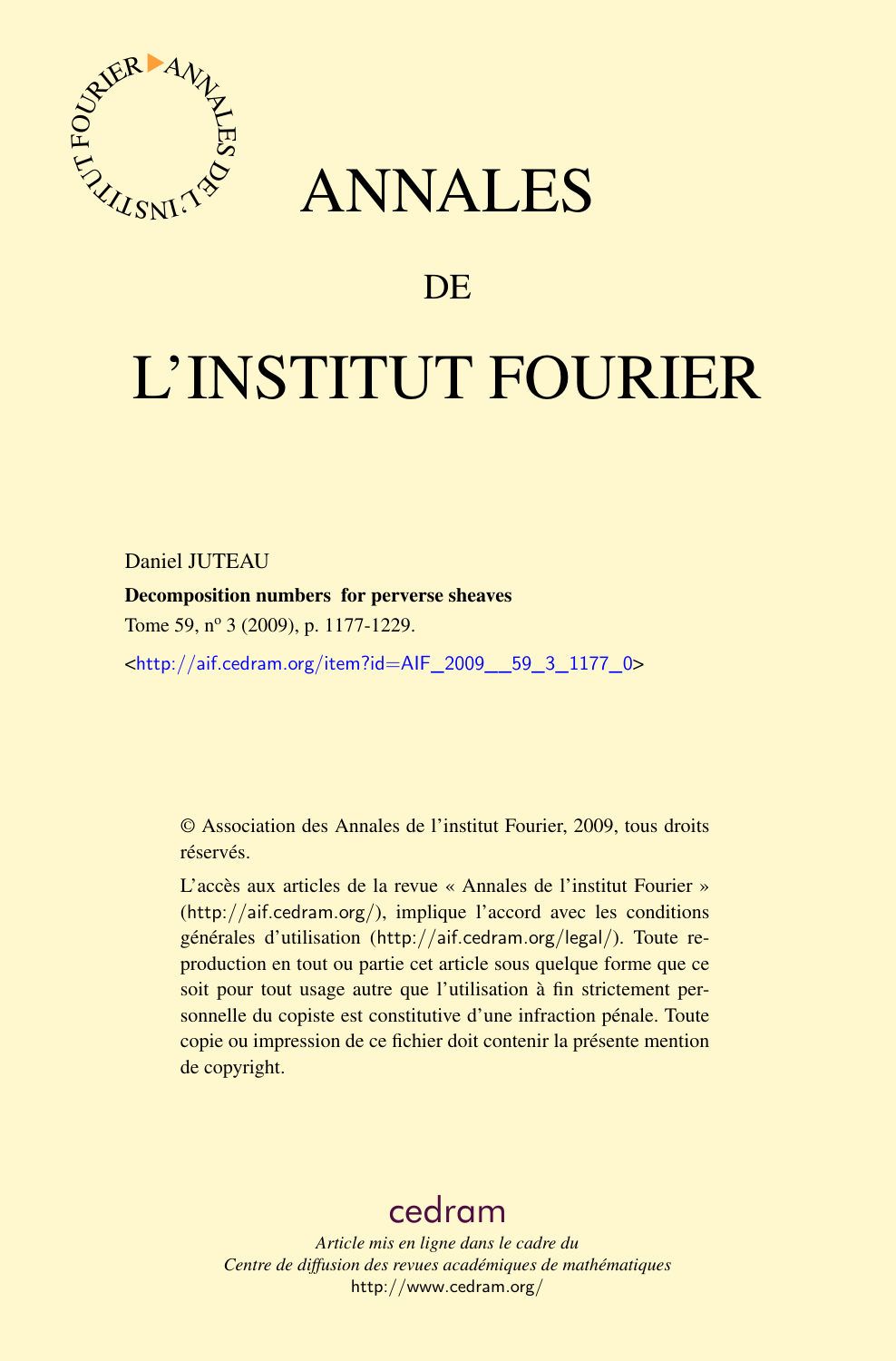Ann. Inst. Fourier, Grenoble **59**, 3 (2009) 1177-1229

### DECOMPOSITION NUMBERS FOR PERVERSE SHEAVES

#### **by Daniel JUTEAU**

Abstract. — The purpose of this article is to set foundations for decomposition numbers of perverse sheaves, to give some methods to calculate them in simple cases, and to compute them concretely in two situations: for a simple (Kleinian) surface singularity, and for the closure of the minimal non-trivial nilpotent orbit in a simple Lie algebra.

This work has applications to modular representation theory, for Weyl groups using the nilpotent cone of the corresponding semisimple Lie algebra, and for reductive algebraic group schemes using the affine Grassmannian of the Langlands dual group.

Résumé. — Le but de cet article est de poser les fondations pour les nombres de décomposition des faisceaux pervers, de donner quelques méthodes pour les calculer dans des cas simples et de les déterminer explicitement dans deux situations : pour une singularité simple (kleinienne) de surface et pour l'adhérence de l'orbite nilpotente non-triviale minimale dans une algèbre de Lie simple.

Ce travail a des applications dans la théorie des représentations modulaires, pour les groupes de Weyl en utilisant le cône nilpotent de l'algèbre de Lie semisimple correspondante, et pour les schémas en groupes réductifs en utilisant la grassmannienne affine du dual de Langlands.

#### **1. Introduction**

The purpose of this article is to set foundations for decomposition numbers of perverse sheaves, to give some methods to calculate them in simple cases, and to compute them concretely for simple and minimal singularities.

We consider varieties over  $\overline{\mathbb{F}}_p$ , and perverse sheaves with coefficients in E, where E is one of the rings in an  $\ell$ -modular system (K,  $\mathbb{O}, \mathbb{F}$ ), where  $\ell$  is a prime different from p. These notions are explained in Subsection [2.1.](#page-4-0)

*Keywords:* Perverse sheaves, intersection cohomology, integral cohomology, t-structures, torsion theories, decomposition matrices, simple singularities, minimal nilpotent orbits. *Math. classification:* 55N33, 20C20.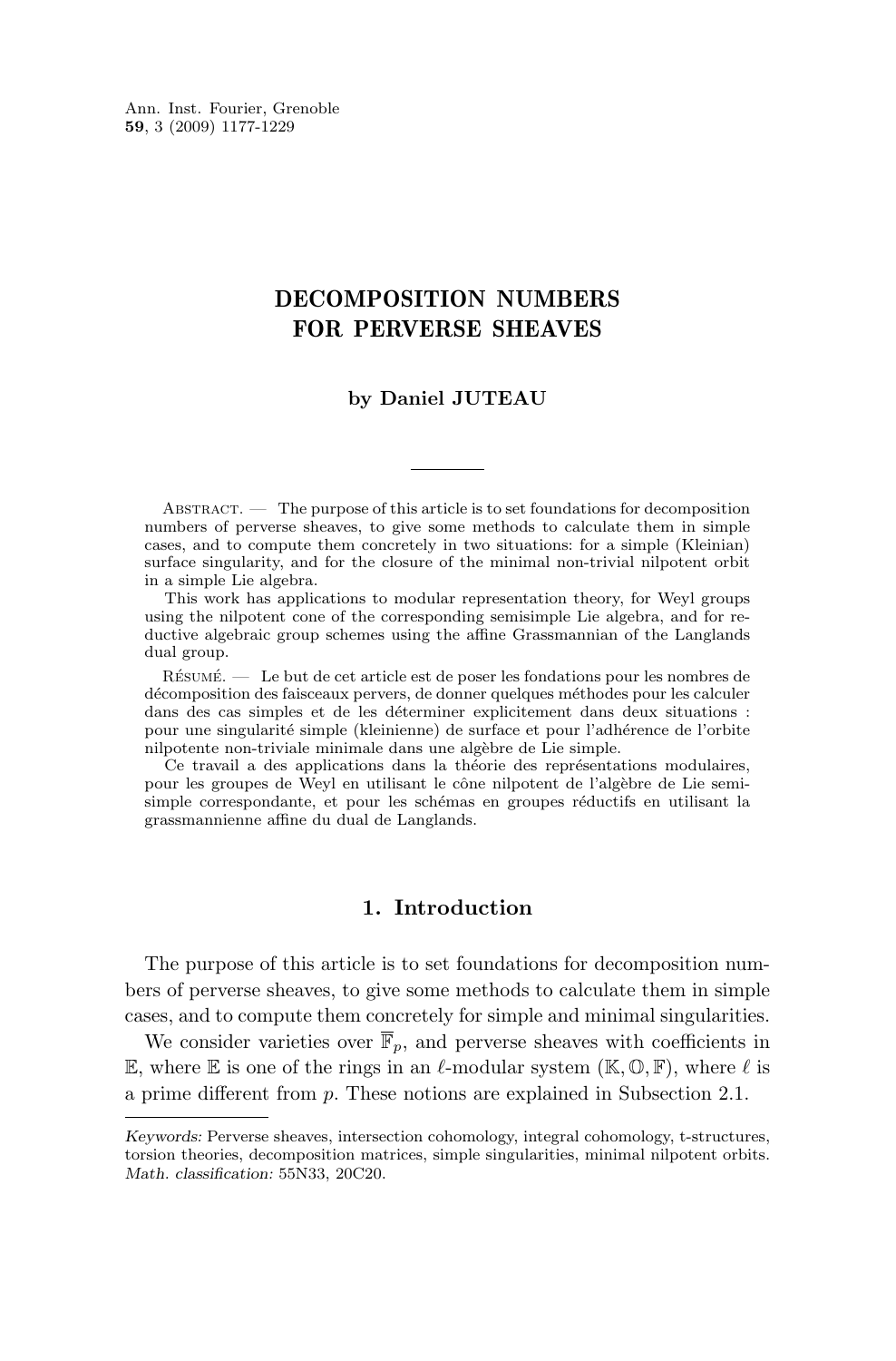Modular systems were introduced in modular representation theory of finite groups. The idea is that we use a ring of integers  $\mathbb O$  to go from a field  $\mathbb K$  of characteristic zero to a field  $\mathbb F$  of characteristic  $\ell$ . For a finite group W, we define the decomposition numbers  $d_{EF}^W$ , for  $E \in \text{Irr} \mathbb{K}W$ and  $F \in \text{Irr}\mathbb{F}W$ , by  $d_{EF}^W = [\mathbb{F} \otimes_{\mathbb{O}} E_{\mathbb{O}} : F]$ , where  $\mathbb{E}_{\mathbb{O}}$  is a W-stable  $\mathbb{O}$ lattice in  $E$  (this multiplicity is well-defined). In many cases (for example, for the symmetric group), the ordinary irreducibles (over  $K$ ) are known, but the modular ones (over  $\mathbb{F}$ ) are not. Then the problem of determining the modular characters is equivalent to the problem of determining the decomposition matrix  $D^W = (d_{EF}^W)$ .

We can do the same for perverse sheaves on some variety  $X$ : we can define decomposition numbers  $d^X_{(0,\mathcal{L}),(\mathcal{O}',\mathcal{L}')}$ , where  $(0,\mathcal{L})$  and  $(\mathcal{O}',\mathcal{L}')$  are pairs consisting of smooth irreducible locally closed subvariety and an irreducible E-local system on it, for  $\mathbb{E} = \mathbb{K}$  or F respectively. The simple perverse sheaves are indexed by such pairs (if we fix a stratification, we take strata for  $\mathcal{O}$  and  $\mathcal{O}'$ ). They are intersection cohomology complexes. As in modular representation theory, one can take an integral form and apply the functor of modular reduction  $\mathbb{F} \otimes_{\mathbb{Q}}^L$  -.

In [\[12\]](#page-52-0), it has been shown that the decomposition matrix of a Weyl group can be extracted from a decomposition matrix for equivariant perverse sheaves on the nilpotent cone. This required to define a modular Springer correspondence, using a Fourier-Deligne transform (I will explain this in a forthcoming article).

Thus it is very desirable to be able to calculate decomposition numbers for equivariant perverse sheaves on the nilpotent cone. The singularity of the nilpotent cone along the subregular orbit is a simple surface singularity [\[5,](#page-52-0) [20,](#page-53-0) [21\]](#page-53-0). At the other extreme, one can look at the singularity of the closure of a minimal non-trivial nilpotent orbit at the origin. These two cases are treated here.

On the other hand, by the results of [\[19\]](#page-53-0), the decomposition numbers for a reductive algebraic group scheme can be interpreted as decomposition numbers for equivariant perverse sheaves on the affine Grassmannian of the Langlands dual group. Moreover, most of the minimal degenerations of this (infinite-dimensional) variety are simple or minimal singularities [\[18\]](#page-53-0), so the calculations that we carry out in this article can be used to recover some decomposition numbers for reductive algebraic group schemes geometrically. This will be done in another article, where we will also explain that one can go in the other direction and prove geometric results using known decomposition numbers.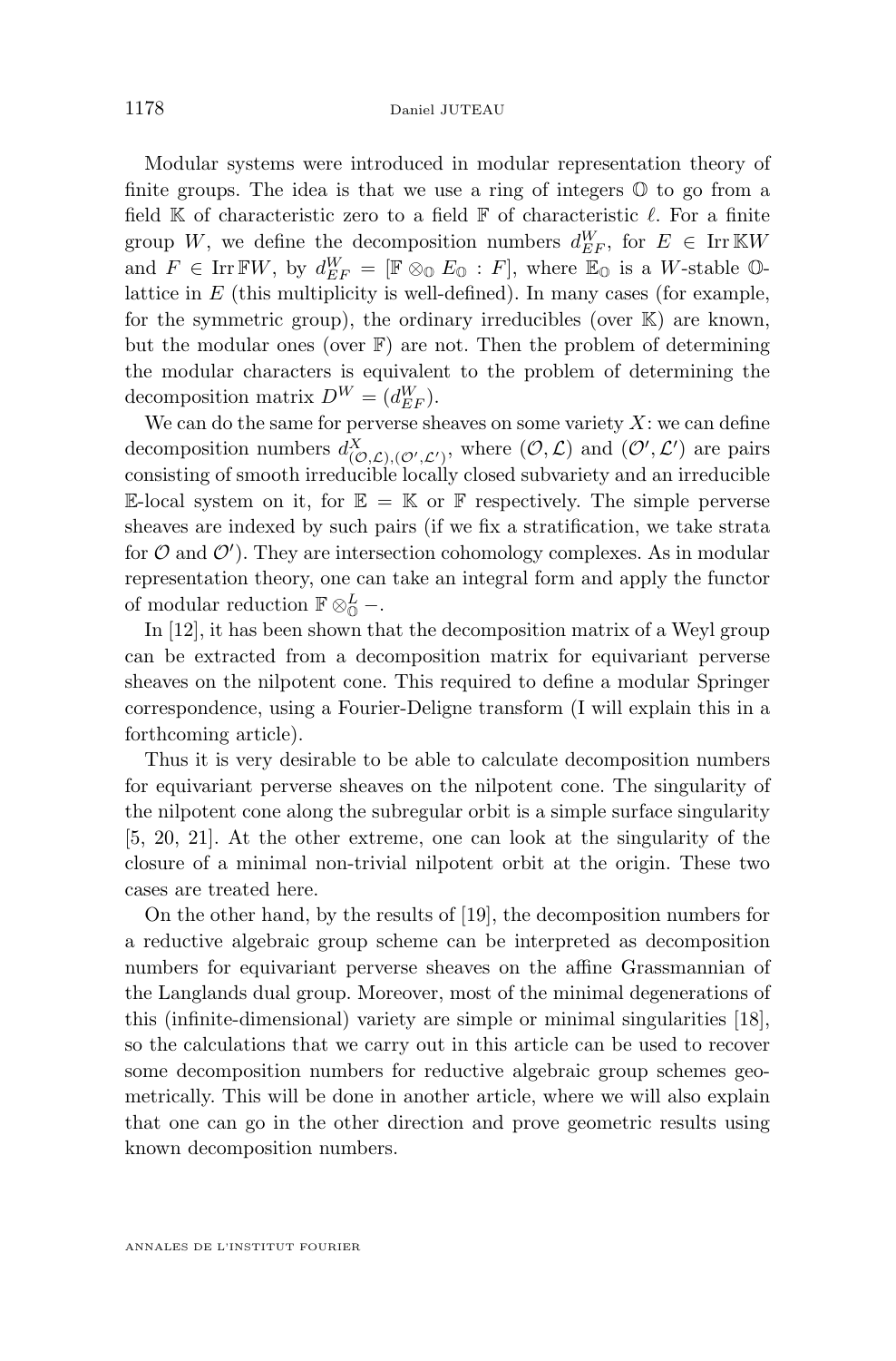In the author's opinion, perverse sheaves over rings of integers and in positive characteristic, and their decomposition numbers, will prove to be useful in many ways. For simple and minimal singularities, we already have two different applications to modular representation theory. So it seemed desirable to show how to calculate these decomposition numbers independently of the framework of Springer correspondence.

Now let us give an outline of the article. Section [2](#page-4-0) contains the technical preliminaries. First, we set the context and recall the definition of perverse sheaves over  $\mathbb{K}, \mathbb{O}, \mathbb{F}$ . The treatment of  $\mathbb{O}\text{-coefficients}$  in the standard refer-ence [\[1\]](#page-52-0) is done in two pages (§ 3.3). Over a field, the middle perversity  $p$  is self-dual, but here one has to consider two perversities,  $p$  and  $p_{+}$ , exchanged by the duality. The cause of the trouble is torsion. It seemed worthwhile to explain this construction in a more general context. Given an abelian category with a torsion theory, there is a known procedure to construct another abelian category lying inside the derived category [\[9\]](#page-52-0). Our point of view is slightly different: we start with a t-category, and we assume that its heart is endowed with a torsion theory. Then we can construct a new t-structure on the same triangulated category. After recalling the notion of  $t$ -structure, we study the interaction between torsion theories and  $t$ -structures. Then, we recall the notion of recollement and its properties (most can be found in [\[1\]](#page-52-0)), and we see how it interacts with torsion theories. Then we see why the  $t$ -structure defining perverse sheaves is indeed a  $t$ -structure, thus justifying the definition we recalled before. In this context, we have functors of extension of scalars  $\mathbb{K} \otimes_{\mathbb{O}}$  – and of modular reduction  $\mathbb{F} \otimes_{\mathbb{O}}^L$  –. One of the main technical points is that truncations do not commute with modular reduction. We study carefully the failure of commutativity of these functors, because this is precisely what will give rise to non-trivial decomposition numbers, in the setting of recollement. Then it is time to define these decomposition numbers for perverse sheaves, and finally we deal with equivariance.

Since we can translate some problems of modular representation theory in terms of decomposition numbers for perverse sheaves, it is very important to be able to compute them. In general, it should be very difficult. In Section [3,](#page-35-0) we give some techniques to compute them in certain cases. It is enough to determine the intersection cohomology stalks over  $\mathbb F$  (in the applications, they are usually known over  $K$ ). In characteristic zero, a lot of information can be obtained from the study of semi-small and small proper separable morphisms. We explain what is still true in characteristic  $\ell$ , but also why it is less useful, unless we have a small resolution of singularities.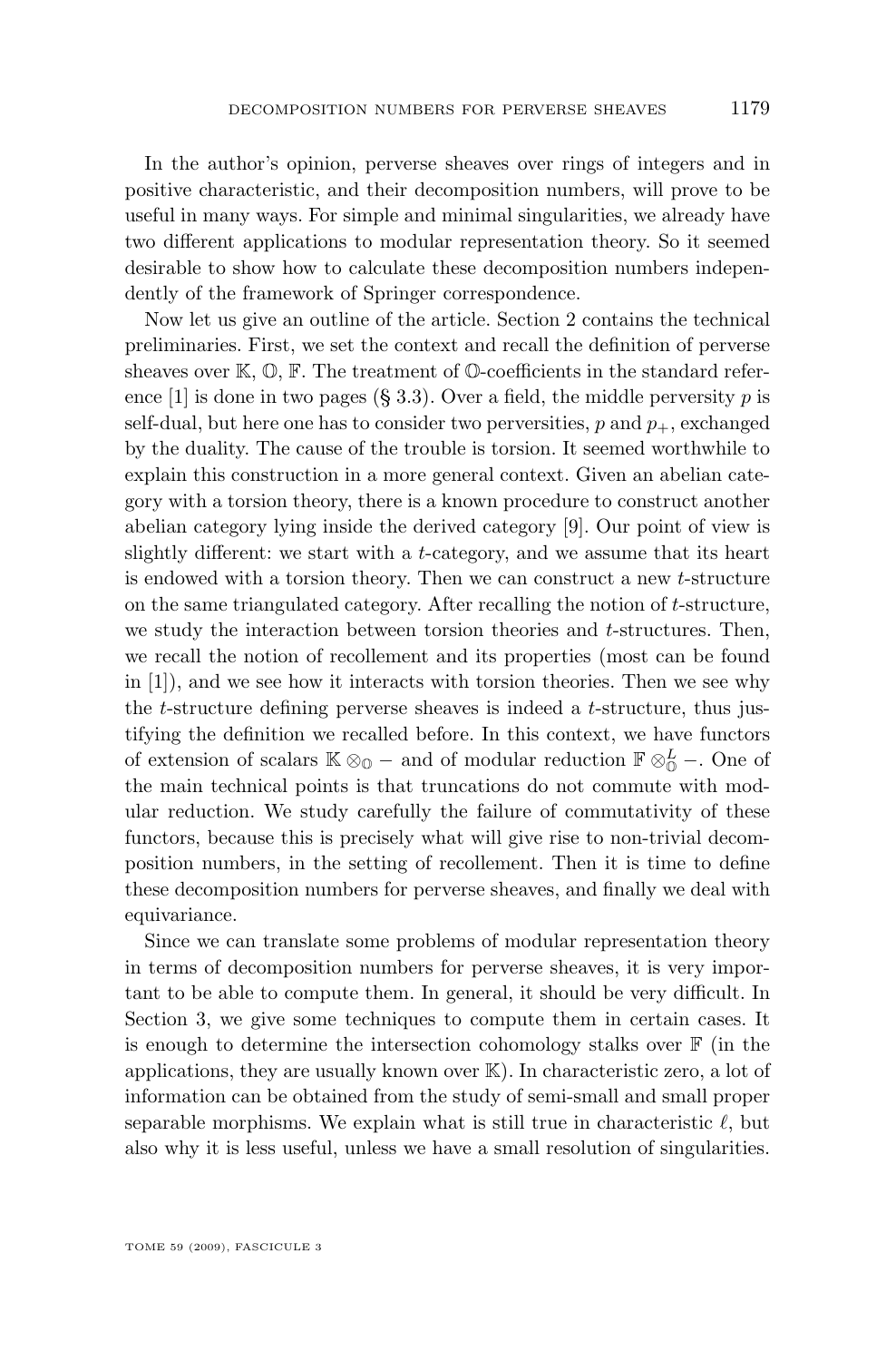<span id="page-4-0"></span>Then we recall the notion of  $E$ -smoothness, and we give some conditions which imply that some decomposition numbers are zero. This is the simplest case, where the intersection cohomology complex is just the constant sheaf (suitably shifted). In general, we do not have many tools at our disposal, so Deligne's construction, which works in any case, is very important to do calculations in the modular setting. When we have an isolated cone singularity, or more generally an isolated singularity on an affine variety endowed with a  $\mathbb{G}_m$ -action contracting to the origin, it is much more likely to be handled. Finally, we recall the notion of smooth equivalence of singularities. We can use the results about a singularity to study a smoothly equivalent one. When we deal only with constant local systems, this even gives all the information. In general, one has to get extra information to determine all the decomposition numbers.

In Section [4,](#page-40-0) we determine the decomposition numbers for simple (or Kleinian) surface singularities. Their geometry has been studied a lot. It is a nice illustration of the theory and techniques described earlier to do this calculation, using geometrical results in the literature. By a famous theorem of Brieskorn and Slodowy [\[5,](#page-52-0) [20,](#page-53-0) [21\]](#page-53-0), the singularity of the nilpotent cone of a simple Lie algebra along the subregular orbit is a simple singularity. This is an instance where we can determine all the decomposition numbers, even for non constant local systems, using a smooth equivalence of singularities, thanks to Slodowy's study of the symmetries of the minimal resolutions of simple singularities (thus giving a meaning to simple singularities of non-homogeneous type).

Finally, in Section [5,](#page-50-0) we determine the decomposition numbers for closures of minimal non-trivial nilpotent orbits in simple Lie algebras. Again, this is a nice illustration of the previous parts (it is an isolated cone singularity). This result uses the determination of the integral cohomology of the minimal orbit, which we obtained in a previous article [\[13\]](#page-52-0).

#### **2. Perverse sheaves over** K**,** O **and** F

#### **2.1. Context**

In all this article, we fix on the one hand a prime number  $p$  and an algebraic closure  $\overline{\mathbb{F}}_p$  of the prime field with p elements, and for each power q of p, we denote by  $\mathbb{F}_q$  the unique subfield of  $\overline{\mathbb{F}}_p$  with q elements. On the other hand, we fix a prime number  $\ell$  distinct from p, and a finite extension K of the field  $\mathbb{Q}_\ell$  of  $\ell$ -adic numbers, whose valuation ring we denote by  $\mathbb{O}$ .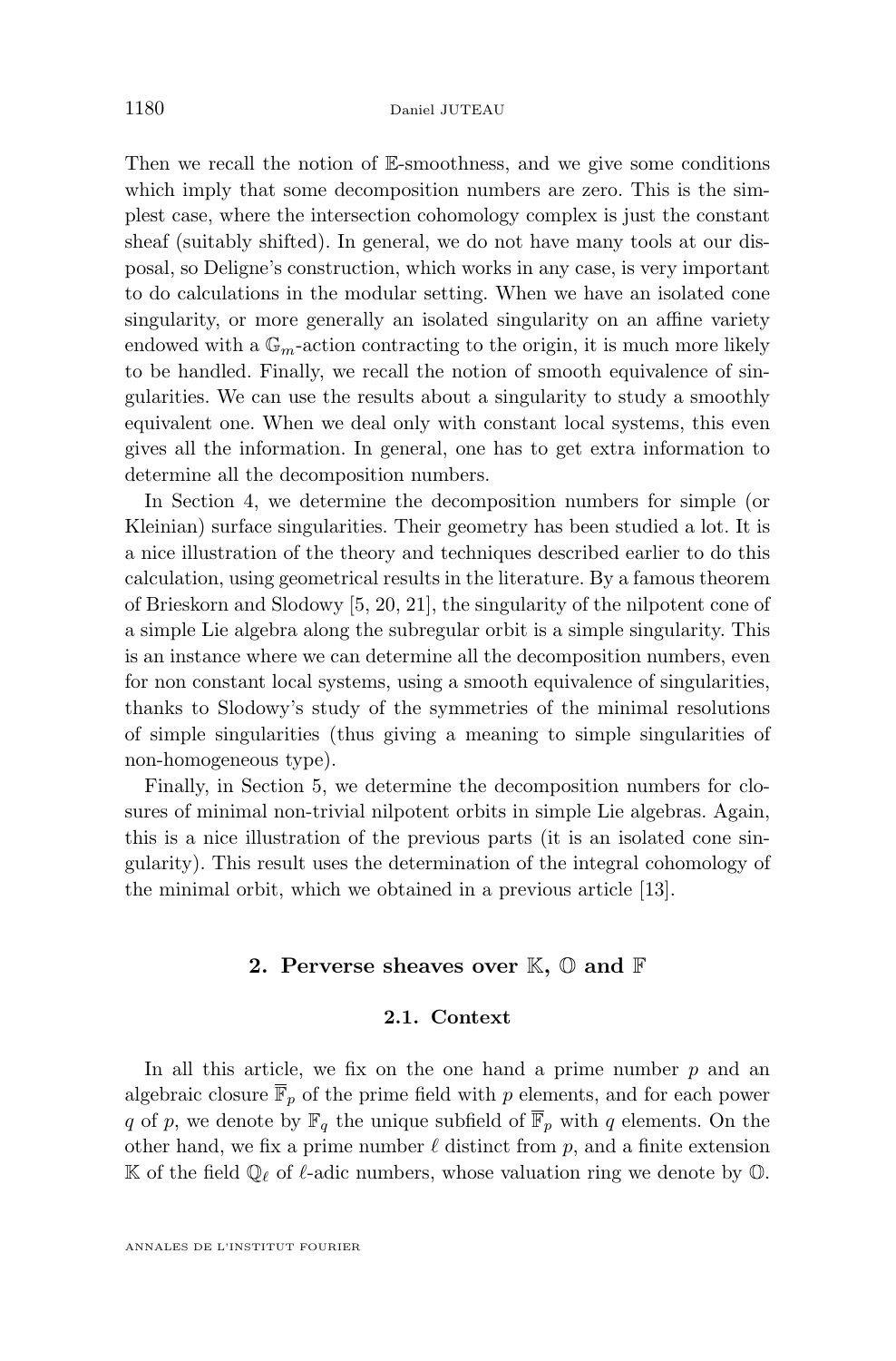Let  $\mathfrak{m} = (\varpi)$  be the maximal ideal of  $\mathbb{O}$ , and let  $\mathbb{F} = \mathbb{O}/\mathfrak{m}$  be its residue field (which is finite of characteristic  $\ell$ ). In modular representation theory, a triple such as  $(K, \mathbb{O}, F)$  is called an  $\ell$ -modular system. The letter E will often be used to denote either of these three rings.

Let k denote  $\mathbb{F}_q$  or  $\overline{\mathbb{F}}_p$  (we could have taken the field  $\mathbb C$  of complex numbers instead, and then we could have used arbitrary coefficients; however, for future applications, we will need to treat the positive characteristic case, with the étale topology). We will consider only separated  $k$ -schemes of finite type, and morphisms of  $k$ -schemes. Such schemes will be called varieties. If X is a variety, we will say "E-sheaves on  $X$ " for "constructible E-sheaves on X". We will denote by  $\text{Sh}(X, \mathbb{E})$  the Noetherian abelian category of  $\mathbb{E}$ sheaves on X, and by  $Loc(X, \mathbb{E})$  the full subcategory of  $\mathbb{E}$ -local systems on  $X$ . If  $X$  is connected, these correspond to the continuous representations of the étale fundamental group of  $X$  at any base point.

Let  $D_c^b(X, \mathbb{E})$  be the bounded derived category of E-sheaves as defined by Deligne. The category  $D_c^b(X,\mathbb{E})$  is triangulated, and endowed with a t-structure whose heart is equivalent to the abelian category of  $E$ -sheaves, because the following condition is satisfied [\[1,](#page-52-0) [6\]](#page-52-0).

(2.1) For each finite extension k' of k contained in  $\overline{\mathbb{F}}_p$ ,<br>the masses  $H^i(G_1)\overline{\mathbb{F}}_p(L)$ ,  $\mathbb{Z}/\mathbb{Z}$ , i.e. N and finite the groups  $H^i(\text{Gal}(\overline{\mathbb{F}}_p/k'), \mathbb{Z}/\ell), i \in \mathbb{N}$ , are finite.

We call this *t*-structure the *natural t*-structure on  $D_c^b(X, \mathbb{E})$ . The notion of t-structure will be recalled in the next section. For triangulated categories and derived categories, we refer to [\[14,](#page-52-0) [24\]](#page-53-0).

We have internal operations  $\otimes_{\mathbb{E}}^{\mathbb{L}}$  and R<u>Hom</u> on  $D_c^b(X,\mathbb{E})$ , and, if Y is another scheme, for  $f : X \to Y$  a morphism we have triangulated functors

$$
f_!, f_*: D_c^b(X, \mathbb{E}) \to D_c^b(Y, \mathbb{E})
$$
  

$$
f^*, f': D_c^b(Y, \mathbb{E}) \to D_c^b(X, \mathbb{E})
$$

We omit the letter R which is normally used (*e.g.*  $Rf_*, Rf_!$ ) meaning that we consider derived functors. For the functors between categories of sheaves, we will use a 0 superscript, as in  ${}^{0}f_{*}$  and  ${}^{0}f_{!}$ , following [\[1\]](#page-52-0).

We will denote by

$$
\mathcal D_{X,\mathbb E}:D^b_c(X,\mathbb E)^{\rm op}\to D^b_c(X,\mathbb E)
$$

the dualizing functor  $\mathcal{D}_{X,\mathbb{E}}(-) = \text{R\underline{Hom}}(-,a^!\mathbb{E}),$  where  $a: X \to \text{Spec } k$  is the structural morphism.

We have a modular reduction functor  $\mathbb{F} \otimes_{\mathbb{Q}}^{\mathbb{L}} (-) : D_c^b(X, \mathbb{Q}) \to D_c^b(X, \mathbb{F}),$ which we will simply denote by  $\mathbb{F}(-)$ . It is triangulated, and it commutes

TOME 59 (2009), FASCICULE 3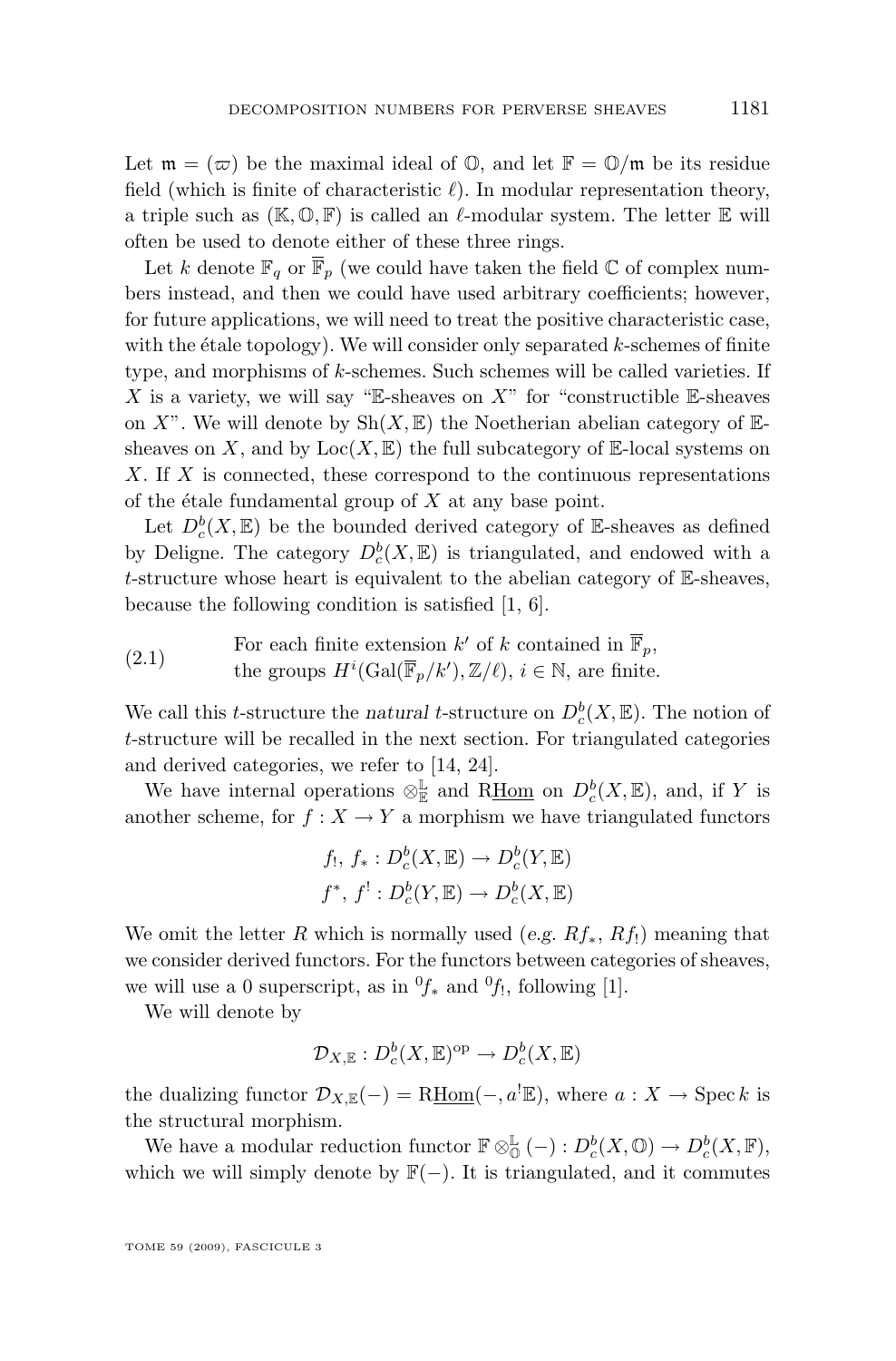<span id="page-6-0"></span>with the functors  $f_1, f_*, f^*, f^!$  and the duality. Moreover, it maps a torsionfree sheaf to a sheaf, and a torsion sheaf to a complex concentrated in degrees  $-1$  and 0.

By definition, we have  $D_c^b(X, \mathbb{K}) = \mathbb{K} \otimes_{\mathbb{O}} D_c^b(X, \mathbb{O})$ , and  $\text{Sh}(X, \mathbb{K}) =$  $\mathbb{K} \otimes_{\mathbb{O}} \text{Sh}(X, \mathbb{O})$ . The functor  $\mathbb{K} \otimes_{\mathbb{O}} (-) : D^b_c(X, \mathbb{O}) \to D^b_c(X, \mathbb{K})$  is exact.

In this section, we are going to recall the construction of the perverse t-structure on  $D_c^b(X, \mathbb{E})$  for the middle perversity p (with two versions over  $\mathbb{O}$ , where we have two perversities p and  $p_{+}$  exchanged by the duality). We will recall the main points of the treatment of t-structures and recollement of [\[1\]](#page-52-0), to which we refer for the details. However, in this work we emphasize the aspects concerning O-sheaves, and we give some complements.

Before going through all these general constructions, let us already see what these perverse sheaves are. They form an abelian full subcategory  ${}^p\mathcal{M}(X,\mathbb{E})$  of  $D^b_c(X,\mathbb{E})$ . For  $j: V \to X$  the inclusion of a smooth irreducible subvariety, and  $\mathcal L$  an irreducible locally constant constructible E-sheaf on V, we have a perverse sheaf that we will denote by  $\mathcal{IC}(\overline{V}, \mathcal{L})$ , which is the intersection cohomology complex orginally defined (topologically) by Goresky and McPerson  $[7, 8]$  $[7, 8]$  $[7, 8]$ , shifted by the dimension of  $V$  (so that it is concentrated in degrees  $\leq 0$ , and extended by zero outside  $\overline{V}$ . Deligne gave an algebraic construction of this complex, using a functor of intermediate extension  $p_{j_{!*}}$ , which satisfies  $p_{j_{!*}}(\mathcal{L}[\dim V)]) = \mathcal{IC}(\overline{V}, \mathcal{L})$ .

If  $E$  is  $K$  or  $F$ , then this abelian category is Artinian and Noetherian, and all its simple objects are of this form. If  $\mathbb{E} = \mathbb{O}$ , this abelian category is only Noetherian. In any case,  $\mathcal{P}M(X,\mathbb{E})$  is the intersection of the full subcategories  ${}^p\!D^{\leq 0}(X,\mathbb{E})$  and  ${}^p\!D^{\geq 0}(X,\mathbb{E})$  of  $D_c^b(X,\mathbb{E})$ , where, if A is a complex in  $D_c^b(X, \mathbb{E}),$  we have

(2.2) 
$$
A \in {}^{p}D^{\leq 0}(X,\mathbb{E}) \Longleftrightarrow
$$
 for all points x in X,  
 $\mathcal{H}^{n}i_{x}^{*}A = 0$  for all  $n > -\dim(x)$ 

(2.3) 
$$
A \in {}^{p}D^{\geqslant 0}(X,\mathbb{E}) \Longleftrightarrow
$$
 for all points x in X,  
 $\mathcal{H}^{n}i_{x}^!A=0$  for all  $n < -\dim(x)$ .

Here the points are not necessarily closed,  $i_x$  is the inclusion of x into X, and dim $(x) = \dim \{x\} = \deg \text{tr}(k(x)/k).$ 

The pair  $(PD^{\leqslant 0}, PD^{\geqslant 0})$  is a t-structure on  $D_c^b(X, \mathbb{E})$ , and  $^p\mathcal{M}(X, \mathbb{E})$  is its *heart*.

When E is a field (*i.e.*,  $\mathbb{E} = \mathbb{K}$  or F), the duality functor  $\mathcal{D}_{X,\mathbb{E}}$  exchanges  $p_D \leq 0(X, \mathbb{E})$  and  $p_D \geq 0(X, \mathbb{E})$ , so it induces a self-duality on  $p\mathcal{M}(X, \mathbb{E})$ .

ANNALES DE L'INSTITUT FOURIER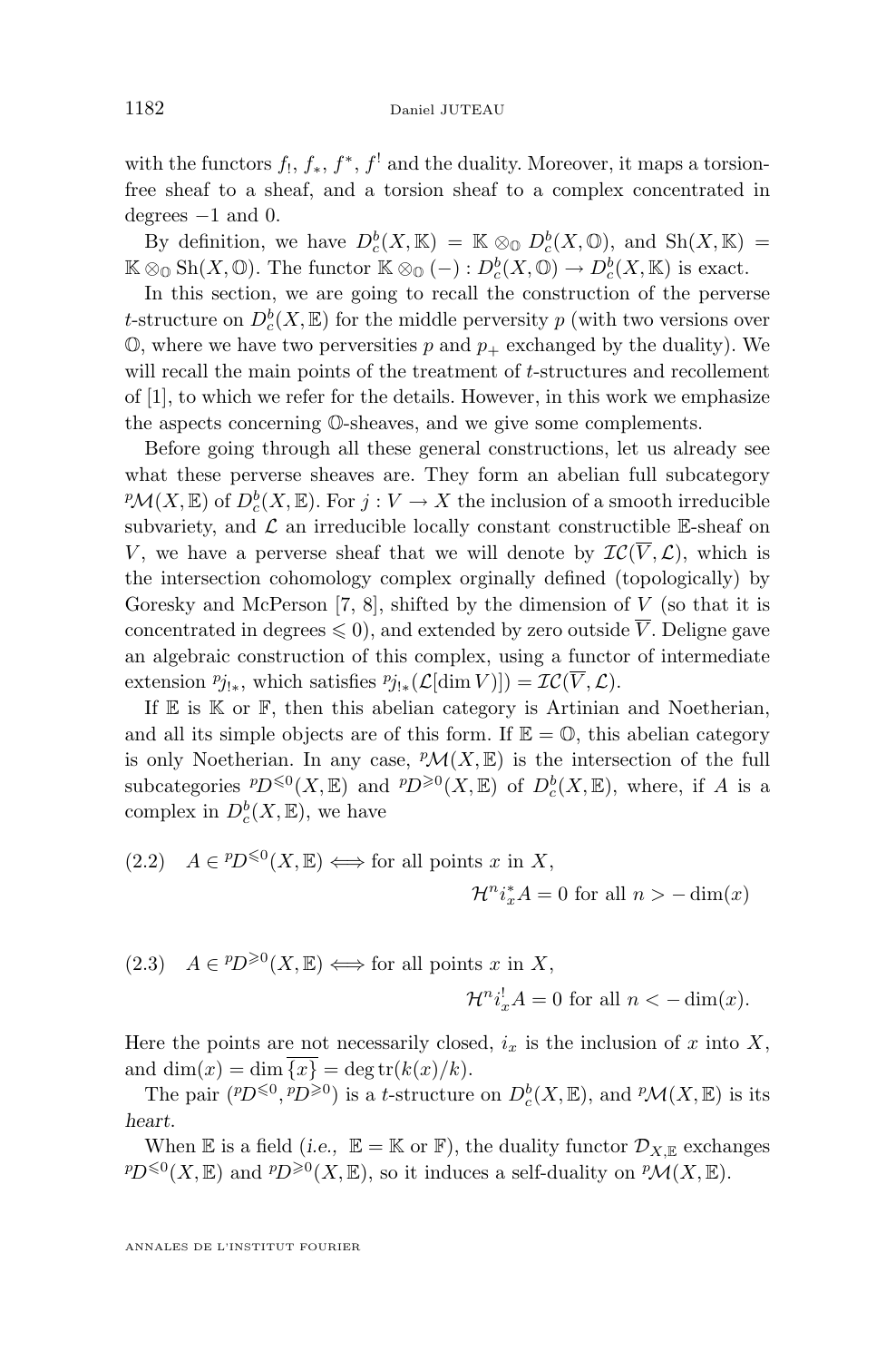<span id="page-7-0"></span>However, when  $\mathbb{E} = \mathbb{O}$ , this is no longer true. The perversity p is not self-dual in this case. The duality exchanges the t-structure defined by the middle perversity p with the t-structure  $( P + D^{\leq 0}(X, \mathbb{O}), P + D^{\geq 0}(X, \mathbb{O}))$ defined by

(2.4) 
$$
A \in {}^{p_+}D^{\leq 0}(X, \mathbb{O}) \iff
$$
 for all points  $x$  in  $X$ ,  

$$
\begin{cases} \mathcal{H}^n i_x^* A = 0 \text{ for all } n > -\dim(x) + 1 \\ \mathcal{H}^{-\dim(x)+1} i_x^* A \text{ is torsion} \end{cases}
$$

 $(2.5)$   $A \in {}^{p_+}D^{\geq 0}(X, \mathbb{O}) \Longleftrightarrow$  for all points x in X,

$$
\begin{cases} \mathcal{H}^n i_x^! A = 0 \text{ for all } n < -\dim(x) \\ \mathcal{H}^{-\dim(x)} i_x^! A \text{ is torsion-free.} \end{cases}
$$

The definition of torsion (resp. torsion-free) objects is given in Definition [2.10.](#page-12-0) We say that this t-structure is defined by the perversity  $p_{+}$ , and that the duality exchanges p and  $p_+$ . We denote by  $^{p_+}\mathcal{M}(X,\mathbb{O})=P^+D^{\leq 0}(X,\mathbb{O})\cap$  $p+D^{\geq 0}(X,\mathbb{O})$  the heart of the t-structure defined by  $p_+$ , and we call its objects  $p_{+}$ -perverse sheaves, or dual perverse sheaves. This abelian category is only Artinian. The t-structures defined by  $p$  and  $p_+$  determine each other (see [\[1,](#page-52-0) §3.3]). We have:

(2.6) 
$$
A \in {}^{p_+}D^{\leq 0}(X,\mathbb{O}) \Longleftrightarrow A \in {}^{p_1}D^{\leq 1}(X,\mathbb{O}) \text{ and } {}^{p_1}A \text{ is torsion}
$$

(2.7) 
$$
A \in {}^{p+}D^{\geq 0}(X,\mathbb{O}) \Longleftrightarrow A \in {}^{p}D^{\geq 0}(X,\mathbb{O})
$$
 and  ${}^{p}H^{0}A$  is torsion-free

(2.8) 
$$
A \in {}^{p}D^{\leq 0}(X,\mathbb{O}) \Longleftrightarrow A \in {}^{p+}D^{\leq 0}(X,\mathbb{O})
$$
 and  ${}^{p+}H^0A$  is divisible

(2.9) 
$$
A \in {}^{p}D^{\geq 0}(X, \mathbb{O}) \Longleftrightarrow A \in {}^{p+}D^{\geq -1}(X, \mathbb{O})
$$
 and  ${}^{p+}H^{-1}A$  is torsion.

If A is p-perverse, then it is also  $p_{+}$ -perverse if and only if A is torsionfree in  ${}^p\mathcal{M}(X,\mathbb{O})$ . If A is  $p_+$ -perverse, then A is also p-perverse if and only if A is divisible in  $^p+\mathcal{M}(X,\mathbb{O})$ . Thus, if A is both p- and p<sub>+</sub>-perverse, then A is torsion-free in  $\mathcal{P}M(X,\mathbb{O})$  and divisible in  $\mathcal{P}+\mathcal{M}(X,\mathbb{O})$ . The modular reduction of a p-perverse sheaf A over  $\mathbb O$  will be a perverse over  $\mathbb F$  if and only if A is also  $p_{+}$ -perverse, and *vice versa*.

In the following, we will recall why  $(2D^{\leq 0}, 2D^{\geq 0})$  (resp. the two versions with p and  $p_+$  if  $\mathbb{E} = \mathbb{O}$ ) is indeed a t-structure on  $D_c^b(X, \mathbb{E})$ . We refer to [\[1\]](#page-52-0) for more details, however their treatment of the case  $\mathbb{E} = \mathbb{O}$  is quite brief, so we give some complements. The rest of the section is organized as follows.

First, we recall the definition of t-categories and their main properties. Then we see how they can be combined with torsion theories. Afterwards,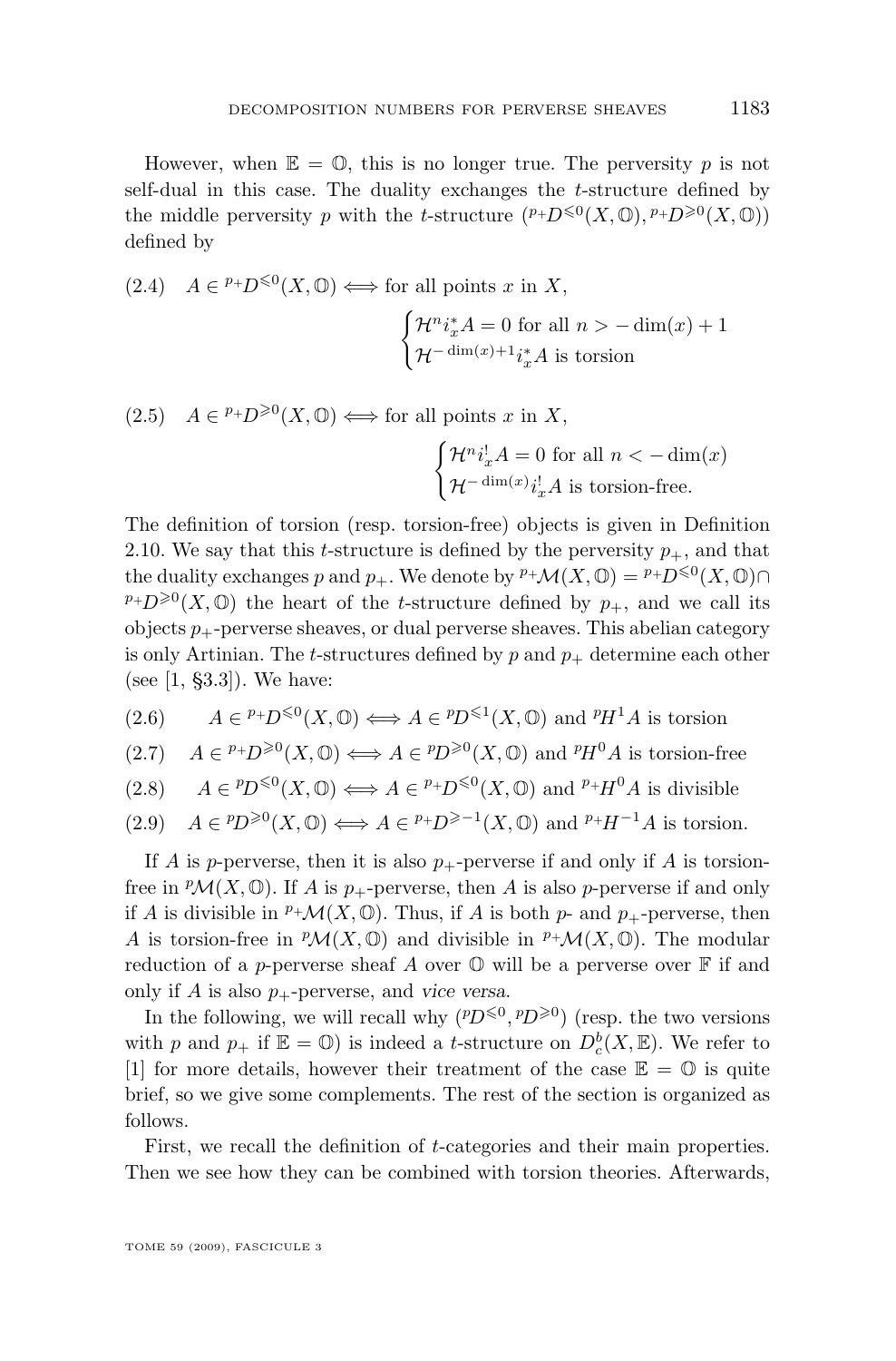<span id="page-8-0"></span>we recall the notion of recollement of t-categories, stressing on some important properties, such as the construction of the perverse extensions  $p_{j_1}$ ,  $p_{j_{!*}}$  and  $p_{j_*}$  with functors of truncation on the closed part. We also study the tops and socles of the extensions  $p_{j_1}, p_{j_{1*}}$  and  $p_{j_*}$ , and show that the intermediate extension preserves multiplicities. Then again, we study the connection with torsion theories. Already at this point, we have six possible extensions (the three just mentioned, in the two versions p and  $p_{+}$ ).

Then we leave the general context of t-structures and recollement and we focus on perverse sheaves over  $\mathbb{E} = \mathbb{K}, \mathbb{O}, \mathbb{F}$ . First, we see how the preceding general constructions show that the definitions of perverse tstructures given above actually give t-structures on the triangulated categories  $D_c^b(X, \mathbb{E})$ , first fixing a stratification, and then taking the limit. Now we have functors  $\mathbb{K} \otimes_{\mathbb{O}}^{\mathbb{L}}(-)$  and  $\mathbb{F} \otimes_{\mathbb{O}}^{\mathbb{L}}(-)$  (it would be nice to treat this situation in an axiomatic framework, maybe including duality). We study the connection between modular reduction and truncation. If we take a complex A over O, for each degree we have three places where we can truncate its reduction modulo  $\varpi$ , because  $\mathcal{H}^i(\mathbb{F}A)$  has pieces coming from  $\mathcal{H}^i_{\text{tors}}(A)$ ,  $\mathcal{H}_{\text{free}}^i(A)$  and  $\mathcal{H}_{\text{tors}}^{i+1}(A)$ . So, in a recollement situation, we have nine natural ways to truncate FA.

Finally, we introduce decomposition numbers for perverse sheaves, and particularly in the G-equivariant setting. We have in mind, for example, G-equivariant perverse sheaves on the nilpotent cone.

The relation between modular reduction and truncation is really one of the main technical points. For example, the fact that the modular reduction does not commute with the intermediate extension means that the reduction of a simple perverse sheaf will not necessarily be simple, that is, that we have can have non-trivial decomposition numbers.

#### **2.2.** t**-categories**

Let us begin by recalling the notion of  $t$ -structure on a triangulated category, introduced in [\[1\]](#page-52-0).

Definition 2.1. — *A* t*-category is a triangulated category* D*, endowed* with two strictly full subcategories  $\mathcal{D}^{\leq 0}$  and  $\mathcal{D}^{\geq 0}$ , such that, if we let  $\mathcal{D}^{\leq n}$  =  $\mathcal{D}^{\leq 0}[-n]$  and  $\mathcal{D}^{\geq n}=\mathcal{D}^{\geq 0}[-n]$ , we have

- (i) For X in  $\mathcal{D}^{\leq 0}$  and Y in  $\mathcal{D}^{\geq 1}$ , we have  $\text{Hom}_{\mathcal{D}}(X, Y) = 0$ .
- (ii)  $\mathcal{D}^{\leq 0} \subset \mathcal{D}^{\leq 1}$  and  $\mathcal{D}^{\geq 0} \supset \mathcal{D}^{\geq 1}$ .
- (iii) *For each* X in  $\mathcal{D}$ *, there is a distinguished triangle*  $(A, X, B)$  *in*  $\mathcal{D}$ with A in  $\mathcal{D}^{\leq 0}$  and B in  $\mathcal{D}^{\geq 1}$ .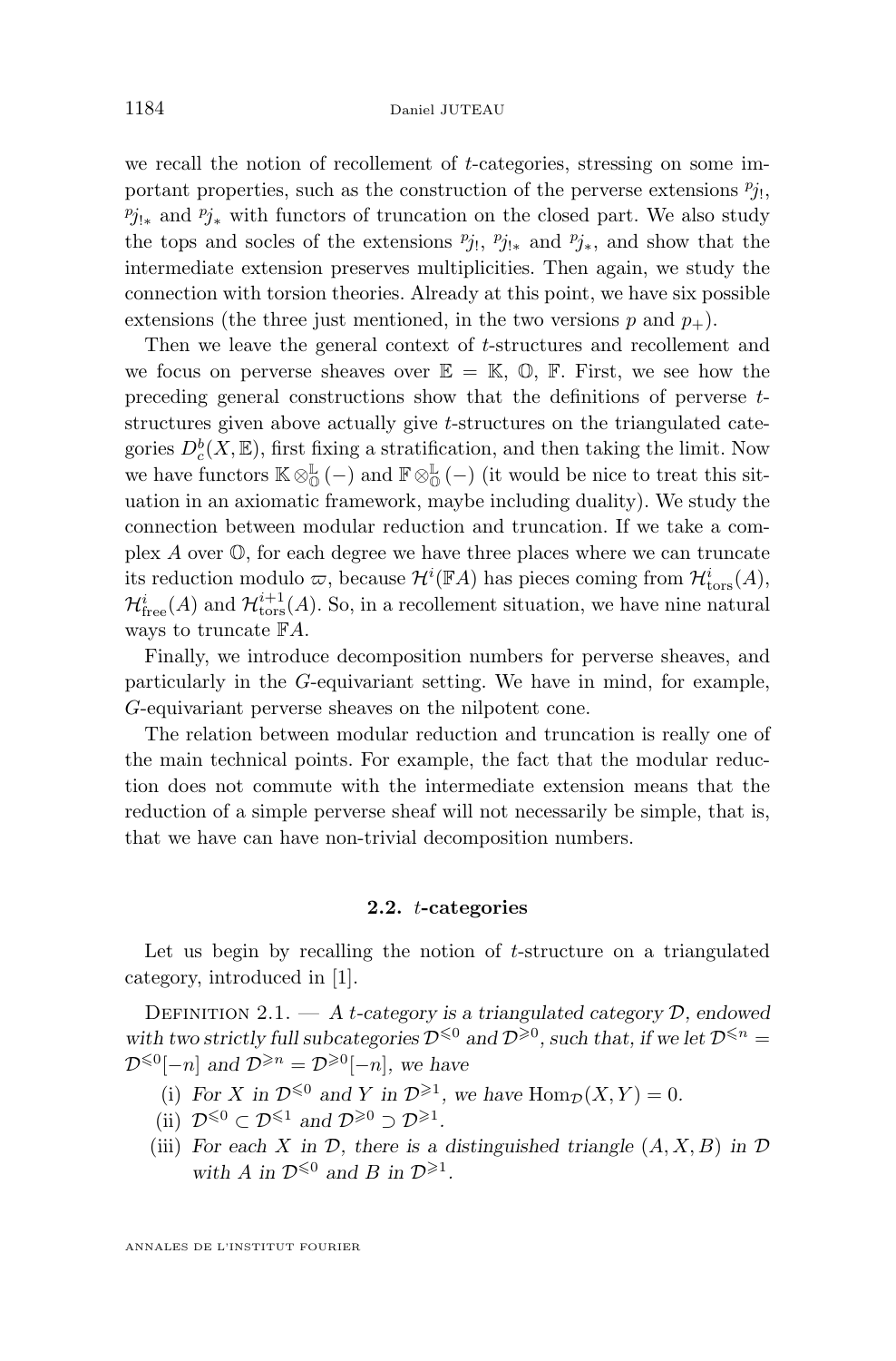<span id="page-9-0"></span>We also say that  $(D^{\leq 0}, D^{\geq 0})$  *is a t-structure on*  $D$ *. Its heart is the full*  $subcategory \mathcal{C} := \mathcal{D}^{\leq 0} \cap \mathcal{D}^{\geq 0}.$ 

Proposition 2.2. — *Let* D *be a* t*-category.*

- (i) The inclusion of  $\mathcal{D}^{\leq n}$  (resp.  $\mathcal{D}^{\geq n}$ ) in  $\mathcal D$  has a right adjoint  $\tau_{\leq n}$ *(resp. a left adjoint*  $\tau_{\geq n}$ *).*
- (ii) *For all* X in D, there is a unique  $d \in \text{Hom}(\tau_{\geq 1}X, \tau_{\leq 0}X[1])$  *such that the triangle*

$$
\tau_{\leqslant 0}X\longrightarrow X\longrightarrow \tau_{\geqslant 1}X\stackrel{d}{\longrightarrow}
$$

*is distinguished. Up to unique isomorphism, this is the unique tri*angle  $(A, X, B)$  with A in  $\mathcal{D}^{\leq 0}$  and B in  $\mathcal{D}^{\geq 1}$ .

(iii) Let  $a \leq b$ . Then, for any X in D, there is a unique morphism  $\tau_{\geq a}\tau_{\leq b}X \to \tau_{\leq b}\tau_{\geq a}X$  such that the following diagram is commu*tative.*

$$
\tau_{\leq b}X \longrightarrow X \longrightarrow \tau_{\geq a}X
$$
  
\n
$$
\downarrow \qquad \qquad \uparrow
$$
  
\n
$$
\tau_{\geq a}\tau_{\leq b}X \longrightarrow \tau_{\leq b}\tau_{\geq a}X
$$

*It is an isomorphism.*

For example, if  $A$  is an abelian category and  $D$  is its derived category, the natural t-structure on  $\mathcal D$  is the one for which  $\mathcal D^{\leq n}$  (resp.  $\mathcal D^{\geq n}$ ) is the full subcategory of the complexes K such that  $H^{i}K = 0$  for  $i > n$  (resp.  $i \leq n$ ). For  $K = (K^i, d^i : K^i \rightarrow K^{i+1})$  in  $\mathcal{D}$ , the truncated complex  $\tau_{\leq n}K$  is the subcomplex  $(\cdots \to K^{n-1} \to \text{Ker } d^n \to 0 \to \cdots)$  of K. The heart is equivalent to the abelian category  $A$  we started with. Note that, in this case, the cone of a morphism  $f : A \rightarrow B$  between two objects of  $\mathcal A$  is a complex concentrated in degrees  $-1$  and 0. More precisely, we have  $H^{-1}(\text{Cone } f) \simeq \text{Ker } f$  and  $H^0(\text{Cone } f) \simeq \text{Coker } f$ . In particular, we have a triangle (Ker  $f[1]$ , Cone f, Coker f).

If we abstract the relations between A and  $\mathcal{D}(\mathcal{A})$ , we get the notion of admissible abelian subcategory of a triangulated category  $D$ , and a tstructure on D precisely provides an admissible abelian subcategory by taking the heart.

More precisely, let  $\mathcal D$  be a triangulated category and  $\mathcal C$  a full subcategory of D such that  $\text{Hom}^i(A, B) := \text{Hom}(A, B[i])$  is zero for  $i < 0$  and  $A, B$  in  $\mathcal{C}$ . We have the following proposition, which results from the octahedron axiom.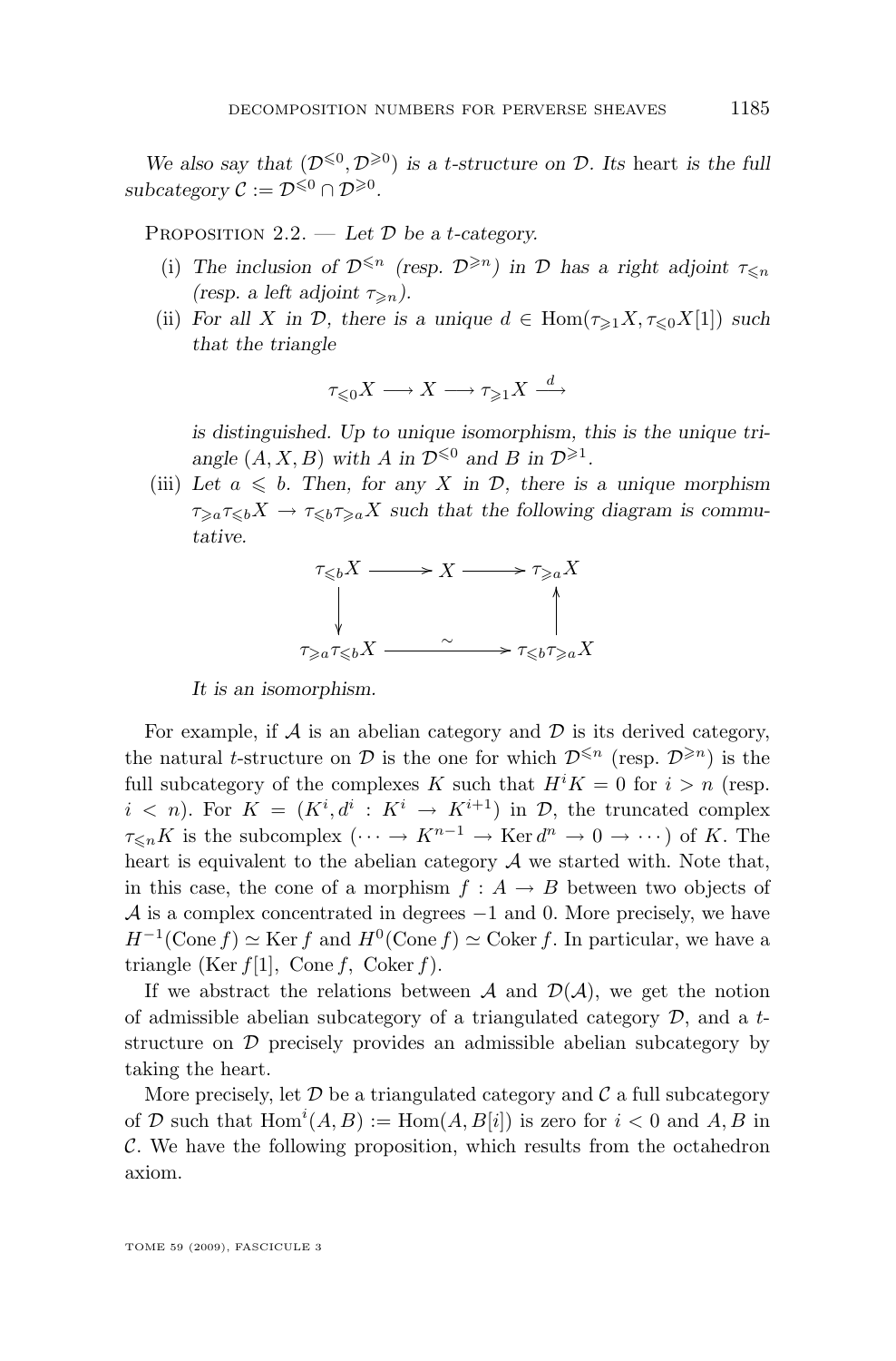PROPOSITION 2.3. — Let  $f: X \to Y$  in C. We can complete f into a *distinguished triangle* (X, Y, S)*. Suppose* S *is in a distinguished triangle*  $(N[1], S, C)$  with N and C in C. Then the morphisms  $N \to S[-1] \to X$ and  $Y \to S \to C$ , obtained by composition from the morphisms in the two *triangles above, are respectively a kernel and a cokernel for the morphism*  $f$  in  $\mathcal{C}$ .

Such a morphism will be called C-admissible. In a distinguished triangle  $X \stackrel{f}{\longrightarrow} Y \stackrel{g}{\longrightarrow} Z \stackrel{d}{\longrightarrow}$  on objects in C, the morphisms f and g are admissible, f is a kernel of  $g, g$  is a cokernel of f, and d is uniquely determined by f and  $g$ . A short exact sequence in  $\mathcal C$  will be called *admissible* if it can be obtained from a distinguished triangle in  $\mathcal D$  by suppressing the degree one morphism.

PROPOSITION 2.4. — *Suppose*  $\mathcal{C}$  *is stable by finite direct sums. Then the following conditions are equivalent.*

- (i) C *is abelian, and its short exact sequences are admissible.*
- (ii) *Every morphism of* C *is* C*-admissible.*

Now we can state the theorem that says that  $t$ -structures provide admissible abelian categories.

THEOREM 2.5. — The heart  $\mathcal C$  of a *t*-category  $\mathcal D$  is an admissible abelian  $subcategory$  of  $\mathcal{D}$ , stable by extensions. The functor  $H^0 := \tau_{\geq 0} \tau_{\leq 0} \approx$  $\tau_{\leq 0}\tau_{\geq 0} : \mathcal{D} \to \mathcal{C}$  is a cohomological functor.

We have a chain of morphisms

$$
\cdots \longrightarrow \tau_{\leqslant i-2} \longrightarrow \tau_{\leqslant i-1} \longrightarrow \tau_{\leqslant i} \longrightarrow \tau_{\leqslant i+1} \longrightarrow \cdots
$$

which can be seen as a "filtration" of the identity functor, with "successive quotients" the  $H^{i}[-i]$ . Thus we have distinguished triangles:

$$
\tau_{\leqslant i-1} \longrightarrow \tau_{\leqslant i} \longrightarrow H^i[-i] \rightsquigarrow.
$$

An object A in  $\mathcal D$  can be seen as "made of" its cohomology objects  $H^iA$ (by successive extensions). We depict this by the following diagram:

| $\cdots$   $H^{i-1}$   $H^i$   $H^{i+1}$            |  |  |
|-----------------------------------------------------|--|--|
| $\tau_{\leq i-1}$ $\tau_{\leq i}$ $\tau_{\leq i+1}$ |  |  |

In the next sections, when we study the interplay between  $t$ -structures and other structures (torsion theories, modular reduction...), we will see refinements of this "filtration", and there will be more complicated pictures.

Now let  $\mathcal{D}_i$   $(i = 1, 2)$  be two t-categories, and let  $\varepsilon_i : \mathcal{C}_i \to \mathcal{D}_i$  denote the inclusion functors of their hearts. Let  $T: \mathcal{D}_1 \to \mathcal{D}_2$  be a triangulated

ANNALES DE L'INSTITUT FOURIER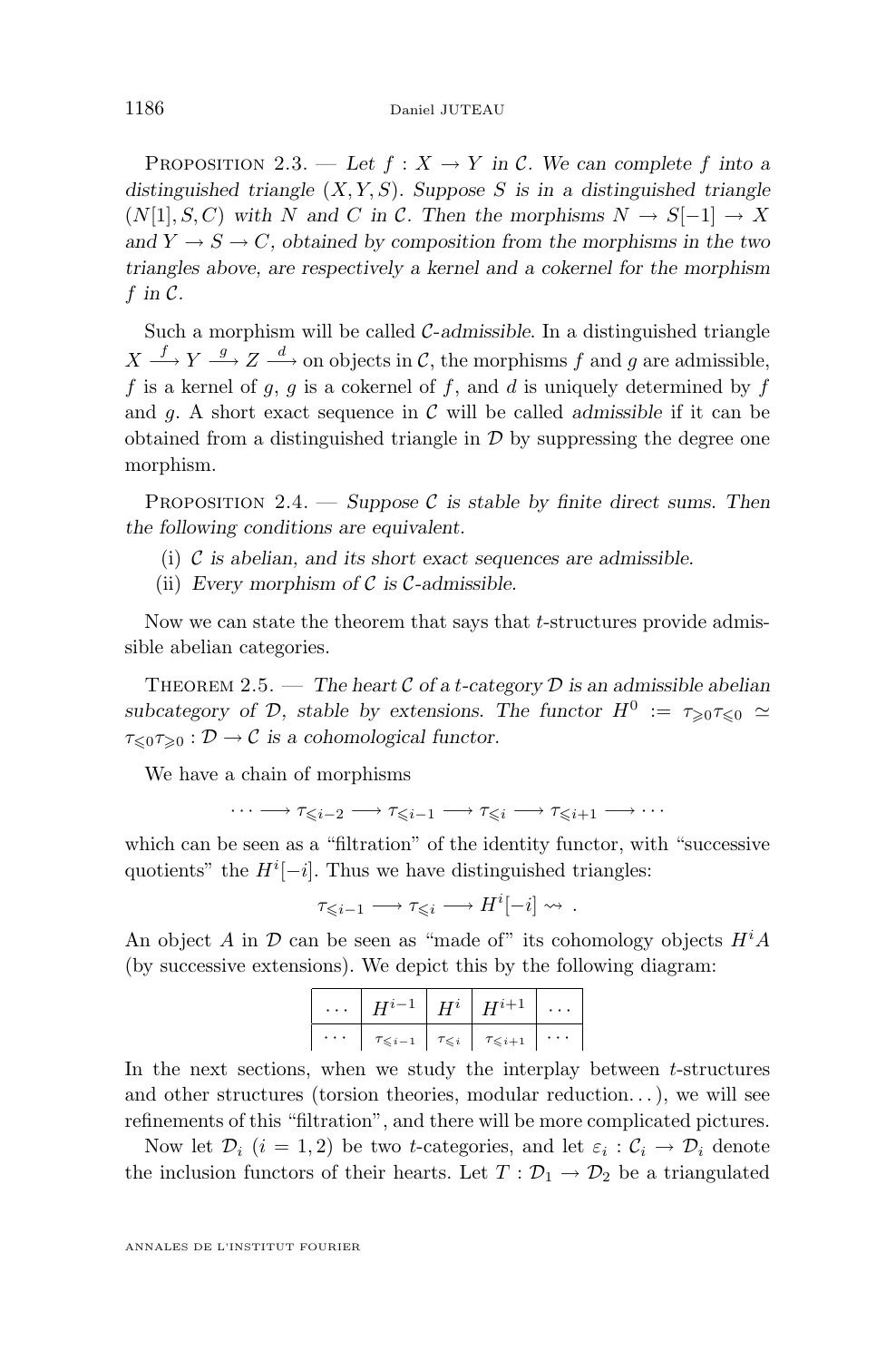<span id="page-11-0"></span>functor. Then we say that T is right t-exact if  $T(\mathcal{D}_1^{\leq 0}) \subset \mathcal{D}_2^{\leq 0}$ , left t-exact if  $T(\mathcal{D}_1^{\geq 0}) \subset \mathcal{D}_2^{\geq 0}$ , and t-exact if it is both left and right t-exact.

PROPOSITION 2.6 (Exactness and adjunction properties of the  $\eta$ ). —

- (1) If T is left (resp. right) t-exact, then the additive functor  $T :=$  $H^0 \circ T \circ \varepsilon_1$  *is left (resp. right) exact.*
- (2) Let  $(T^*, T_*)$  be a pair of adjoint triangulated functors, with  $T^*$ :  $\mathcal{D}_2 \to \mathcal{D}_1$  and  $T_* : \mathcal{D}_1 \to \mathcal{D}_2$ . Then  $T^*$  is right *t*-exact if and only *if*  $T_*$  *is left t-exact, and in that case* ( $^pT^*,^pT_*$ ) *is a pair of adjoint functors between*  $C_1$  *and*  $C_2$ *.*

#### **2.3. Torsion theories and** t**-structures**

We will give some variations of known results [\[9\]](#page-52-0).

Definition 2.7. — *Let* A *be an abelian category. A torsion theory on* A is a pair  $(\mathcal{T}, \mathcal{F})$  of full subcategories such that

(i) for all objects  $T$  in  $T$  and  $F$  in  $\mathcal{F}$ , we have

$$
\operatorname{Hom}_{\mathcal{A}}(T, F) = 0,
$$

(ii) for any object A in A, there are objects  $T$  in  $T$  and  $F$  in  $\mathcal F$  such *that there is a short exact sequence*

 $0 \longrightarrow T \longrightarrow A \longrightarrow F \longrightarrow 0.$ 

Let us first give some elementary properties of torsion theories.

Proposition 2.8. — *Let* A *be an abelian category endowed with a torsion theory*  $(\mathcal{T}, \mathcal{F})$ *. Then the following hold:* 

- (i) *The inclusion of*  $\mathcal T$  *(resp.*  $\mathcal F$ *)* in  $\mathcal A$  *has a right adjoint*  $(-)_{\text{tors}} : \mathcal A \to$  $\mathcal{T}$  *(resp. a left adjoint*  $(-)_{\text{free}} : \mathcal{A} \to \mathcal{F}$ ).
- (ii) *We have*

$$
\mathcal{F} = \mathcal{T}^{\perp} = \{ F \in \mathcal{C} \mid \forall T \in \mathcal{T}, \text{ Hom}_{\mathcal{C}}(T, F) = 0 \}
$$

$$
\mathcal{T} = {}^{\perp}\mathcal{F} = \{ T \in \mathcal{C} \mid \forall F \in \mathcal{F}, \text{ Hom}_{\mathcal{C}}(T, F) = 0 \}.
$$

(iii) The torsion class  $\mathcal T$  (resp. the torsion-free class  $\mathcal F$ ) is closed under *quotients and extensions (resp. under subobjects and extensions).*

DEFINITION 2.9. — A torsion theory  $(\mathcal{T}, \mathcal{F})$  on an abelian category A *is said to be* hereditary *(resp.* cohereditary*) if the torsion class* T *(resp. the torsion-free class* F*) is closed under subobjects (resp. under quotients).*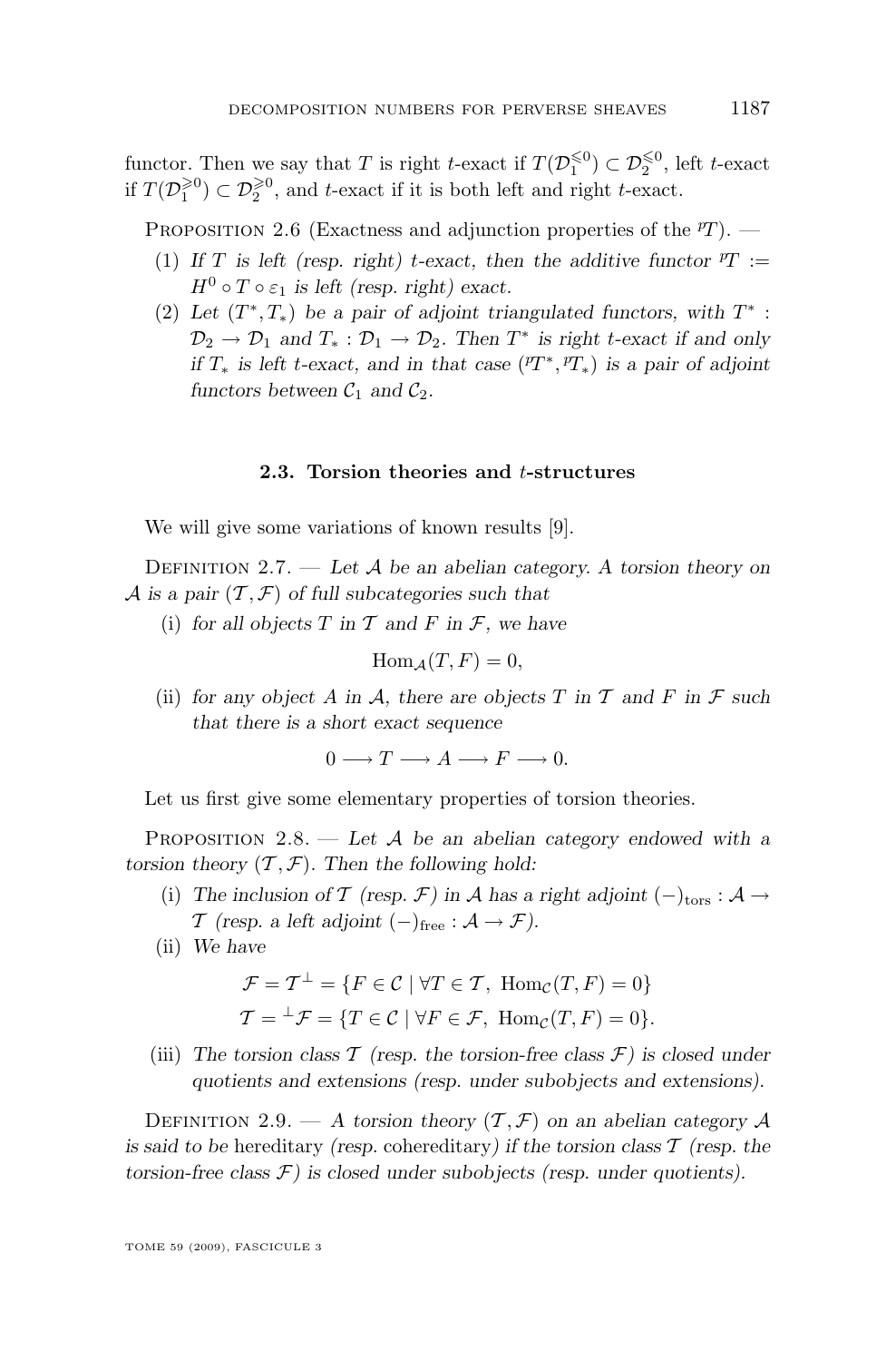<span id="page-12-0"></span>Examples of torsion theories arise with O-linear abelian categories.

Definition 2.10. — *Let* A *be an* O*-linear abelian category. An object* A in A is torsion if  $\varpi^{N}1_{A}$  is zero for some  $N \in \mathbb{N}$ , and it is torsion-free *(resp.* divisible*)* if  $\varpi.1_A$  is a monomorphism *(resp. an epimorphism)*.

Proposition 2.11. — *Let* A *be an* O*-linear abelian category.*

(i) *If*  $T \in \mathcal{A}$  *is torsion and*  $F \in \mathcal{A}$  *is torsion-free, then we have* 

$$
\operatorname{Hom}_{\mathcal{A}}(T,F)=0.
$$

(ii) *If*  $Q \in \mathcal{A}$  *is divisible and*  $T \in \mathcal{A}$  *is torsion, then we have* 

$$
\text{Hom}_{\mathcal{A}}(Q, T) = 0.
$$

*Proof.*

(i) Let  $f \in \text{Hom}_{A}(T, F)$ . Let  $N \in \mathbb{N}$  such that  $\varpi^{N} 1_{T} = 0$ . Then we have  $(\varpi^{N} 1_{F}) \circ f = f \circ (\varpi^{N} .1_{T}) = 0$ , and consequently  $f = 0$ , since  $\varpi^{N} 1_{F}$  is a monomorphism.

(ii) Let  $g \in \text{Hom}_{\mathcal{A}}(Q, T)$ . Let  $N \in \mathbb{N}$  such that  $\varpi^N 1_T = 0$ . Then we have  $g \circ (\varpi^{N} 1_{Q}) = (\varpi^{N} 1_{T}) \circ g = 0$ , and consequently  $g = 0$ , since  $\varpi^{N} 1_{Q}$  is an epimorphism.

Proposition 2.12. — *Let* A *be an* O*-linear abelian category. Then subobjects and quotients of torsion objects are torsion objects.*

*Proof.* — Let T be a torsion object in A. We can choose an integer N such that  $\varpi^N 1_T = 0$ .

If  $i : S \hookrightarrow T$  is a subobject, then we have  $i \circ (\varpi^{N} 1_S) = (\varpi^{N} 1_T) \circ i = 0$ , hence  $\varpi^{N} 1_{S} = 0$  since i is a monomorphism. Thus S is torsion.

If  $q: T \to U$  is a quotient, then we have  $(\varpi^{N} 1_{U}) \circ q = q \circ (\varpi^{N} 1_{T}) = 0$ , hence  $\varpi^{N} 1_{U} = 0$  since q is an epimorphism. Thus U is torsion.

Proposition 2.13. — *Let* A *be an object in an* O*-linear abelian category* A*.*

- (i) *If* A *is Noetherian, then* A *has a greatest torsion subobject* Ators*,* the quotient  $A/A_{\text{tors}}$  *is torsion-free and*  $\mathbb{K}A \simeq \mathbb{K}A/A_{\text{tors}}$ *.*
- (ii) *If* A *is Artinian, then* A *has a greatest divisible subobject* Adiv*, the* quotient  $A/A_{\text{div}}$  *is a torsion object and we have*  $\mathbb{K}A \simeq \mathbb{K}A_{\text{div}}$ *.*

*Proof.* — In the first case, the increasing sequence  $\text{Ker } \pi^n 1_A$  of subobjects of A must stabilize, so there is an integer N such that  $\text{Ker } \varpi^{n}1_{A} =$ Ker  $\varpi^{N} 1_{A}$  for all  $n \geq N$ . We set  $A_{\text{tors}} := \text{Ker} \varpi^{N} 1_{A}$ . This is clearly a torsion object, since it is killed by  $\varpi^N$ . Now let T be a torsion subobject of A. It is killed by some  $\varpi^k$ , and we can assume  $k \geq N$ . Thus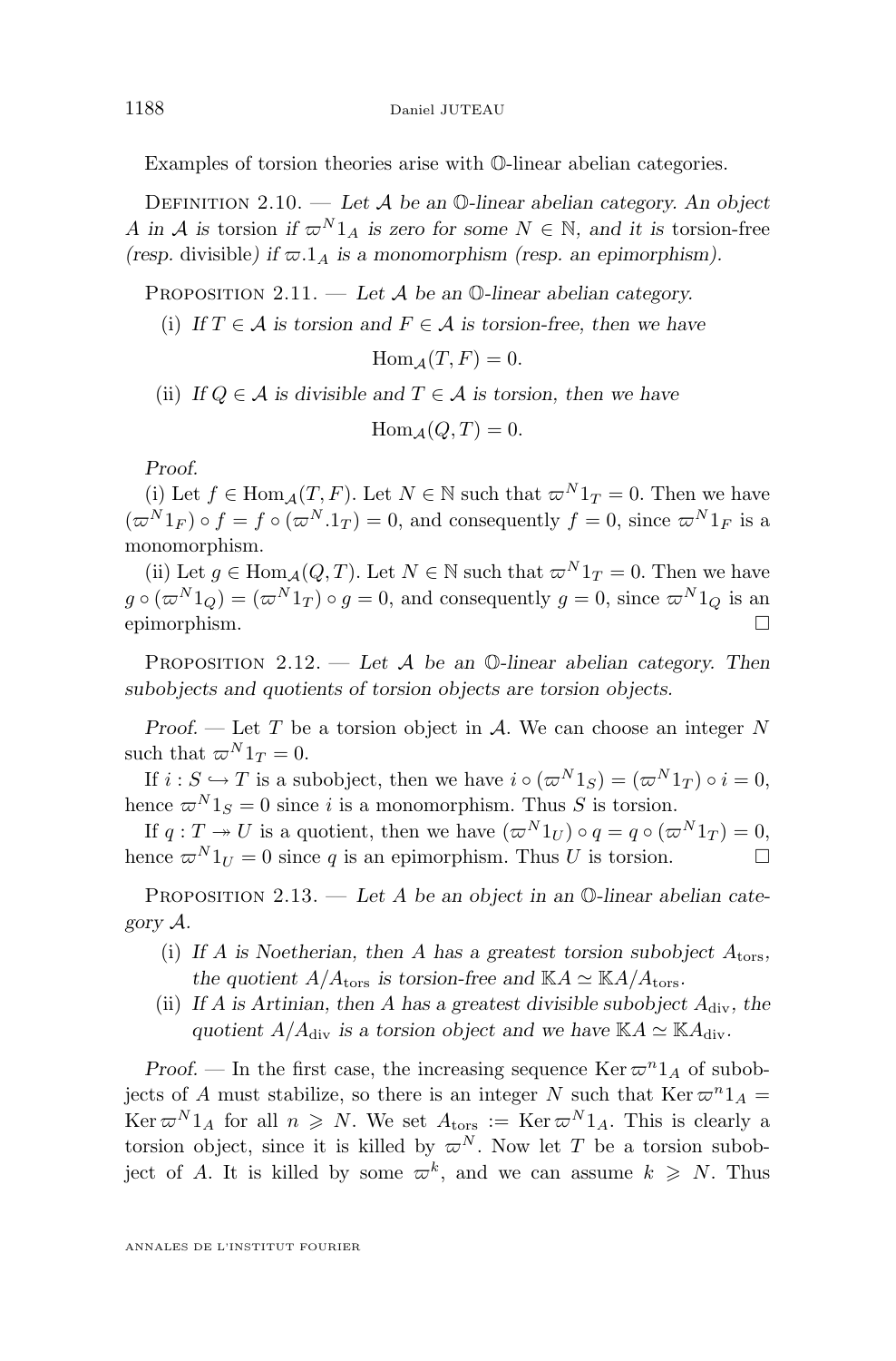<span id="page-13-0"></span> $T \subset \text{Ker } \varpi^{k}1_{A} = \text{Ker } \varpi^{N}1_{A} = A_{\text{tors}}.$  This shows that  $A_{\text{tors}}$  is the greatest torsion subobject of A. We have

$$
\operatorname{Ker} \varpi 1_{A/A_{\operatorname{tors}}} = \operatorname{Ker} \varpi^{N+1} 1_A / \operatorname{Ker} \varpi^N 1_A = 0
$$

which shows that  $A/A<sub>tors</sub>$  is torsion-free. Applying the exact functor  $\mathbb{K} \otimes_{\mathbb{Q}}$ to the short exact sequence  $0 \rightarrow A_{\text{tors}} \rightarrow A \rightarrow A/A_{\text{tors}} \rightarrow 0$ , we get  $\mathbb{K}A \simeq \mathbb{K}A/A_{\text{tors}}.$ 

In the second case, the decreasing sequence  $\text{Im }\pi^{n}1_{A}$  of subobjects of A must stabilize, so there is an integer N such that  $\text{Im }\varpi^n 1_A = \text{Im }\varpi^N 1_A$  for all  $n \geq N$ . We set  $A_{\text{div}} := \text{Im} \,\varpi^N 1_A$ . We have  $\text{Im} \,\varpi 1_{A_{\text{div}}} = \text{Im} \,\varpi^{N+1} 1_A =$  $\text{Im }\varpi^N 1_A = A_{\text{div}}$ , thus  $A_{\text{div}}$  is divisible. We have

$$
\operatorname{Im} \varpi^{n} 1_{A/A_{\operatorname{div}}} = \operatorname{Im} \varpi^{n} 1_{A}/\operatorname{Im} \varpi^{N} 1_{A} = 0
$$

for  $n \geq N$ . Hence  $A/A_{\text{div}}$  is a torsion object. Applying the exact functor  $\mathbb{K} \otimes_{\mathbb{O}}$  – to the short exact sequence  $0 \to A_{\text{div}} \to A \to A/A_{\text{div}} \to 0$ , we get  $\mathbb{K}A_{\text{div}} \simeq \mathbb{K}A.$ 

Proposition 2.14. — *Let* A *be an* O*-linear abelian category. We denote by* T (*resp.* F*,* Q) *the full subcategory of torsion* (*resp. torsion-free, divisible*) *objects* in A. If A is Noetherian (*resp. Artinian*)*, then*  $(T, \mathcal{F})$  $(r \exp \left( Q, \mathcal{T} \right))$  *is an hereditary* (*resp. cohereditary*) *torsion theory on* A.

*Proof.* − This follows from Propositions [2.11,](#page-12-0) [2.12](#page-12-0) and [2.13.](#page-12-0) □

We want to discuss the combination of t-structures with torsion theories.

Proposition 2.15. — *Let* D *be a triangulated category endowed with a t*-structure ( $^{p}D^{\leq 0}, ^{p}D^{\geq 0}$ ). Let us denote its heart by C, the truncation *functors by*  ${}^p\mathcal{T}_{\leq i}$  and  ${}^p\mathcal{T}_{\geq i}$ , and the cohomology functors by  ${}^pH^i$  :  $\mathcal{D} \to \mathcal{C}$ . *Suppose that*  $\mathcal C$  *is endowed with a torsion theory*  $(\mathcal T, \mathcal F)$ *. Then we can define a* new *t*-structure  $(P+D^{\leq 0}, P+D^{\geq 0})$  on D by

$$
{}^{p}D^{\leq 0} = \{ A \in {}^{p}D^{\leq 1} \mid {}^{p}H^{1}(A) \in T \}
$$

$$
{}^{p}D^{\geq 0} = \{ A \in {}^{p}D^{\geq 0} \mid {}^{p}H^{0}(A) \in \mathcal{F} \}.
$$

*Proof.* — Let us check the three axioms for *t*-structures given in Definition [2.1.](#page-8-0)

(i) Let  $A \in {}^{p_+}D^{\leq 0}$  and  $B \in {}^{p_+}D^{\geq 1}$ . Then we have

 $\text{Hom}_{\mathcal{D}}(A, B) = \text{Hom}_{\mathcal{D}}(^{p}{}_{\mathcal{T}\geqslant 1} A, {}^{p}{}_{\mathcal{T}\leqslant 1} B) = \text{Hom}_{\mathcal{C}}(^{p}{}_{\mathcal{H}}^1 A, {}^{p}{}_{\mathcal{H}}^1 B) = 0.$ 

The first equality follows from the adjunctions of Proposition [2.2](#page-9-0) [\(i\)](#page-9-0), since we have  $A \in P^+D^{\leq 0} \subset P\mathcal{D}^{\leq 1}$  and  $B \in P^+D^{\geq 1} \subset P\mathcal{D}^{\geq 1}$ . The second equality

TOME 59 (2009), FASCICULE 3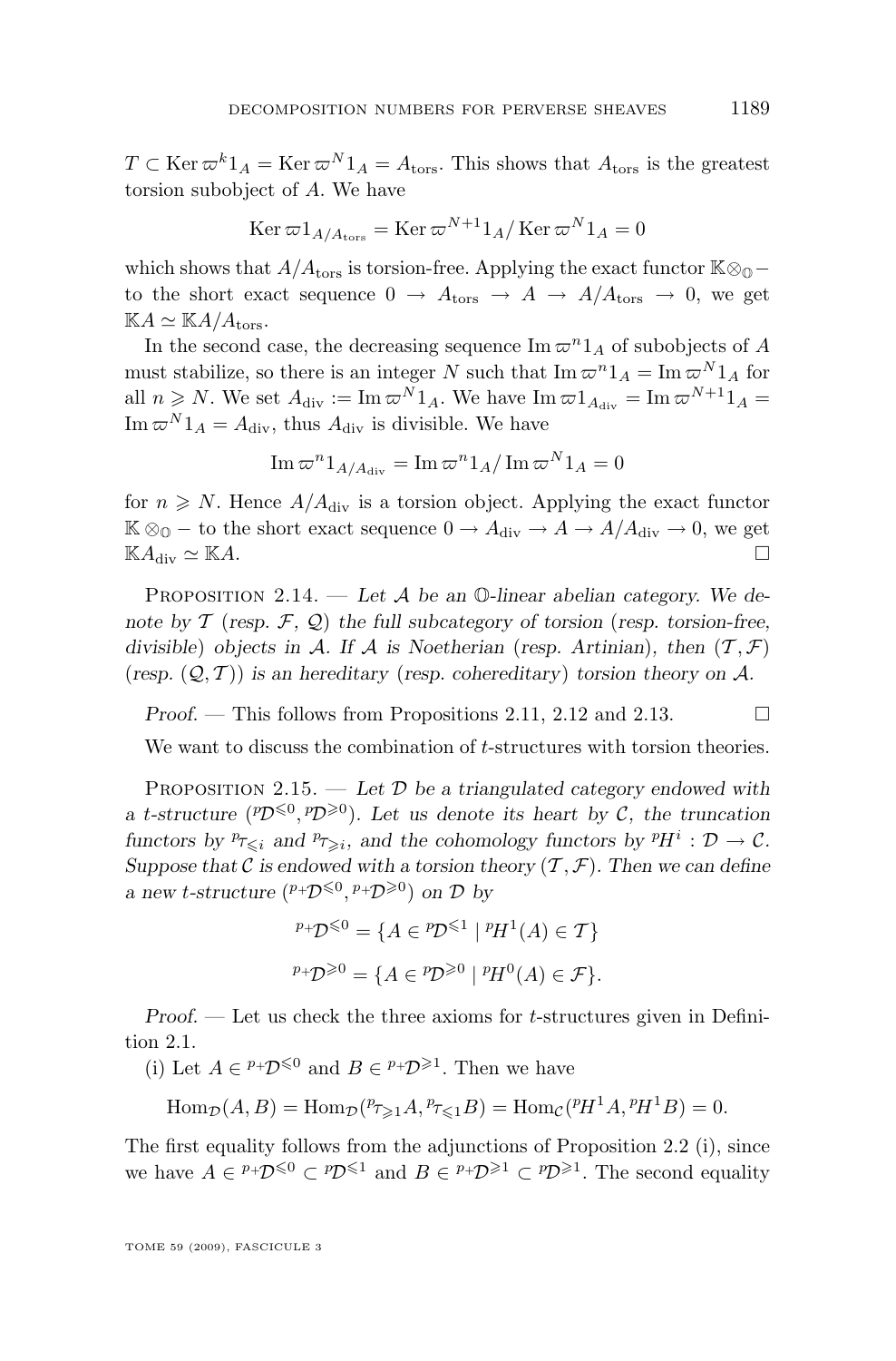<span id="page-14-0"></span>follows since  ${}^p\tau_{\geqslant1}A \simeq {}^pH^1A[-1]$  and  ${}^p\tau_{\leqslant1}B \simeq {}^pH^1B[-1]$ . The last equality follows from the first axiom in the definition of torsion theories, since  $P H^1 A \in \mathcal{T}$  and  $P H^1 B \in \mathcal{F}$  (see Definition [2.7](#page-11-0) [\(i\)](#page-11-0)).

(ii) We have  ${}^{p} \dagger \mathcal{D}^{\leq 0} \subset {}^{p} \mathcal{D}^{\leq 1} \subset {}^{p} \dagger \mathcal{D}^{\leq 1}$  and  ${}^{p} \dagger \mathcal{D}^{\geq 0} \supset {}^{p} \mathcal{D}^{\geq 1} \supset {}^{p} \dagger \mathcal{D}^{\geq 1}$ .

(iii) Let  $A \in \mathcal{D}$ . By Definition [2.7](#page-11-0) [\(ii\)](#page-11-0), there are objects  $T \in \mathcal{T}$  and  $F \in \mathcal{F}$  such that we have a short exact sequence

$$
0 \longrightarrow T \longrightarrow {}^{p}H^{1}A \longrightarrow F \longrightarrow 0.
$$

By [\[1,](#page-52-0) Proposition 1.3.15] there is a distinguished triangle

$$
A' \xrightarrow{a} A \xrightarrow{b} A'' \xrightarrow{d} A'[1]
$$

such that  $A' \in \mathcal{P}D^{\leq 1}$  and  $A'' \in \mathcal{P}D^{\geq 1}$ ,  $\mathcal{P}H^1A' \simeq T$  and  $\mathcal{P}H^1A'' \simeq F$ , and thus  $A' \in {}^{p_+}D^{\leq 0}$  and  $A'' \in {}^{p_+}D^{\geq 1}$ .

We denote by  $C^+$  the heart of this new *t*-structure, by  $P^+H^n$ :  $\mathcal{D} \to C^+$ the new cohomology functors, and by  $P^+\tau_{\leq n}$ ,  $P^+\tau_{\geq n}$  the new truncation functors.

We may also use the following notation. For the notions attached to the initial  $t$ -structure, we may drop all the  $p$ , and for the new  $t$ -structure one may write  $n_+$  instead of n, as follows:  $(\mathcal{D}^{\leq n_+}, \mathcal{D}^{\geq n_+}), H^{n_+}, \tau_{\leq n_+}, \tau_{\geq n_+}.$ 

Note that  $C^+$  is endowed with a torsion theory, namely  $(\mathcal{F}, \mathcal{T}[-1])$ . We can do the same construction, and we find that  $C^{++} = C[-1]$ . We recover the usual shift of t-structures.

We have the following chain of morphisms:

$$
\cdots \longrightarrow \tau_{\leqslant (n-2)_+} \longrightarrow \tau_{\leqslant n-1} \longrightarrow \tau_{\leqslant (n-1)_+} \longrightarrow \tau_{\leqslant n} \longrightarrow \tau_{\leqslant n_+} \longrightarrow \tau_{\leqslant n+1} \longrightarrow \cdots
$$
  
and the following distinguished triangles:

(2.10)  $\tau_{\leq n} \longrightarrow \tau_{\leq n_+} \longrightarrow H_{\text{tors}}^{n+1}(-)[-n-1] \rightsquigarrow$ 

τ<sup>6</sup>n<sup>+</sup> −→ τ<sup>6</sup>n+1 −→ H n+1 free (2.11) (−)[−<sup>n</sup> <sup>−</sup> 1] .

This follows from [\[1,](#page-52-0) Prop. 1.3.15], which is proved using the octahedron axiom. These triangles can be read off the following diagram:

| $H^{n-1}$ |                                                 | $H^n$                                               |           | $H^{n+1}$                                                          | $\cdots$                                                                                    |                              |
|-----------|-------------------------------------------------|-----------------------------------------------------|-----------|--------------------------------------------------------------------|---------------------------------------------------------------------------------------------|------------------------------|
|           | $H_{\text{tors}}^{n-1}$ $H_{\text{free}}^{n-1}$ | $H^n_{\text{tors}}$                                 |           |                                                                    | $H_{\text{free}}^n$ $H_{\text{tors}}^{n+1}$ $H_{\text{free}}^{n+1}$ $H_{\text{tors}}^{n+2}$ |                              |
| $\cdots$  | $H^{(n-1)}+$                                    |                                                     | $H^{n_+}$ |                                                                    | $H^{(n+1)}+$                                                                                |                              |
| $\cdots$  |                                                 | $\tau_{\leqslant n-1}$ $\tau_{\leqslant (n-1)_{+}}$ |           | $\tau_{\leqslant n}$ $\tau_{\leqslant n_+}$ $\tau_{\leqslant n+1}$ |                                                                                             | $\sim$ 100 $\sim$ 100 $\sim$ |

If  $D$  is an  $\mathbb{O}\text{-linear }t$ -category, then its heart  $C$  is also  $\mathbb{O}\text{-linear}$ . If  $C$  is Noetherian (resp. Artinian), then it is naturally endowed with a torsion theory by Proposition [2.14,](#page-13-0) and the preceding considerations apply.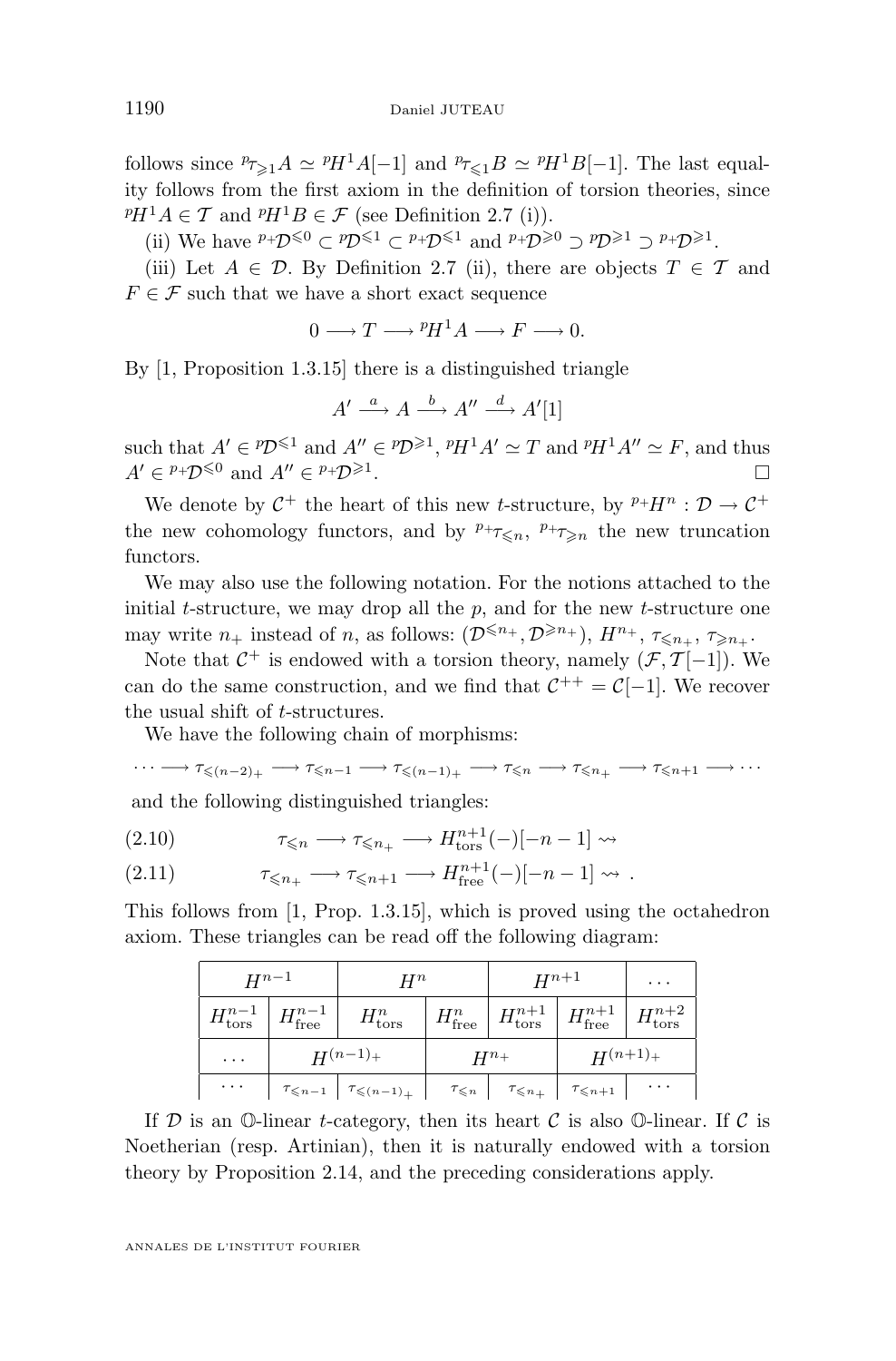<span id="page-15-0"></span>Assume, for example, that  $\mathcal C$  is Noetherian, endowed with the torsion theory  $(\mathcal{T}, \mathcal{F})$ , where  $\mathcal{T}$  (resp.  $\mathcal{F}$ ) is the full subcategory of torsion (resp. torsion-free) objects in C. For L in  $\mathcal{F}, \varpi 1_L$  is a monomorphism in C, and we have a short exact sequence in  $\mathcal C$ 

$$
0 \longrightarrow L \stackrel{\varpi 1_L}{\longrightarrow} L \longrightarrow \operatorname{Coker}_{\mathcal{C}} \varpi 1_L \longrightarrow 0.
$$

Since  $\mathcal C$  is an admissible abelian subcategory of  $\mathcal D$ , this short exact sequence comes from a distinguished triangle in D

$$
L \xrightarrow{\varpi 1_L} L \longrightarrow \text{Coker}_{\mathcal{C}} \varpi 1_L \rightsquigarrow .
$$

Rotating it (by the TR 2 axiom), we get a distinguished triangle

$$
Coker_{\mathcal{C}} \varpi 1_L[-1] \longrightarrow L \stackrel{\varpi 1_L}{\longrightarrow} L \rightsquigarrow
$$

all of whose objects are in  $C^+$ . Since this abelian subcategory is also admissible, we have the following short exact sequence in  $\mathcal{C}^+$ 

 $0 \longrightarrow \operatorname{Coker}_{\mathcal{C}} \varpi 1_L[-1] \longrightarrow L \stackrel{\varpi 1_L}{\longrightarrow} L \longrightarrow 0$ 

showing that  $\varpi 1_L$  is an epimorphism in  $\mathcal{C}^+$  (that is, L is divisible in  $\mathcal{C}^+$ ), and that  $\text{Ker}_{\mathcal{C}^+} \varpi 1_L = \text{Coker}_{\mathcal{C}} \varpi 1_L[-1].$ 

*Example 2.16.* — Let us consider  $\mathcal{D} = D_c^b(\mathbb{O})$ , the full subcategory of the bounded derived category of O-modules, whose objects are the complexes all of whose cohomology groups are finitely generated over O. We can take the natural *t*-structure  $(\mathcal{D}^{\leq 0}, \mathcal{D}^{\geq 0})$ . The heart C is then the abelian category of finitely generated O-modules (we identify such a module with the corresponding complex concentrated in degree zero). The category  $\mathcal C$ is Noetherian but not Artinian: the object  $\mathbb O$  has an infinite decreasing sequence of subobjects  $(m^n)$ . In C, it is a torsion-free object:  $\varpi^n 1_{\mathbb{O}}$  is a monomorphism in C, with cokernel  $\mathbb{O}/\mathfrak{m}^n$ .

Now, we can look at  $\mathbb O$  as an object of the abelian category  $\mathcal{C}^+$  obtained as above. Then  $\mathbb O$  is a divisible object in  $\mathcal C^+$ :  $\varpi^n 1_{\mathbb O}$  is an epimorphism, with kernel  $\mathbb{O}/m^n[-1]$ . This provides an infinite increasing sequence of subobjects of  $\mathbb O$  in  $\mathcal C^+$ , showing that  $\mathcal C^+$  is not Noetherian.

*Remark 2.17. —* The preceding example is just about perverse sheaves on a point, for the perversities p and  $p_+$ .

#### **2.4. Recollement**

The recollement (gluing) construction consists roughly in a way to construct a t-structure on some derived category of sheaves on a topological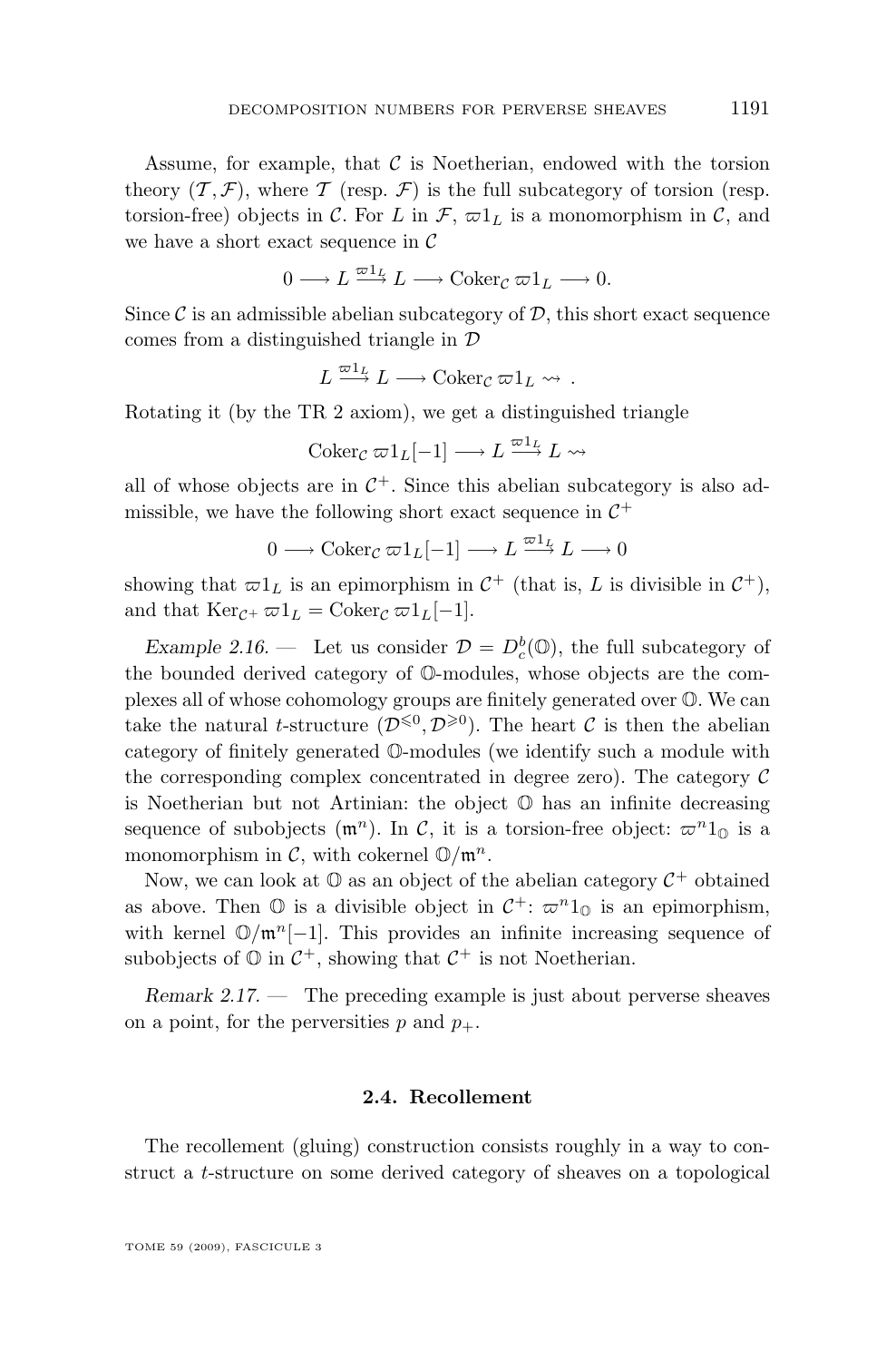<span id="page-16-0"></span>space (or a ringed topos)  $X$ , given t-structures on derived categories of sheaves on U and on F, where  $j: U \to X$  is an open subset of X, and  $i: F \to X$  its closed complement. This can be done in a very general axiomatic framework [\[1,](#page-52-0) §1.4], which can be applied to both the complex topology and the étale topology. The axioms can even be applied to nontopological situations, for example for representations of algebras. Let us recall the definitions and main properties of the recollement procedure.

So let D,  $\mathcal{D}_U$  and  $\mathcal{D}_F$  be three triangulated categories, and let  $i_* : \mathcal{D}_F \to$ D and  $j^* : \mathcal{D} \to \mathcal{D}_U$  be triangulated functors. It is convenient to set  $i_! = i_*$ and  $j' = j^*$ . We assume that the following conditions are satisfied.

ASSUMPTION 2.18 (Recollement situation). —

- (i)  $i_*$  has triangulated left and right adjoints, denoted by  $i^*$  and  $i^!$ *respectively.*
- (ii) j<sup>\*</sup> has triangulated left and right adjoints, denoted by j<sub>!</sub> and j<sub>\*</sub> *respectively.*
- (iii) We have  $j^*i_* = 0$ . By adjunction, we also have  $i^*j_! = 0$  and  $i^!j_* = 0$ . *Moreover, for* A *in*  $\mathcal{D}_F$  *and* B *in*  $\mathcal{D}_U$ *, we have*

 $Hom(j_1B, i_*A) = 0$  *and*  $Hom(i_*A, j_*B) = 0$ .

- (iv) For all K in D, there exists  $d : i_*i^*K \to j_!j^*K[1]$  *(resp.*  $d : j_*j^*K \to j_!j^*K$  $i_*i^!K[1]$ , necessarily unique, such that the triangle  $j_!j^*K \to K \to$  $i_*i^*K \stackrel{d}{\rightarrow}$  (resp.  $i_*i^!K \rightarrow K \rightarrow j_*j^*K \stackrel{d}{\rightarrow}$ ) is distinguished.
- (v) The functors  $i_*$ ,  $j_!$  and  $j_*$  are fully faithful: the adjunction mor*phisms*  $i^*i_* \to \text{Id} \to i^i i_*$  *and*  $j^*j_* \to \text{Id} \to j^*j_!$  *are isomorphisms.*

Whenever we have a diagram

$$
(2.12) \t\t \mathcal{D}_F \xrightarrow{\epsilon_i^* \atop i^!} \mathcal{D} \xrightarrow{j^*} \mathcal{D}_U
$$

such that the preceding conditions are satisfied, we say that we are in a situation of recollement.

Note that for each recollement situation, there is a dual recollement situation on the opposite triangulated categories. Recall that the opposite category of a triangulated category  $\mathcal T$  is also triangulated, with translation functor  $[-1]$ , and distinguished triangles the triangles  $(Z, Y, X)$ , where  $(X, Y, Z)$  is a distinguished triangle in T. One can check that the conditions in Assumption 2.18 are satisfied for the following diagram, where the roles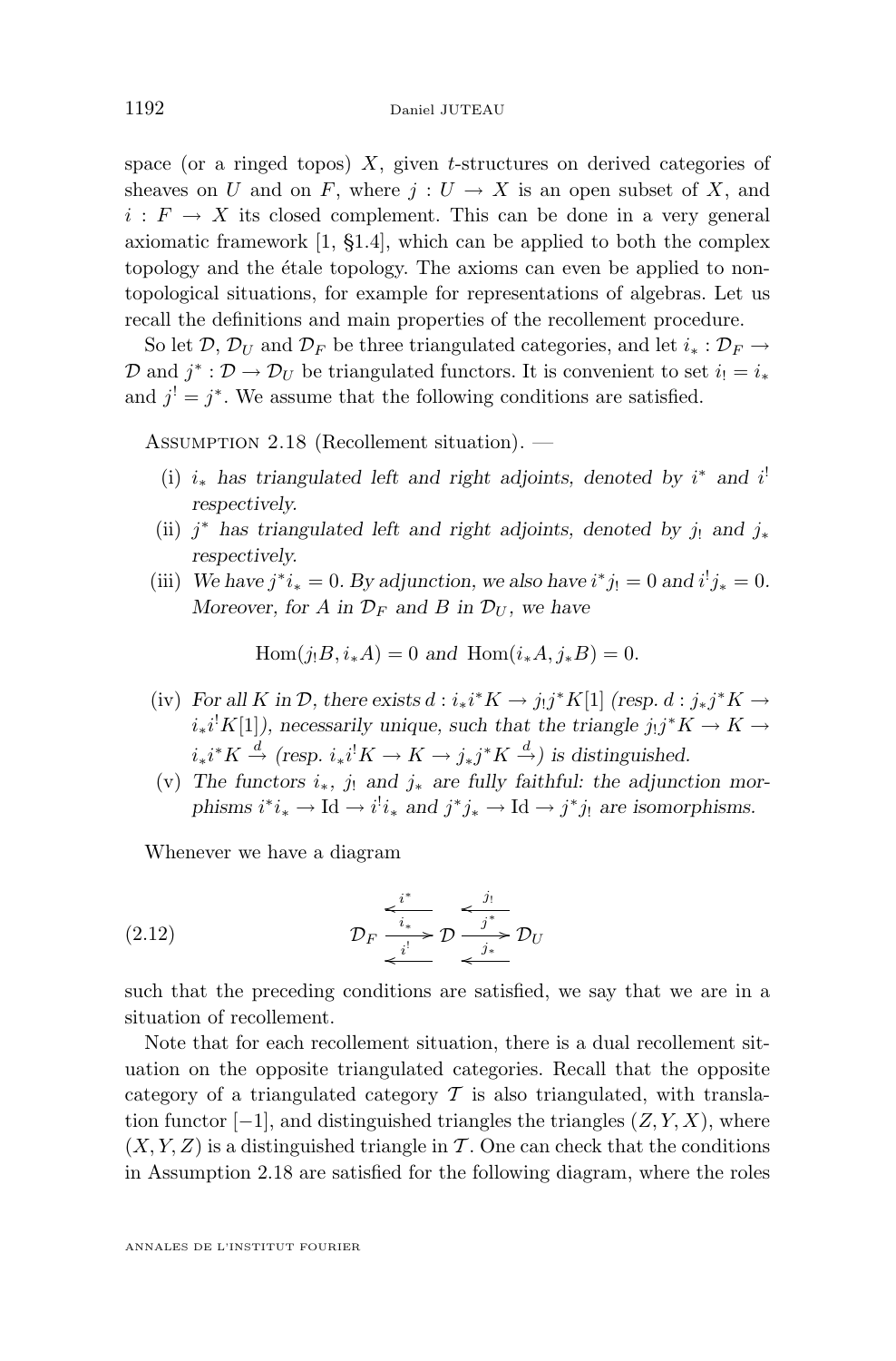<span id="page-17-0"></span>of  $i^*$  and  $i^!$  (resp.  $j_!$  and  $j_*)$  have been exchanged.

$$
(2.13) \t\t\t\t\t\t\mathcal{D}_F^{\text{op}} \xrightarrow{\begin{array}{c}i^!\\i^*\\i^*\end{array}} \mathcal{D}^{\text{op}} \xrightarrow{\begin{array}{c}j^*\\j^*\end{array}} \mathcal{D}_U^{\text{op}}
$$

We can say that there is a "formal duality" in the axioms of a recollement situation, exchanging the symbols ! and ∗. Note that, in the case of  $D^b_c(X, \mathbb{E}),$  the duality  $\mathcal{D}_{X,\mathbb{E}}$  really exchanges these functors.

If  $\mathcal{U} \stackrel{u}{\rightarrow} \mathcal{T} \stackrel{q}{\rightarrow} \mathcal{V}$  is a sequence of triangulated functors between triangulated categories such that u identifies  $\mathcal U$  with a thick subcategory of  $\mathcal T$ , and q identifies V with the quotient of T by the thick subcategory  $u(\mathcal{U})$ , then we say that the sequence  $0 \to \mathcal{U} \stackrel{u}{\to} \mathcal{T} \stackrel{q}{\to} \mathcal{V} \to 0$  is exact.

Proposition 2.19. — *The sequences*

$$
0 \longleftarrow \mathcal{D}_{\mathcal{F}} \xleftarrow{i^*} \mathcal{D} \xleftarrow{j_1} \mathcal{D}_U \longleftarrow 0
$$

$$
0 \longrightarrow \mathcal{D}_{\mathcal{F}} \xrightarrow{i_*} \mathcal{D} \xrightarrow{j^*} \mathcal{D}_U \longrightarrow 0
$$

$$
0 \longleftarrow \mathcal{D}_{\mathcal{F}} \xleftarrow{i^!} \mathcal{D} \xleftarrow{j_*} \mathcal{D}_U \longleftarrow 0
$$

*are exact.*

Suppose we are given a *t*-structure  $(\mathcal{D}_{U}^{\leq 0}, \mathcal{D}_{U}^{\geq 0})$  on  $\mathcal{D}_{U}$ , and a *t*-structure  $(\mathcal{D}_F^{\leqslant 0},\mathcal{D}_F^{\geqslant 0})$  on  $\mathcal{D}_F.$  Let us define

$$
(2.14) \hspace{1cm} \mathcal{D}^{\leqslant 0}:=\{K\in \mathcal{D} \mid j^*K\in \mathcal{D}_U^{\leqslant 0} \text{ and } i^*K\in \mathcal{D}_F^{\leqslant 0}\}
$$

(2.15) 
$$
\mathcal{D}^{\geqslant 0} := \{ K \in \mathcal{D} \mid j^*K \in \mathcal{D}_U^{\geqslant 0} \text{ and } i^!K \in \mathcal{D}_F^{\geqslant 0} \}.
$$

THEOREM 2.20. — With the preceding notations,  $(\mathcal{D}^{\leq 0}, \mathcal{D}^{\geq 0})$  is a t*structure on* D*.*

We say that it is obtained from those on  $\mathcal{D}_U$  and  $\mathcal{D}_F$  by *recollement* (gluing).

Now suppose we are just given a *t*-structure on  $\mathcal{D}_F$ . Then we can apply the recollement procedure to the degenerate t-structure  $(\mathcal{D}_{U}, 0)$  on  $\mathcal{D}_{U}$ and to the given t-structure on  $\mathcal{D}_F$ . The functors  $\tau_{\leq n}$  ( $n \in \mathbb{Z}$ ) relative to the t-structure obtained on D will be denoted  $\tau_{\leq n}^F$ . The functor  $\tau_{\leq n}^F$ is right adjoint to the inclusion of the full subcategory of  $D$  whose objects are the X such that  $i^*X$  is in  $\mathcal{D}_F^{\leq n}$ . We have a distinguished triangle  $(\tau_{\leq n}^F X, X, i_* \tau_{>n} i^* X)$ . The  $H^n$  cohomology functors for this t-structure are the  $i_* H^n i^*$ . Thus we have a chain of morphisms:

(2.16) 
$$
\cdots \longrightarrow \tau_{\leq n-1}^F \longrightarrow \tau_{\leq n}^F \longrightarrow \tau_{\leq n+1}^F \longrightarrow \cdots
$$

TOME 59 (2009), FASCICULE 3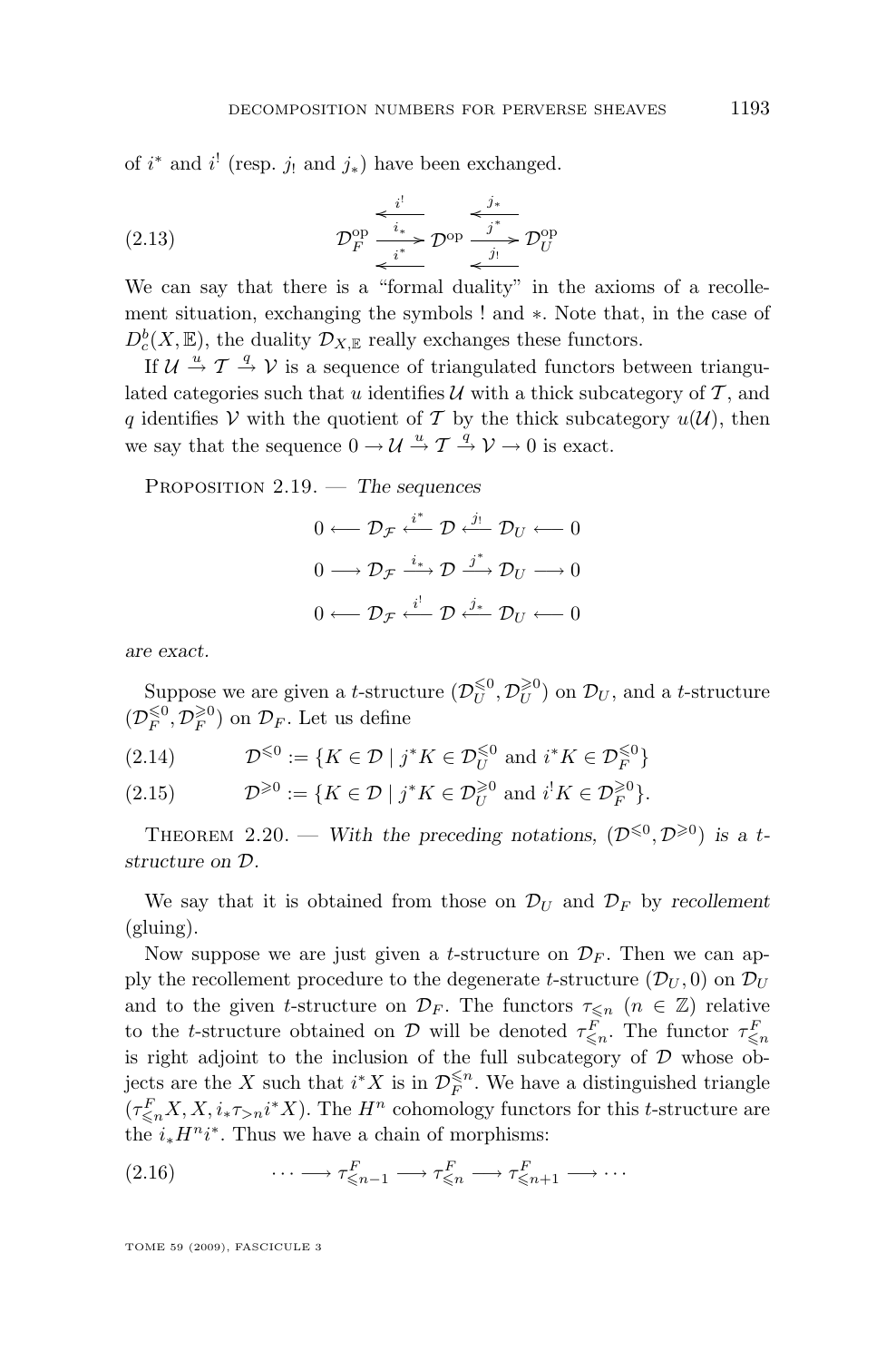<span id="page-18-0"></span>and distinguished triangles:

(2.17) 
$$
\tau_{\leq n}^F \longrightarrow \tau_{\leq n+1}^F \longrightarrow i_* H^{n+1} i^* [-n-1] \rightsquigarrow.
$$

We summarize this by the following diagram:

|          | $\cdots  i_*H^{n-1}i^* i_*H^n i^* i_*H^{n+1}i^* $ |          |                                     |  |
|----------|---------------------------------------------------|----------|-------------------------------------|--|
| $\cdots$ | $\leqslant n-1$                                   | $\leq n$ | $\tau_{\leqslant n+1}^F$   $\cdots$ |  |

One has to keep in mind, though, that this  $t$ -structure is degenerate, so an object should not be thought as "made of" its "successive quotients"  $i_* H^n i^*$  (an object in  $j_! \mathcal{D}_U$  will be in  $\mathcal{D}^{\leq n}$  for all n).

Dually, one can define the functor  $\tau_{\geq n}^F$  using the degenerate t-structure  $(0,\mathcal{D}_U)$  on  $\mathcal{D}_U$ . It is left adjoint to the inclusion of  $\{X\in\mathcal{D}\mid i^!X\in\mathcal{D}_F^{\geqslant n}\}$ in  $\mathcal{D}$ , we have distinguished triangles  $(i_{*}\tau_{\leq n}i^{!}X, X, \tau_{\geq n}^{F}X)$ , and the  $H^{n}$  are the  $i_* H^{n} i^!$ .

Similarly, if we are just given a t-structure on  $\mathcal{D}_U$ , and if we endow  $\mathcal{D}_F$  with the degenerate *t*-structure  $(\mathcal{D}_F, 0)$  (resp.  $(0, \mathcal{D}_F)$ ), we can define a t-structure on D for which the functors  $\tau_{\leq n}$  (resp.  $\tau_{\geq n}$ ), denoted by  $\tau_{\leq n}^U$  (resp.  $\tau_{\geq n}^U$ ), yield distinguished triangles  $(\tau_{\leq n}^U, X, j_* \tau_{> n} j^* X)$  (resp.  $(j_! \tau_{\leq n} j^* X, X, \tau_{\geq n}^U X)$ , and for which the  $H^n$  functors are the  $j_* H^n j^*$  (resp.  $j_!H^nj^*$ ).

Moreover, we have

(2.18) 
$$
\tau_{\leq n} = \tau_{\leq n}^F \tau_{\leq n}^U \text{ and } \tau_{\geq n} = \tau_{\geq n}^F \tau_{\geq n}^U.
$$

An extension of an object Y of  $\mathcal{D}_U$  is an object X of D endowed with an isomorphism  $j^*X \stackrel{\sim}{\to} Y$ . Such an isomorphism induces morphisms  $j_!Y \to Y$  $X \to j_* Y$  by adjunction. If an extension X of Y is isomorphic, as an extension, to  $\tau_{\geq n}^F j_! Y$  (resp.  $\tau_{\leq n}^F j_* Y$ ), then the isomorphism is unique, and we just write  $X = \tau_{\geq n}^F j_! Y$  (resp.  $\tau_{\leq n}^F j_* Y$ ).

PROPOSITION 2.21. — Let Y in  $\mathcal{D}_U$  and n an integer. There is, up to *unique isomorphism, a unique extension* X of Y *such that*  $i^*X$  *is in*  $\mathcal{D}_F^{\leq n-1}$ and  $i^!X$  is in  $\mathcal{D}_F^{\geq n+1}$ . It is  $\tau_{\leq n-1}^F j_*Y$ , and this extension of Y is canonically *isomorphic to*  $\tau_{\geqslant n+1}^F j_! Y$ *.* 

Let  $\mathcal{D}_m$  be the full subcategory of  $\mathcal D$  consisting of the objects X such that  $i^*X \in \mathcal{D}_F^{\leq n-1}$  and  $i^!X \in \mathcal{D}_F^{\leq n+1}$ . The functor  $j^*$  induces an equivalence  $\mathcal{D}_m \to \mathcal{D}_U$ , with quasi-inverse  $\tau_{\leq n-1}^F j_* = \tau_{\geq n+1}^F j_!,$  which will be denoted  $j_{!*}$ .

Let C,  $\mathcal{C}_U$  and  $\mathcal{C}_F$  denote the hearts of the t-categories D,  $\mathcal{D}_U$  and  $\mathcal{D}_F$ . We will use the notation  $^pT$  of Proposition [2.6,](#page-11-0) where T is one of the functors of the recollement diagram [\(2.12\)](#page-16-0). By definition of the t-structure of  $\mathcal{D}, j^*$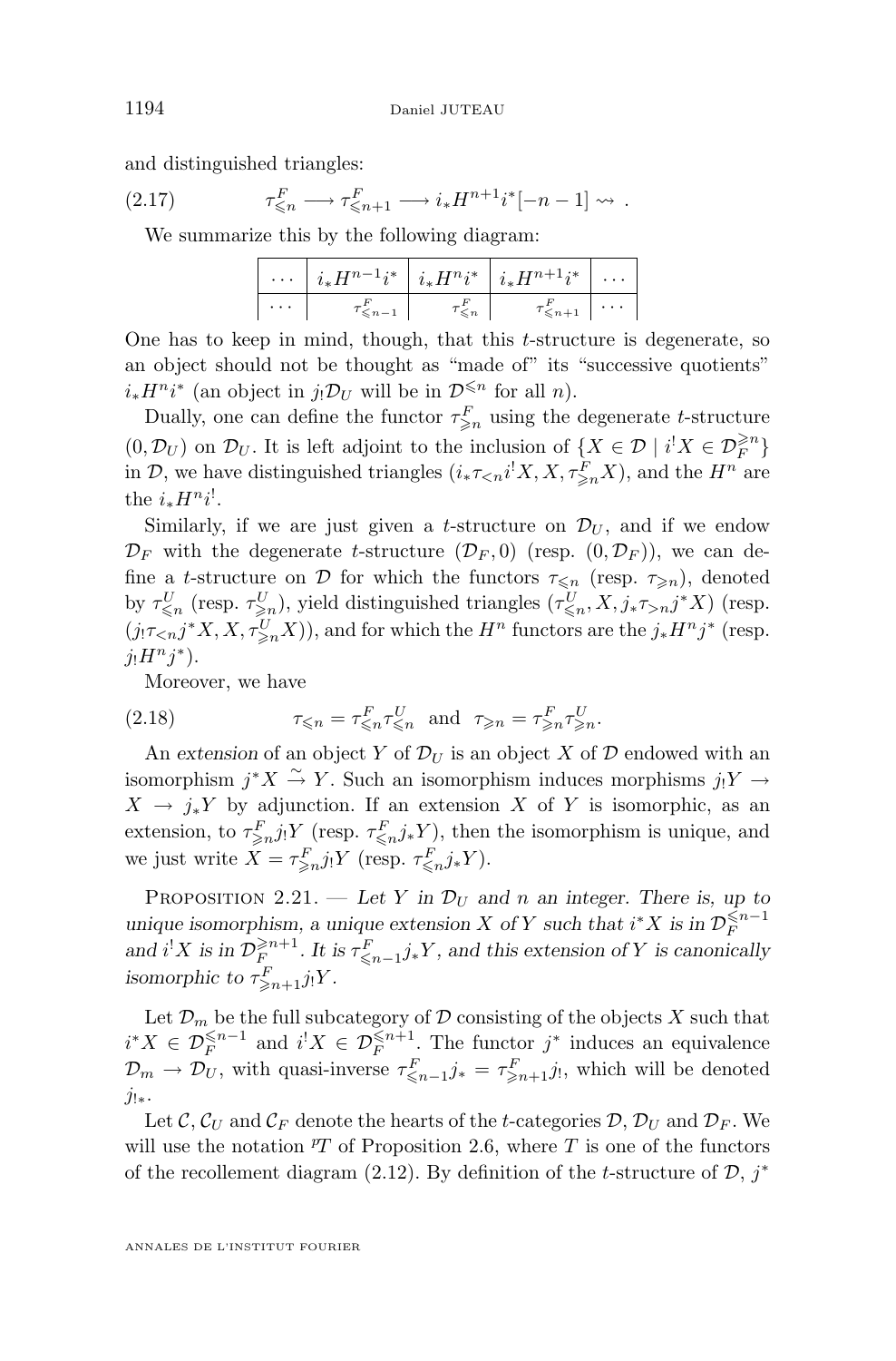<span id="page-19-0"></span>is t-exact,  $i^*$  is right t-exact, and  $i^!$  is left t-exact. Applying Proposition [2.6,](#page-11-0) we get the first two points of the following proposition.

**PROPOSITION** 2.22. — *The functors*  $^{p}j_1$ *,*  $^{p}j^*$ *,*  $^{p}j_*$ *,*  $^{p}i^*$ *,*  $^{p}i_*$ *,*  $^{p}i^!$  have the *following properties:*

- (i) The functor  $P_{i*}$  has left and right adjoints  $P_i^*$  and  $P_i^!$ . Hence  $P_{i*}$  is exact,  $P_i^*$  is right exact and  $P_i^!$  is left exact.
- (ii) The functor  $p_j^*$  has left and right adjoints  $p_{j_1}$  and  $p_{j_*}$ *. Hence*  $p_j^*$  is  $\frac{1}{2}$  *exact,*  $\frac{p_j}{p_i}$  *is right exact and*  $\frac{p_j}{p^*}$  *is left exact.*
- (iii) The compositions  $p_j^* \nrightarrow p_{k*}$ ,  $p_i^* \nrightarrow p_j$  and  $p_i^* \nrightarrow p_{k*}$  are zero. For A in  $\mathcal{C}_F$  and *B* in  $\mathcal{C}_U$ , we have

 $\text{Hom}(^{p}j_{!}B,^{p}i_{*}A) = 0$  and  $\text{Hom}(^{p}i_{*}A,^{p}j_{*}B) = 0.$ 

(iv) *For any object* A *in* C*, we have exact sequences*

(2.19) 
$$
0 \longrightarrow {}^{p_i} {}_*H^{-1}i^*A \longrightarrow {}^{p_j}P_j{}^*A \longrightarrow A \longrightarrow {}^{p_i}{}_*{}^{p_i}A \longrightarrow 0
$$

$$
(2.20) \t 0 \longrightarrow {}^{p_i} {}_*{}^{p_i} {}^! A \longrightarrow A \longrightarrow {}^{p_j} {}_*{}^{p_j} {}^* A \longrightarrow {}^{p_i} {}_* H^1 i^! A \longrightarrow 0.
$$

- (v) The functors  $\ddot{p}_*, \ddot{p}_j$  and  $\ddot{p}_*$  are fully faithful: the adjunction morphisms  $P_i^*P_{i*} \to \text{Id} \to P_i^!P_{i*}$  and  $P_j^*P_{j*} \to \text{Id} \to P_j^*P_{j!}$  are isomor*phisms.*
- (vi) The essential image of the fully faithful functor  $P_{i*}$  is a thick subcategory of  $\mathcal{C}$ *.* For any object A in  $\mathcal{C}$ *,*  $\mathbb{N}_* \mathbb{N}^* A$  is the largest quotient *of A* in  $\mathbb{P}_{i*}^i \mathcal{C}_F$ , and  $\mathbb{P}_{i*}^i \mathbb{P}_i^i A$  is the largest subobject of *A* in  $\mathbb{P}_{i*}^i \mathcal{C}_F$ .
- (vii) The functor  $p_j^*$  identifies  $\mathcal{C}_U$  with the quotient of  $\mathcal{C}$  by the thick  $subcategory P_{i_*}C_F$ .

Since  $j^*$  is a quotient functor of triangulated categories, the composition of the adjunction morphisms  $j_!j^* \to \text{Id} \to j_*j^*$  comes from a unique morphism of functors  $j_! \rightarrow j_*$ . Applying  $j^*$ , we get the identity automorphism of the identity functor.

Similarly, since the functor  $p_j^*$  is a quotient functor of abelian categories, the composition of the adjunction morphisms  $p_{j}p_{j} \rightarrow \text{Id} \rightarrow p_{j*}p_{j*}$  comes from a unique morphism of functors  $p_{j} \rightarrow p_{j*}$ . Applying  $p_j^*$ , we get the identity automorphism of the identity functor.

Let  $p_{j|*}$  be the image of  $p_{j|}$  in  $p_{j*}$ . We have a factorization

(2.21) 
$$
j_! \longrightarrow p_{j_!} \longrightarrow p_{j_{!*}} \longrightarrow p_{j_*} \longrightarrow j_*.
$$

The following characterization of the functors  $p_{j_1}, p_{j_{1*}}$  and  $p_{j_*}$  will be very useful.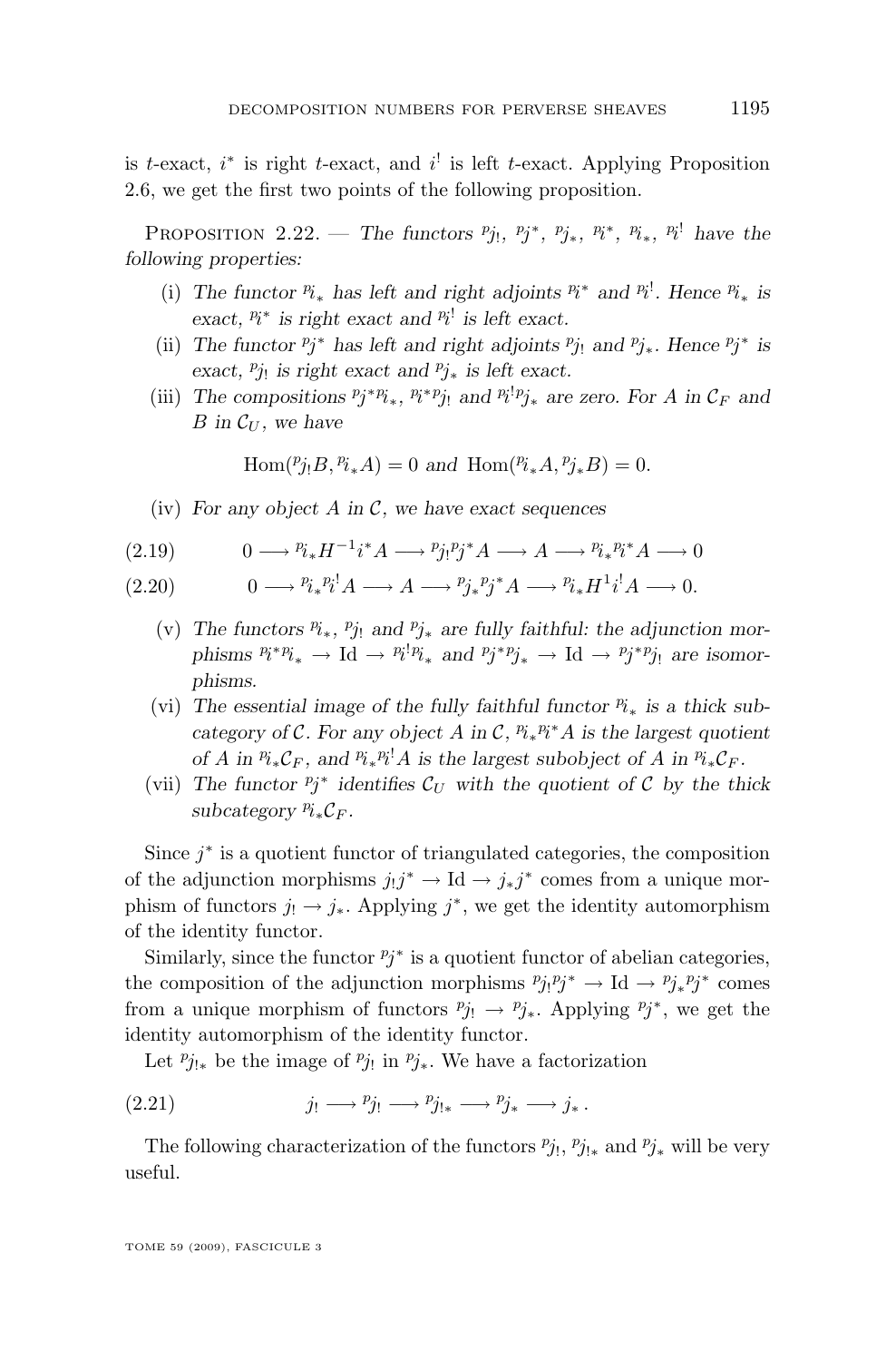<span id="page-20-0"></span>Proposition 2.23. — *We have*

(2.22) 
$$
{}^{p}j_{!} = \tau_{\geq 0}^{F} j_{!} = \tau_{\leq -2}^{F} j_{*}
$$

(2.23) 
$$
p_{j_{!*}} = \tau_{\geq 1}^F \ j_! = \tau_{\leq -1}^F \ j_*
$$

(2.24) 
$$
{}^{p}j_{*} = \tau_{\geqslant 2}^{F} j_{!} = \tau_{\leqslant 0}^{F} j_{*}.
$$

So  $(2.16)$  and  $(2.17)$  now read: we have a chain of morphisms:

$$
p_{j_!} \longrightarrow p_{j_{!*}} \longrightarrow p_{j_*}
$$

and distinguished triangles:

(2.25) 
$$
p_{j} \longrightarrow p_{j} \longrightarrow i_* H^{-1} i^* j_* [1] \longrightarrow
$$

(2.26) 
$$
p_{j_{!*}} \longrightarrow p_{j_*} \longrightarrow i_* H^0 i^* j_* \longrightarrow .
$$

In other words, for A in C, the kernel and cokernel of  ${}^p j_! A \to {}^p j_* A$  are in  $\mathcal{P}_{k*} \mathcal{C}_F$ , and we have the following Yoneda splice of two short exact sequences:

$$
0 \longrightarrow i_* H^{-1} i^* j_* A \longrightarrow {^{p} j_! A} \longrightarrow {^{p} j_{!*} A} \longrightarrow {^{p} j_* A} \longrightarrow i_* H^{0} i^* j_* A \longrightarrow 0
$$
  

$$
0 \longrightarrow {^{p} j_{!*} A} \longrightarrow 0.
$$

COROLLARY 2.24. — *For* A in  $\mathcal{C}_U$ ,  $p_{j|*}A$  *is the unique extension* X *of* A in D such that  $i^*X$  is in  $\mathcal{D}_F^{\leq -1}$  and  $i^!X$  is in  $\mathcal{D}_F^{\geq 1}$ . Thus it is the unique extension of A in C with no non-trivial subobject or quotient in  $\mathbb{F}_{*}\mathcal{C}_F$ .

*Similarly,*  $p_{j}$ <sub>1</sub>A (resp.  $p_{j*}A$ ) is the unique extension X of A in D such that  $i^*X$  is in  $\mathcal{D}_F^{\leq -2}$  (resp.  $\mathcal{D}_F^{\leq 0}$ ) and  $i^!X$  is in  $\mathcal{D}_F^{\geq 0}$  (resp.  $\mathcal{D}_F^{\geq 2}$ ). In particular,  $p_{j_1}A$  (resp.  $p_{j_*}A$ ) has no non-trivial quotient (resp. subobject) in  $p_{i_*}C_F$ .

Building on the preceding results, it is now easy to get the following description of the simple objects in  $\mathcal{C}$ .

PROPOSITION 2.25. — *The simple objects in*  $\mathcal{C}$  *are the*  $\mathbb{P}_{i*}S$ *, with* S *simple in*  $\mathcal{C}_F$ *, and the*  $p_{j!*}S$ *, for S simple in*  $\mathcal{C}_U$ *.* 

Let S (resp.  $S_U$ ,  $S_F$ ) denote the set of (isomorphisms classes of) simple objects in C (resp.  $\mathcal{C}_U, \mathcal{C}_F$ ). So we have  $\mathcal{S} = \mathcal{C}_{j!*} \mathcal{S}_U \cup \mathcal{C}_{**} \mathcal{S}_F$ . Let us assume that  $\mathcal{C}, \mathcal{C}_U$  and  $\mathcal{C}_F$  are Noetherian and Artinian, so that the multiplicities of the simple objects and the notion of composition length are well-defined. Thus, if  $B$  is an object in  $C$ , then we have the following relation in the Grothendieck group  $K_0(\mathcal{C})$ :

(2.27) 
$$
[B] = \sum_{T \in \mathcal{S}} [B : T] \cdot [T].
$$

We will now show that  $p_{j|*}$  preserves multiplicities.

ANNALES DE L'INSTITUT FOURIER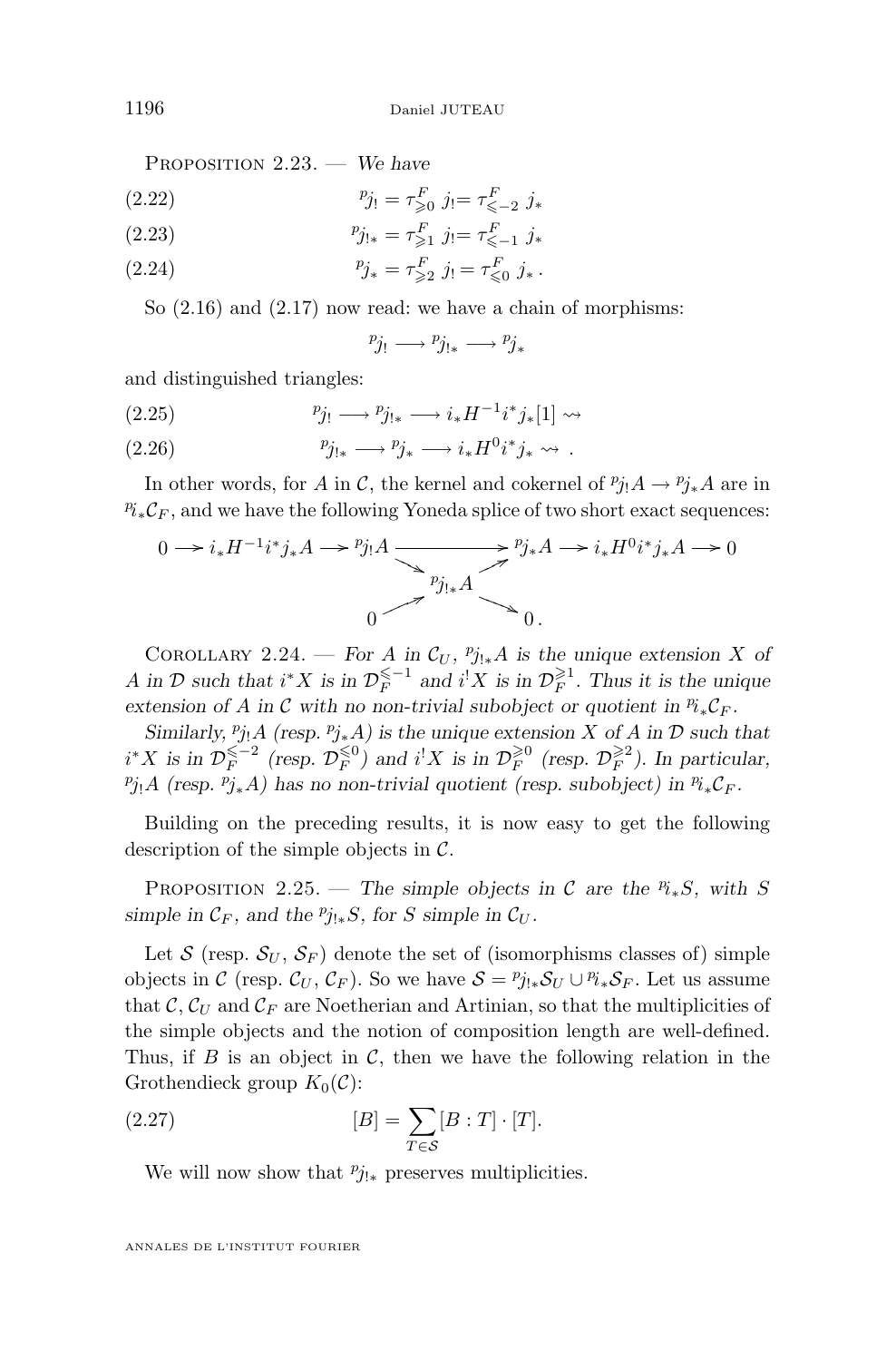<span id="page-21-0"></span>PROPOSITION 2.26. — If B is an object in  $\mathcal{C}$ , then we have

(2.28) 
$$
[B : {}^{p}j_{!*}S] = [j^*B : S]
$$

*for all simple objects* S in  $\mathcal{C}_U$ . In particular, if A is an object in  $\mathcal{C}_U$ , then *we have*

(2.29) 
$$
[^{p}j_{!}A : ^{p}j_{!*}S] = [^{p}j_{!*}A : ^{p}j_{!*}S] = [^{p}j_{*}A : ^{p}j_{!*}S] = [A : S].
$$

*Proof.* — The functor  $j^*$  is exact, and sends a simple object T on a simple a simple object if  $T \in \mathcal{P}_{j_{\sharp}*}S_U$ , or on zero if  $T \in \mathcal{P}_{i_{\ast}}S_F$ . Moreover, it sends non-isomorphic simple objects in  $p_{j\downarrow *} S_U$  on non-isomorphic simple objects in  $S_U$ . Thus, applying  $j^*$  to the relation [\(2.27\)](#page-20-0), we get

$$
[j^*B] = \sum_{S \in \mathcal{S}_U} [j^*B : S] \cdot [S] = \sum_{S \in \mathcal{S}_U} [B : {^p}j_{!*}S] \cdot [S]
$$

hence  $(2.28)$ , and  $(2.29)$  follows.

PROPOSITION 2.27. — *The functor*  $p_{j_{!*}}$  *preserves monomorphisms and epimorphisms.*

*Proof.* — Let  $u : A \to B$  be a monomorphism in  $\mathcal{C}_U$ . Let K be the kernel of the morphism  $p_{j_{!*}}u : p_{j_{!*}}A \to p_{j_{!*}}B$  in C. Since this morphism becomes a monomorphism after applying  $p_j^*$  (restriction to U), K is in  $r_i^* C_F$ . But K is a subobject of  $p_{j|*}A$ , which has no non-trivial subobject in  $p_{i*}C_F$ . Hence  $K = 0$  and  $p_{j|*}u$  is a monomorphism.

Dually, let  $v : A \to B$  be an epimorphism in  $\mathcal{C}_U$ . Let C be the cokernel of the morphism  $p_{j|*}v : p_{j|*}A \to p_{j|*}B$  in C. Since this morphism becomes an epimorphism after applying  $p_j^*$  (restriction to U), C is in  $\mathbb{F}_*\mathcal{C}_F$ . But C is a quotient of  $p_{j|*}B$ , which has no non-trivial quotient in  $\mathcal{P}_{i*}\mathcal{C}_F$ . Hence  $C=0$ and  $p_{j|*}v$  is an epimorphism.

PROPOSITION 2.28. — Let A be an object of  $\mathcal{C}_U$ . Then we have

$$
\operatorname{Soc}^p j_{!*} A \simeq \operatorname{Soc}^p j_* A \simeq {}^p j_{!*} \operatorname{Soc} A
$$
  

$$
\operatorname{Top}^p j_! A \simeq \operatorname{Top}^p j_{!*} A \simeq {}^p j_{!*} \operatorname{Top} A.
$$

*Proof.* — By definition,  ${}^p j_{!*}A$  is a subobject of  ${}^p j_{*}A$ . Taking socles, we get Soc<sup>*p*</sup>j<sub>\*</sub> $A \subset$  Soc<sup>*p*</sup>j<sub>\*</sub> $A$  as subobjects of  $p_{j*}$  $A$ .

By applying the exact functor  $p_j^*$  to the monomorphism Soc  $p_{j*}A \subset p_{j*}A$ , we get a monomorphism  $p_j^*$  Soc  $p_{j*}A \subset A$ . But  $p_j^*$  Soc  $p_{j*}A$  is semisimple, so we get  $p_j^*$  Soc  $p_{j*}A \subset$  Soc A as subobjects of A. Thus, by Proposition 2.27, we have  $p_{j*}p_j^*Soc p_{j*}A \subset p_{j!*}Soc A$  as subobjects of  $p_{j*}A$ . Now, we have  $p_{j_{!*}}p_j^*$  Soc  $p_{j_*}A = \text{Soc }p_{j_*}A$  because Soc  $p_{j_*}A$  is a semisimple object with no

TOME 59 (2009), FASCICULE 3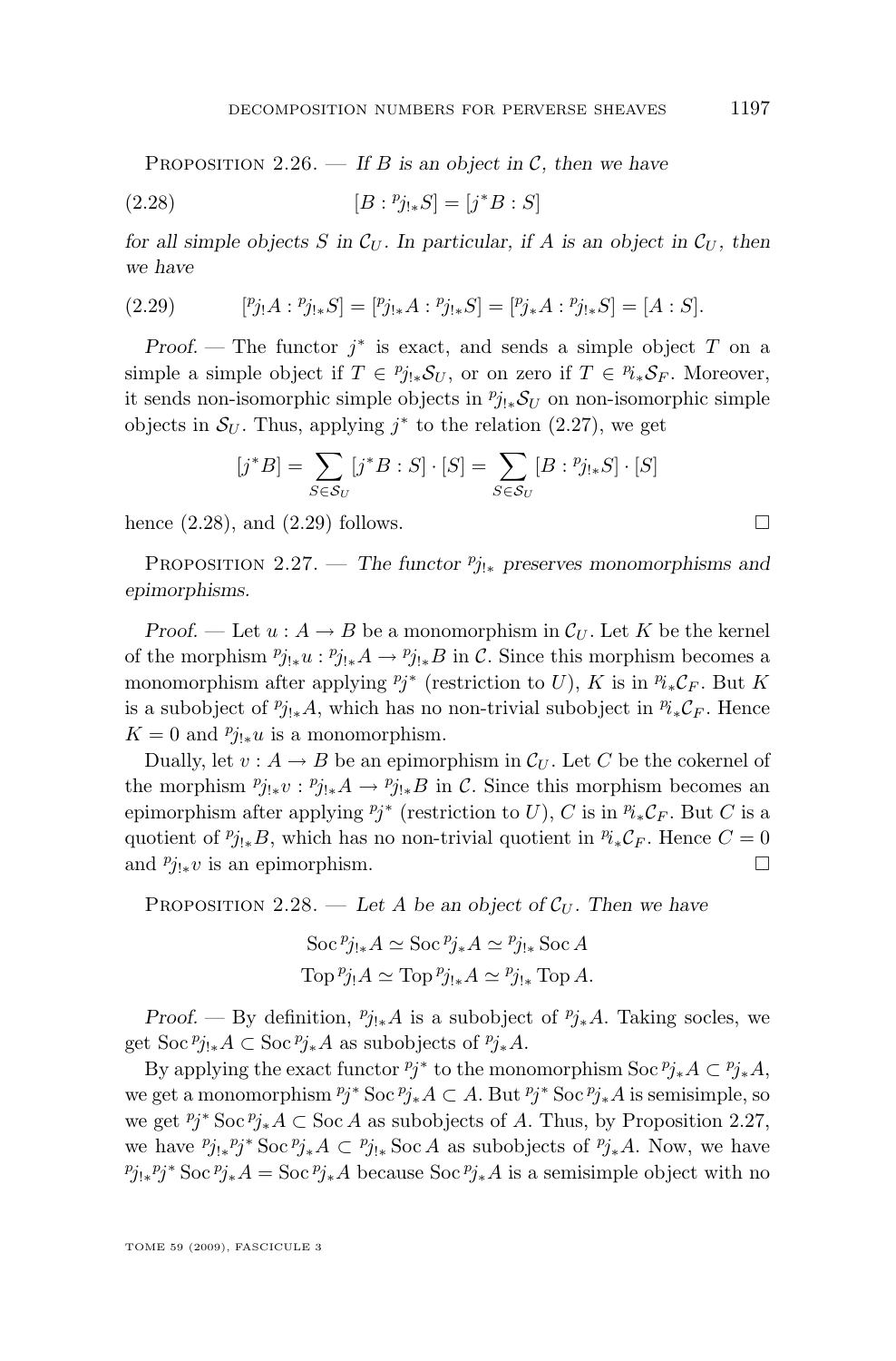<span id="page-22-0"></span>simple constituent in  $\mathcal{P}i_*\mathcal{C}_F$ . Hence Soc $\mathcal{P}j_*A \subset \mathcal{P}j_{!*}$  Soc A as subobjects of  $p_{j_*A}$ .

By Proposition [2.27,](#page-21-0) if we apply the functor  $\frac{p_{j}}{s}$  to the monomorphism Soc  $A \subset A$ , we get a monomorphism  $^p j_{!*}$  Soc  $A \subset {}^p j_{!*}A$ . But  $^p j_{!*}$  Soc A is semisimple, so we get  $p_{j_{!*}}$ Soc  $A \subset$  Soc  $p_{j_{!*}}A$  as subobjects of  $p_{j_{!*}}A$ .

This proves the first relation, and the second one is dual.

PROPOSITION 2.29. — *The functor*  $p_{j|*}$  *is fully faithful.* 

*Proof.* — Let A and B be two objects in  $\mathcal{C}_U$ . Applying the left exact functor  $\text{Hom}_{\mathcal{C}}(-, {}^p j_{!*}B)$  to the short exact sequence

$$
0 \longrightarrow \overset{p_i}{\longrightarrow} \overset{p_i}{\longrightarrow} A \longrightarrow \overset{p_{j}}{\longrightarrow} A \longrightarrow \overset{p_{j}}{\longrightarrow} A \longrightarrow 0
$$

we get an exact sequence

 $0 \longrightarrow \text{Hom}_{\mathcal{C}}(^{p}j_{!*}A, {}^{p}j_{!*}B) \longrightarrow \text{Hom}_{\mathcal{C}}({}^{p}j_{!}A, {}^{p}j_{!*}B) \longrightarrow \text{Hom}_{\mathcal{C}}({}^{p}i_{*}{}^{p}i^{!}A, {}^{p}j_{!*}B).$ 

Since  $p_{j|*}B$  has no non-trivial subobject in  $\mathbb{P}_{i*}C_F$ , we deduce that

 $\text{Hom}_{\mathcal{C}}(^{p_i} \ast^{p_i} A, ^{p_j} \ast^{p_j} B) = 0$ 

and thus we have

 $\text{Hom}_{\mathcal{C}}(^p j_{!*} A, ^p j_{!*} B) \cong \text{Hom}_{\mathcal{C}}(^p j_! A, ^p j_{!*} B)$  $\cong \text{Hom}_{\mathcal{C}_U}(A, \mathcal{P}_j^* \mathcal{P}_{j|*}B) \simeq \text{Hom}_{\mathcal{C}_U}(A, B)$ 

using Proposition [2.22](#page-19-0) [\(ii\)](#page-19-0) and the fact that  $p_{j!*}B$  is an extension of B. Thus the functor  $p_{j_{!*}}$  is fully faithful.  $\Box$ 

#### **2.5. Torsion theories and recollement**

We will see now how to glue torsion theories in the recollement procedure.

Proposition 2.30. — *Suppose we are in a recollement situation as* in Subsection [2.4,](#page-15-0) and that we are given torsion theories  $(\mathcal{T}_F, \mathcal{F}_F)$  and  $(\mathcal{T}_U, \mathcal{F}_U)$  of  $\mathcal{C}_F$  and  $\mathcal{C}_U$ . Then we can define a torsion theory  $(\mathcal{T}, \mathcal{F})$  on  $\mathcal{C}$ *by*

(2.30) 
$$
\mathcal{T} = \{ T \in \mathcal{C} \mid {}^{p_i}T \in \mathcal{T}_F \text{ and } {}^{p_j}T \in \mathcal{T}_U \}
$$

(2.31)  $\mathcal{F} = \{ L \in \mathcal{C} \mid {}^{p_i!}L \in \mathcal{F}_F \text{ and } {}^{p_j*}L \in \mathcal{F}_U \}.$ 

Let us begin by some lemmas.

LEMMA 2.31. — The subcategory  $\mathcal T$  (resp.  $\mathcal F$ ) of  $\mathcal C$  is closed under quo*tients and extensions (resp. under subobjects and extensions).*

ANNALES DE L'INSTITUT FOURIER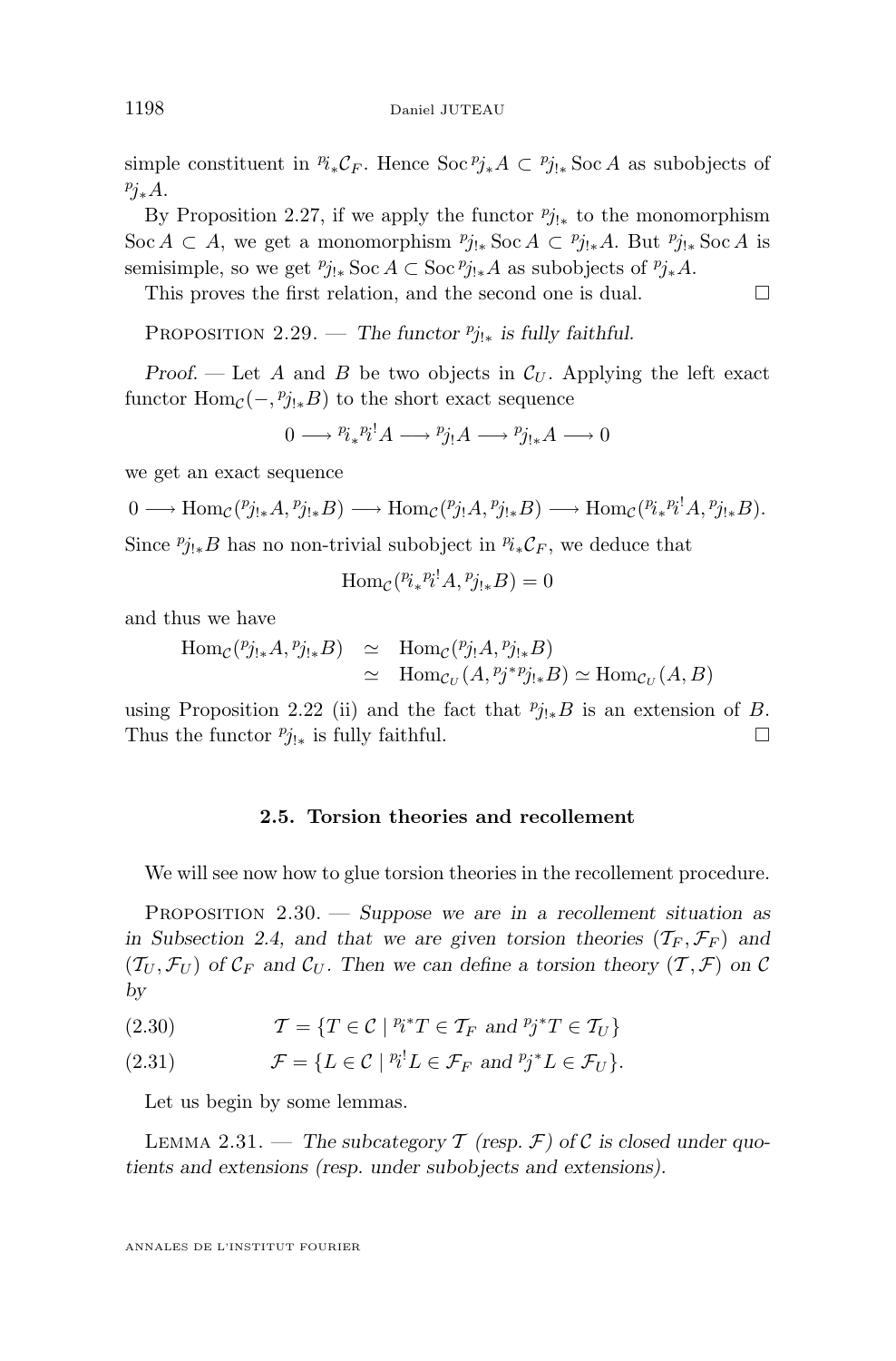<span id="page-23-0"></span>*Proof. —* Let us consider a short exact sequence in C

$$
0 \longrightarrow S \longrightarrow A \longrightarrow Q \longrightarrow 0.
$$

Applying the functors  $\mathbb{F}_t^*, \mathbb{F}_j^*$  and  $\mathbb{F}_t^!$ , we get three exact sequences:

(2.32) 
$$
p_i^*S \longrightarrow p_i^*A \longrightarrow p_i^*Q \longrightarrow 0
$$

(2.33) 
$$
0 \longrightarrow {}^{p}j^{*}S \longrightarrow {}^{p}j^{*}A \longrightarrow {}^{p}j^{*}Q \longrightarrow 0
$$

(2.34) 
$$
0 \longrightarrow {}^{p_i!}S \longrightarrow {}^{p_i!}A \longrightarrow {}^{p_i!}Q.
$$

Let us first assume that A is in  $\mathcal T$ , and let us show that  $Q$  is also in  $\mathcal T$ . We have to show that  $P_i^*Q$  is in  $\mathcal{T}_F$  and that  $P_j^*Q$  is in  $\mathcal{T}_U$ . This follows from Proposition [2.8,](#page-11-0) since  $\ell_i^*Q$  is a quotient of  $\ell_i^*A$  and  $\ell_j^*Q$  is quotient of  $p^*A$ .

Secondly, suppose that S and Q are in T, and let us show that A is also in T. We have to show that  $P_i^*A$  is in  $\mathcal{T}_F$  and that  $P_j^*A$  is in  $\mathcal{T}_U$ . This follows also from Proposition [2.8,](#page-11-0) since  $\mathbb{P}i^*A$  is an extension of  $\mathbb{P}i^*Q$  by a quotient of  $P_i^*S$ , and  $P_j^*A$  is an extension of  $P_j^*Q$  by  $P_j^*S$ .

The proofs for the statements about  $\mathcal F$  are dual.

Lemma 2.32. — *We have*

$$
p_{i_*}(\mathcal{T}_F) \subset \mathcal{T} \qquad p_{j_!}(\mathcal{T}_U) \subset \mathcal{T} \qquad p_{j_{!*}}(\mathcal{T}_U) \subset \mathcal{T}
$$
  

$$
p_{i_*}(\mathcal{F}_F) \subset \mathcal{F} \qquad p_{j_*}(\mathcal{F}_U) \subset \mathcal{F} \qquad p_{j_{!*}}(\mathcal{F}_U) \subset \mathcal{F}.
$$

*Proof.* — This follows from Proposition [2.22](#page-19-0) [\(iii\)](#page-19-0) and [\(v\)](#page-19-0), the definition of  $(\mathcal{T}, \mathcal{F})$ , the definition of  $p_{j!*}$ , and Lemma [2.31.](#page-22-0) □

LEMMA 2.33. — If  $T \in \mathcal{T}$  and  $L \in \mathcal{F}$ , then we have  $\text{Hom}_{\mathcal{C}}(T, L) = 0$ .

*Proof.* — By Proposition [2.22](#page-19-0) [\(iv\)](#page-19-0), we have an exact sequence  $(2.19)$ 

$$
Pj_!Pj^*T \longrightarrow T \longrightarrow Pi_*Pi^*T \longrightarrow 0.
$$

Applying the functor  $\text{Hom}_{\mathcal{C}}(-, L)$ , which is left exact, we get an exact sequence

 $0 \longrightarrow \text{Hom}_{\mathcal{C}}(^p_i *^{p_i * T}, L) \longrightarrow \text{Hom}_{\mathcal{C}}(T, L) \longrightarrow \text{Hom}_{\mathcal{C}}(^p_j *^{p_j * T}, L).$ 

By the adjunctions of Proposition [2.22](#page-19-0) [\(i\)](#page-19-0) and [\(ii\)](#page-19-0), this becomes

 $0 \longrightarrow \text{Hom}_{\mathcal{C}_F}(\mathcal{P}_\ell^* T, \mathcal{P}_\ell^! L) \longrightarrow \text{Hom}_{\mathcal{C}}(T, L) \longrightarrow \text{Hom}_{\mathcal{C}_U}(\mathcal{P}_\ell^* T, \mathcal{P}_\ell^* L).$ 

Now, we have  $\text{Hom}_{\mathcal{C}_F}(^{p^*T},^{p^!L}) = 0$  because  $^{p^*T} \in \mathcal{T}_F$  and  $^{p^!L} \in \mathcal{F}_F$ , and similarly  $\text{Hom}_{\mathcal{C}_U}(^pj^*T, ^pj^*L) = 0$  because  $^pj^*T \in \mathcal{T}_U$  and  $^pj^*L \in \mathcal{F}_U$ . Thus  $\text{Hom}_{\mathcal{C}}(T, L) = 0.$ 

TOME 59 (2009), FASCICULE 3

 $\Box$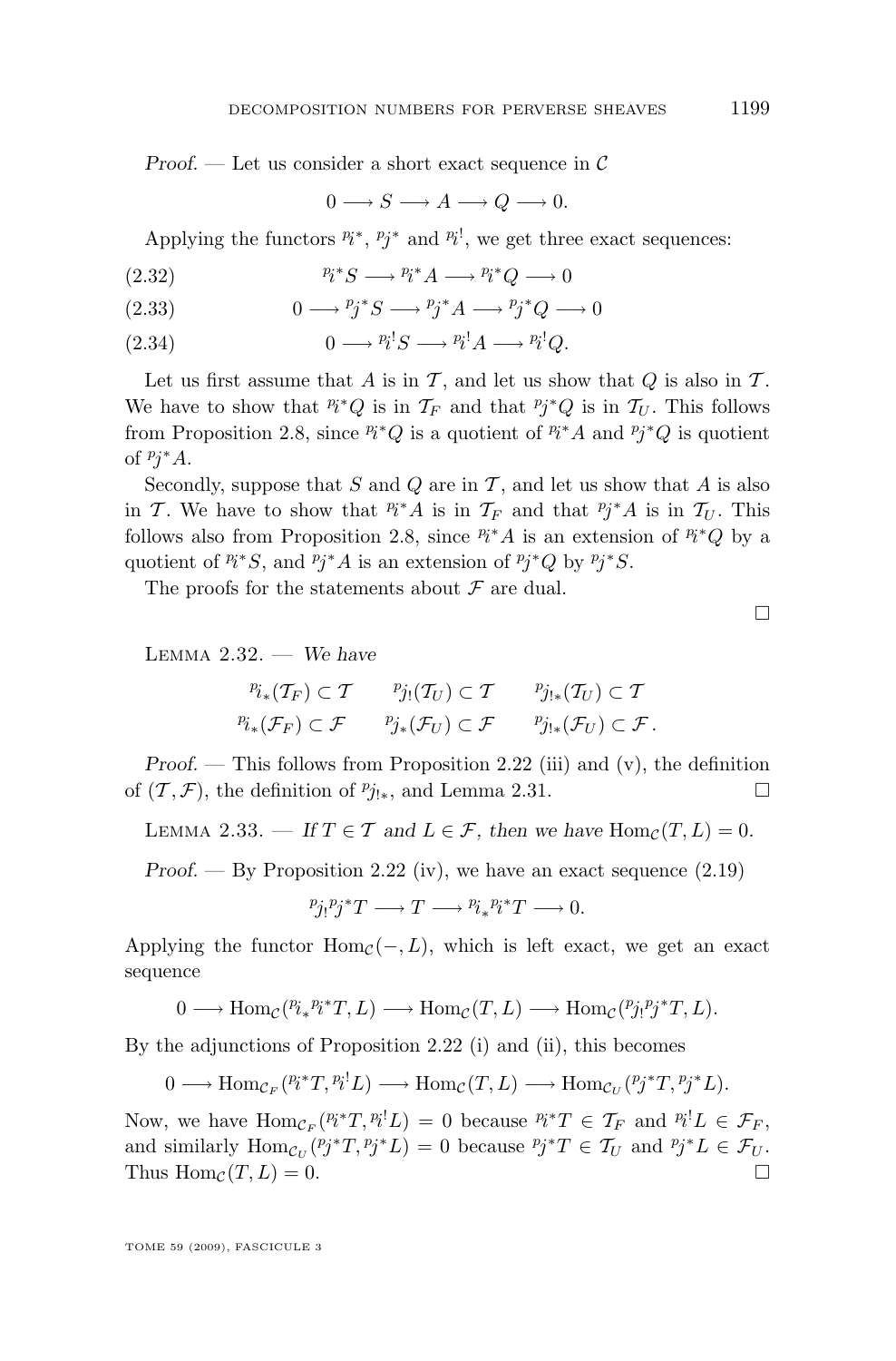We are now ready to prove the Proposition. To check the second axiom for torsion theories, the idea is the following: given an object  $A$ , of  $C$ , we construct a filtration  $0 \subset S \subset B \subset A$  where S is in T,  $A/B$  is in F, and  $M := B/S$  is in  $\mathbb{F}_* \mathcal{C}_F$ . Then we use the torsion theory on  $\mathcal{C}_F$  to cut M into a torsion part and a torsion-free part. Taking the inverse image in B of the torsion part of M, we get the torsion subobject of A. Now let us give the details.

*Proof of Proposition [2.30.](#page-22-0) —* The first axiom for torsion theories has been checked in Lemma [2.33.](#page-23-0)

Secondly, given A in C, we have to find T in T and L in  $\mathcal F$  such that we have a short exact sequence  $0 \to T \to A \to L \to 0$ .

Since  $(\mathcal{T}_U, \mathcal{F}_U)$  is a torsion theory on  $\mathcal{C}_U$ , we have a short exact sequence

(2.35) 
$$
0 \longrightarrow (^{p}j^*A)_{\text{tors}} \longrightarrow {^{p}j^*A} \longrightarrow ({^{p}j^*A})_{\text{free}} \longrightarrow 0.
$$

By adjunction, we have morphisms

$$
{}^p j_! ({}^p j^* A)_{\text{tors}} \xrightarrow{f} A \xrightarrow{g} {}^p j_* ({}^p j^* A)_{\text{free}}
$$

and the morphisms of  $(2.35)$  are  $\ell_j^* f$  and  $\ell_j^* g$ . Let S and Q denote the images of  $f$  and  $g$ . We have canonical factorizations



By Lemma [2.32,](#page-23-0) since  $(p_j^*A)_{\text{tors}}$  is in  $\mathcal{T}_U$ , the object  $p_{j} (p_j^*A)_{\text{tors}}$  is in T, so by Lemma [2.31,](#page-22-0) its quotient S is also in T. Similarly,  $p_{j*}(p_{j}^*A)_{\text{free}}$ is in  $\mathcal F$  so its subobject  $Q$  is also in  $\mathcal F$ . By Lemma [2.33,](#page-23-0) it follows that  $\text{Hom}_{\mathcal{C}}(S, Q) = 0$ . Thus  $q_Q i_S = 0$ , and  $i_S$  factors through the kernel b:  $B \hookrightarrow A$  of  $q_Q : A \twoheadrightarrow Q$  as  $i_S = bl$ , for some monomorphism  $\iota : S \hookrightarrow B$ , and we can identify S with a subobject of B. Now let  $M = B/S$ , and let  $\pi : B \to M$  be the canonical quotient morphism.

The morphism  $p_j^*f$  is a monomorphism, hence  $p_j^*q_S$ , which is an epimorphism since  $p_j^*$  is exact, is actually an isomorphism. Similarly,  $p_j^*i_Q$  is an isomorphism. Thus  $p_j^*b$  is the kernel of  $p_j^*g$ , and  $p_j^*\iota$  is an isomorphism as well. Applying  $p_j^*$  to the short exact sequence

$$
0 \longrightarrow S \longrightarrow B \longrightarrow M \longrightarrow 0
$$

gives an exact sequence

$$
0 \longrightarrow {}^{p}j^*S \longrightarrow {}^{p}j^*B \longrightarrow {}^{p}j^*M \longrightarrow 0
$$

ANNALES DE L'INSTITUT FOURIER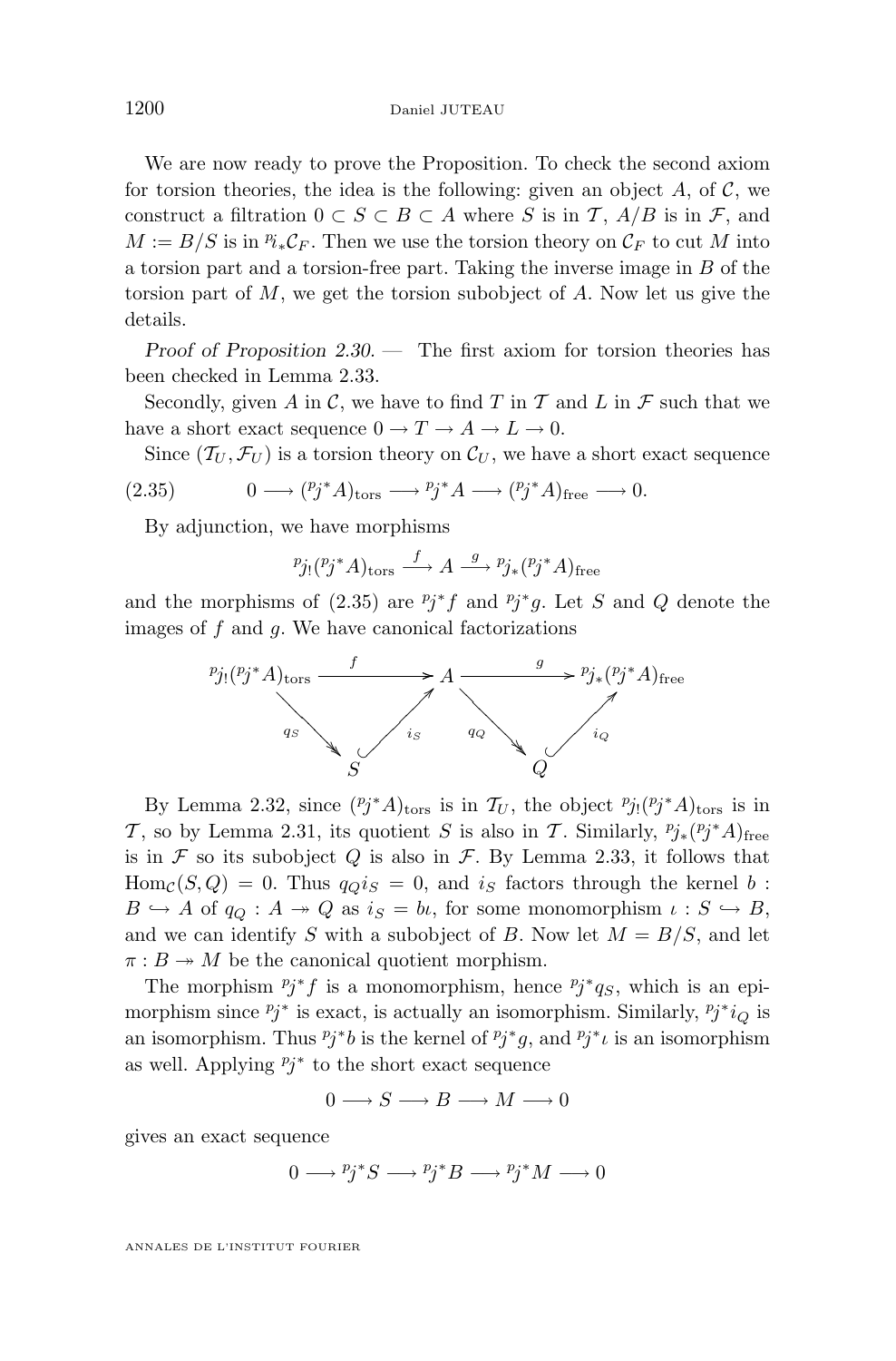where the first morphism is an isomorphism, hence  $Pj^*M = 0$ , and M is in  $\mathcal{P}_{i*} \mathcal{C}_F$ . We have a short exact sequence

$$
0\longrightarrow ({}^p\! i^*M)_{\rm tors}\longrightarrow {}^p\! i^*M\longrightarrow ({}^p\! i^*M)_{\rm free}\longrightarrow 0.
$$

Applying the exact functor  $\mathcal{P}_{i*}$ , we get a short exact sequence

$$
0\longrightarrow{{}^{p}\!i}_*({}^{p}\!i}{}^*M)_{\operatorname{tors}}\longrightarrow M\longrightarrow{{}^{p}\!i}_*({}^{p}\!i}{}^*M)_{\operatorname{free}}\longrightarrow0
$$

and, by Lemma [2.32,](#page-23-0)  $\mathcal{P}_{i*}(\mathcal{P}_{i}^*M)_{\text{tors}}$  is in T and  $\mathcal{P}_{i*}(\mathcal{P}_{i}^*M)_{\text{free}}$  is in F.

Let T denote the inverse image  $\pi^{-1}(P_{i*}(P_i^*M)_{tors})$  in B (recall that  $\pi$ :  $B \to M = B/S$  is the quotient morphism), and let  $L = A/T$ .

We have a filtration  $0 \subset S \subset T \subset B \subset A$  of A, and the following short exact sequences:

$$
0\longrightarrow S\longrightarrow T\longrightarrow \mathop{^{p}\!}\nolimits_{*}(\mathop{^{p}\!}\nolimits_{*}^*M)_{\rm tors}\longrightarrow0
$$

which shows that  $T$  is in  $T$  by Lemma [2.31,](#page-22-0) and

$$
0 \longrightarrow {}^{p_i}{}_*(^{p_i*}M)_{\text{free}} \longrightarrow L \longrightarrow Q \longrightarrow 0
$$

which shows that  $L$  is in  $\mathcal F$  (by the same lemma), and

$$
0\longrightarrow T\longrightarrow A\longrightarrow L\longrightarrow 0
$$

which completes the proof.  $\Box$ 

Using these torsion theories on  $\mathcal{C}, \mathcal{C}_F$  and  $\mathcal{C}_U$ , one can define, as in Subsec-tion [2.3,](#page-11-0) new *t*-structures on  $\mathcal{D}, \mathcal{D}_F$  and  $\mathcal{D}_U$ , denoted with the superscript  $p_{+}$ . Then the *t*-structure for  $p_{+}$  on  $D$  is obtained by recollement from the t-structures for  $p_+$  on  $\mathcal{D}_F$  and  $\mathcal{D}_U$ .

Moreover, we have six interesting functors from  $\mathcal{C}_U \cap \mathcal{C}_U^+$  to  $\mathcal{D}$ :

(2.36) 
$$
p_{j_1} = p_{\mathcal{T}^F_{\leq -2} j_*} = p_{\mathcal{T}^F_{\geq 0} j_!}
$$

(2.37) 
$$
p_{+j_1} = p_{\tau_{\leq -2_+}^F j_*} = p_{\tau_{\geq 0_+}^F j_!}
$$

(2.38) 
$$
{}^{p}j_{!*} = {}^{p}r_{\leq -1}^{F} j_{*} = {}^{p}r_{\geq 1}^{F} j_{!}
$$

p τ F j<sup>∗</sup> = 6−1<sup>+</sup> p τ F >1<sup>+</sup> (2.39) j!

p j<sup>∗</sup> = p τ F 60 j<sup>∗</sup> = p τ F >2 (2.40) j!

(2.41) 
$$
{}^{p+}j_* = {}^{p}T^F_{\leq 0_+} j_* = {}^{p}T^F_{\geq 2_+} j_!.
$$

The first of these functors has image in  $\mathcal{C}$ , the last one in  $\mathcal{C}^+$ , and the other four in  $C \cap C^+$ .

We have a chain of morphisms

$$
p_{j_!} \longrightarrow p_{+j_!} \longrightarrow p_{j_{!*}} \longrightarrow p_{+j_{!*}} \longrightarrow p_{j_*} \longrightarrow p_{+j_*}
$$

TOME 59 (2009), FASCICULE 3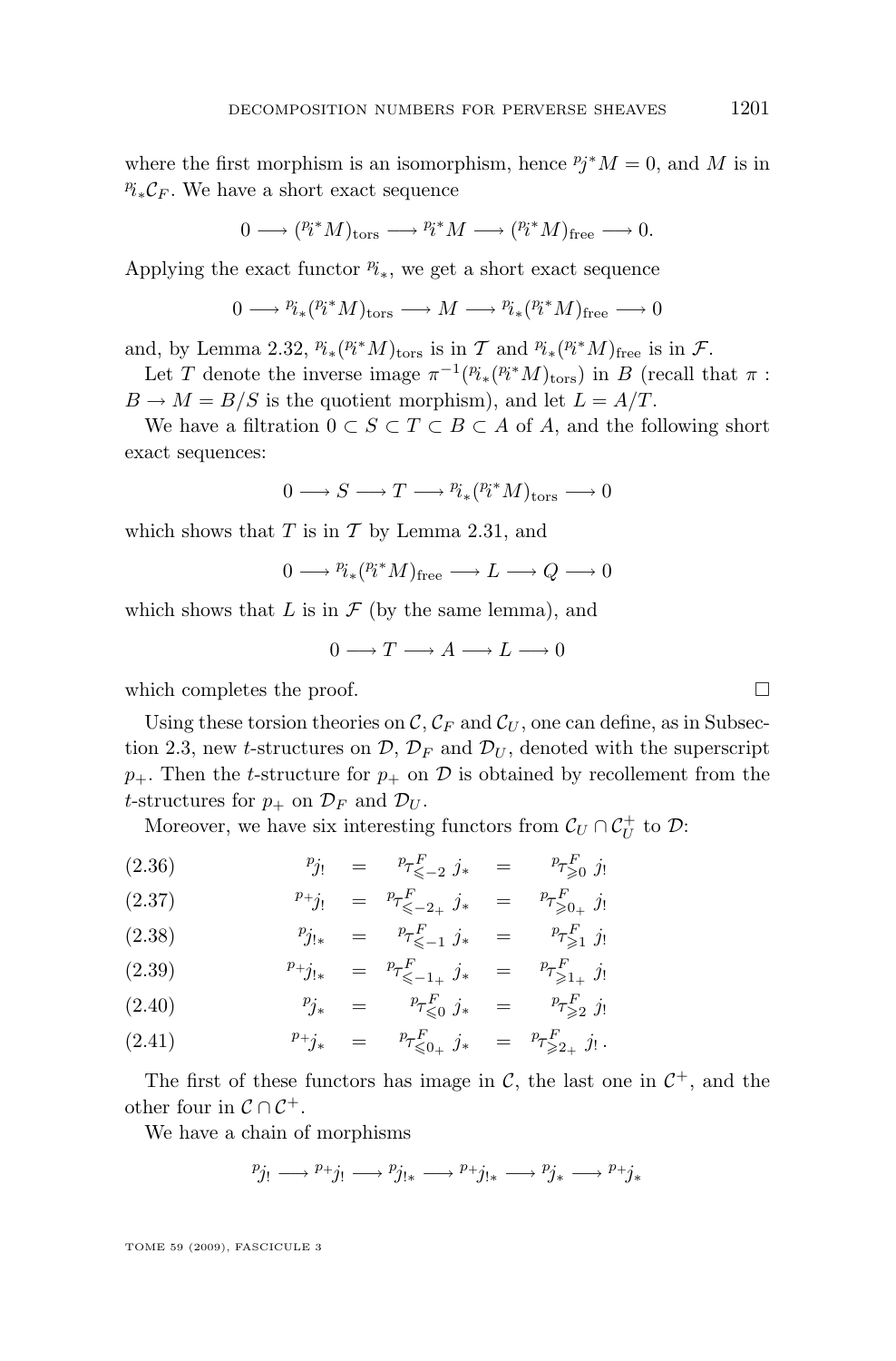| (2.42) |  | $p_{j_!} \longrightarrow p_{+j_!} \longrightarrow$       | $\left. \begin{array}{c} p_{i_{*}} \textrm{P} H_{\textrm{tors}}^{-1} i^{*} j_{*}[1] \rightarrow \end{array} \right.$ |
|--------|--|----------------------------------------------------------|----------------------------------------------------------------------------------------------------------------------|
| (2.43) |  | $p_{+j_!} \longrightarrow p_{j_{!*}} \longrightarrow$    | ${}^{p_i} {}^p H_{\text{free}}^{-1} i^* j_* [1] \leadsto$                                                            |
| (2.44) |  | $p_{j_{!*}} \longrightarrow p_{+j_{!*}} \longrightarrow$ | $p_{i*}^{\phantom i}^{\phantom i}p_{H_{\rm tors}^0}^{\phantom i}i^*j_*\leadsto$                                      |
| (2.45) |  | $p_{+j_{!*}} \longrightarrow p_{j_{*}} \longrightarrow$  | $p_{i*}^{\phantom i}p_H^{\phantom i}H_{\text{free}}^0i^*j_*\leadsto$                                                 |
| (2.46) |  |                                                          | $p_{j_*} \longrightarrow p_{+j_*} \longrightarrow p_{i_*} p_{H^1_{\text{tors}}} i^* j_*[-1] \leadsto$                |

<span id="page-26-0"></span>and distinguished triangles:

summarized by:

#### **2.6. Perverse** t**-structures**

Let us go back to the setting of [2.1.](#page-4-0) We want to define the  $t$ -structure defining the E-perverse sheaves on X for the middle perversity  $p$  (and, in case  $\mathbb{E} = \mathbb{O}$ , also for the perversity  $p_{+}$ ), following [\[1\]](#page-52-0). Let us start with the case  $\mathbb{E} = \mathbb{F}$ . We will consider pairs  $(\mathfrak{X}, \mathfrak{L})$  satisfying the following conditions:

ASSUMPTION  $2.34.$  -

- (i) X *is a partition of* X *into finitely many locally closed smooth pieces, called strata, and the closure of a stratum is a union of strata.*
- (ii)  $\mathfrak L$  *consists in the following data: for each stratum* S in  $\mathfrak X$ *, a finite set*  $\mathfrak{L}(S)$  of isomorphism classes of irreducible locally constant sheaves *of* F*-modules over* S*.*
- (iii) *For each* S in  $\mathfrak X$  *and* for each  $\mathcal F$  in  $\mathcal L(S)$ *, if i* denotes the inclusion *of* S into X, then the  $R^n j_* \mathcal{F}$  are  $(\mathfrak{X}, \mathfrak{L})$ -constructible, with the *definition below.*

A sheaf of  $\mathbb{F}\text{-modules}$  is  $(\mathfrak{X}, \mathfrak{L})$ -constructible if and only if its restriction to each stratum  $S$  in  $\mathfrak X$  is locally constant and a finite iterated extension of irreducible locally constant sheaves whose isomorphism class is in  $\mathfrak{L}(S)$ . We denote by  $D^b_{\mathfrak{X},\mathfrak{L}}(X,\mathbb{F})$  the full subcategory of  $D^b(X,\mathbb{F})$  consisting of the  $(\mathfrak{X}, \mathfrak{L})$ -constructible complexes, that is, whose cohomology sheaves are  $(\mathfrak{X}, \mathfrak{L})$ -constructible.

We say that  $(\mathfrak{X}', \mathfrak{L}')$  refines  $(\mathfrak{X}, \mathfrak{L})$  if each stratum S in  $\mathfrak{X}$  is a union of strata in  $\mathfrak{X}'$ , and all the F in  $\mathfrak{L}(S)$  are  $(\mathfrak{X}', \mathfrak{L}')$ -constructible, that is,  $(\mathfrak{X}_{|S}', \mathfrak{L}_{\mathfrak{X}_{|S}})$ -constructible.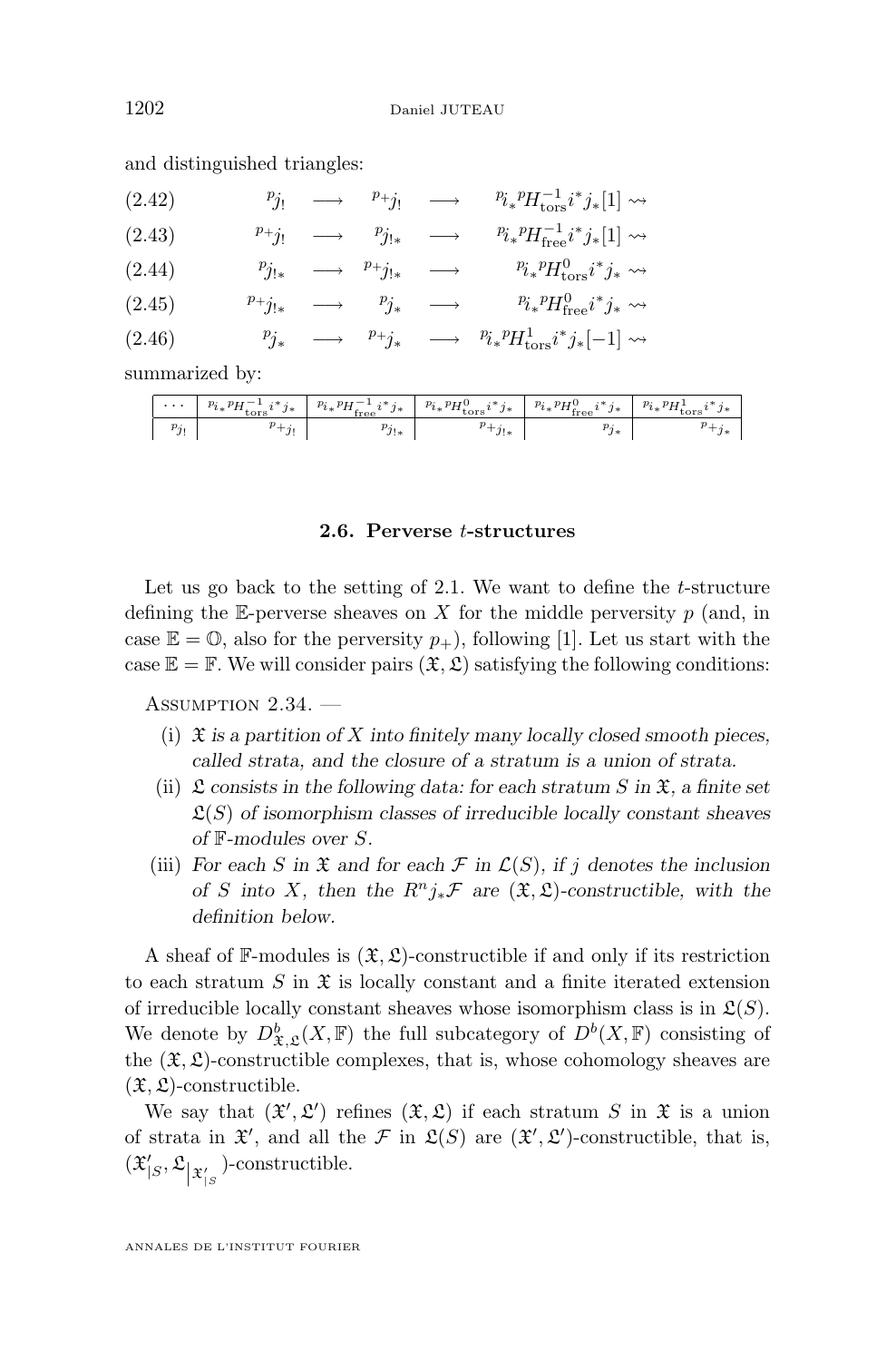The condition [\(iii\)](#page-26-0) ensures that for  $U \stackrel{j}{\hookrightarrow} V \subset X$  locally closed and unions of strata, the functors  $j_*, j_!$  (resp.  $j^*, j^!$ ) send  $D^b_{\mathfrak{X}, \mathfrak{L}}(U, \mathbb{F})$  into  $D^b_{\mathfrak{X}, \mathfrak{L}}(V, \mathbb{F})$ (resp.  $D^b_{\mathfrak{X},\mathfrak{L}}(V,\mathbb{F})$  into  $D^b_{\mathfrak{X},\mathfrak{L}}(U,\mathbb{F})$ ). It follows from the constructibility theorem for  $j_*$  (SGA  $4\frac{1}{2}$ ) that any pair  $({\mathfrak{X}}', {\mathfrak{L}}')$  satisfying [\(i\)](#page-26-0) and [\(ii\)](#page-26-0) can be refined into a pair  $(\mathfrak{X}, \mathfrak{L})$  satisfying [\(i\)](#page-26-0), [\(ii\)](#page-26-0) and [\(iii\)](#page-26-0) (see [\[1,](#page-52-0) §2.2.10]).

So let us fix a pair  $(\mathfrak{X}, \mathfrak{L})$  as above. Then we define the full subcategories  ${}^p\!D_{\mathfrak{X},\mathfrak{L}}^{\leq 0}(X,\mathbb{F})$  and  ${}^p\!D_{\mathfrak{X},\mathfrak{L}}^{\geq 0}(X,\mathbb{F})$  of  $D_{\mathfrak{X},\mathfrak{L}}^b(X,\mathbb{F})$  by

$$
A \in {}^{p}D^{\leq 0}_{\mathfrak{X},\mathfrak{L}}(X,\mathbb{F}) \Longleftrightarrow \forall S \in \mathfrak{X}, \ \forall n > -\dim S, \ \mathcal{H}^{n}i_{S}^{*}A = 0
$$

$$
A \in {}^{p}D^{\geq 0}_{\mathfrak{X},\mathfrak{L}}(X,\mathbb{F}) \Longleftrightarrow \forall S \in \mathfrak{X}, \ \forall n < -\dim S, \ \mathcal{H}^{n}i_{S}^{!}A = 0
$$

for any A in  $D^b_{\mathfrak{X},\mathfrak{L}}(X,\mathbb{F})$ , where  $i_S$  is the inclusion of the stratum S.

One can show by induction on the number of strata that this defines a t-structure on  $D^b_{\mathfrak{X},\mathfrak{L}}(X,\mathbb{F})$ , by repeated applications of Theorem [2.20.](#page-17-0) On a stratum, we consider the natural  $t$ -structure shifted by  $\dim S$ , and we glue these t-structures successively.

The *t*-structure on  $D^b_{\mathfrak{X}',\mathfrak{L}'}(X,\mathbb{F})$  for a finer pair  $(\mathfrak{X},\mathfrak{L})$  induces the same t-structure on  $D^b_{\mathfrak{X},\mathfrak{L}}(X,\mathbb{F})$ , so passing to the limit we obtain a t-structure on  $D_c^b(X, \mathbb{F})$ , which is described by the conditions [\(2.2\)](#page-6-0) and [\(2.3\)](#page-6-0) of Subsection [2.1.](#page-4-0)

Over  $\mathbb{O}/\varpi^n$ , we proceed similarly. An object K of  $D^b_c(X, \mathbb{O}/\varpi^n)$  is  $(\mathfrak{X}, \mathfrak{L})$ constructible if all the  $\overline{\omega}^i\mathcal{H}^jK/\overline{\omega}^{i+1}\mathcal{H}^jK$  are  $(\mathfrak{X},\mathfrak{L})$ -constructible as Fsheaves.

Over  $\mathbb{O}$ , since our field k is finite or algebraically closed, we can use Deligne's definition of  $D_c^b(X, \mathbb{O})$  as the projective 2-limit of the triangulated categories  $D_c^b(X, \mathbb{O}/\varpi^n)$ . The assumption insures that it is triangulated. We have triangulated functors  $\mathbb{O}/\varpi^n \otimes_{\mathbb{O}}^{\mathbb{L}} (-) : D_c^b(X, \mathbb{O}) \to D_c^b(X, \mathbb{O}/\varpi^n)$ , and in particular  $\mathbb{F} \otimes_{\mathbb{Q}}^{\mathbb{L}} (-)$ . We will often omit from the notation  $\otimes_{\mathbb{Q}}^{\mathbb{L}}$  and simply write  $\mathbb{F}(-)$ . The functor  $\mathcal{H}^i: D_c^b(X, \mathbb{O}) \to Sh(X, \mathbb{O})$  is defined by sending an object K to the projective system of the  $\mathcal{H}^i(\mathbb{O}/\varpi^n \otimes^{\mathbb{L}}_{\mathbb{O}} K)$ . We have exact sequences:

$$
0 \longrightarrow \mathbb{O}/\varpi^n \otimes_{\mathbb{O}} \mathcal{H}^i(K) \longrightarrow \mathcal{H}^i(\mathbb{O}/\varpi^n \otimes_{\mathbb{O}}^{\mathbb{L}} K) \longrightarrow \mathrm{Tor}_1^{\mathbb{O}}(\mathbb{O}/\varpi^n, \mathcal{H}^{i+1}(K)) \longrightarrow 0.
$$

Let  $D^b_{\mathfrak{X},\mathfrak{L}}(X,\mathbb{O})$  be the full subcategory of  $D^b_c(X,\mathbb{O})$  consisting of the objects K such that for some (or any)  $n, \mathbb{O}/\varpi^n \otimes_{\mathbb{O}}^{\mathbb{L}} K$  is in  $D^b_{\mathfrak{X},\mathfrak{L}}(X,\mathbb{O}/\varpi^n)$ , or equivalently, such that the  $\mathbb{F} \otimes_{\mathbb{Q}} \mathcal{H}^i K$  are  $(\mathfrak{X}, \mathfrak{L})$ -constructible. We define the *t*-structure for the perversity p on  $D^b_{\mathfrak{X},\mathfrak{L}}(X,\mathbb{O})$  as above. Its heart is the abelian category  ${}^p\mathcal{M}_{\mathfrak{X},\mathfrak{L}}(X,\mathbb{O})$ . Since it is  $\mathbb{O}\text{-linear}$ , it is endowed with a natural torsion theory, and we can define another t-structure as in Subsection [2.3,](#page-11-0) and we will say that it is associated to the perversity  $p_+$ .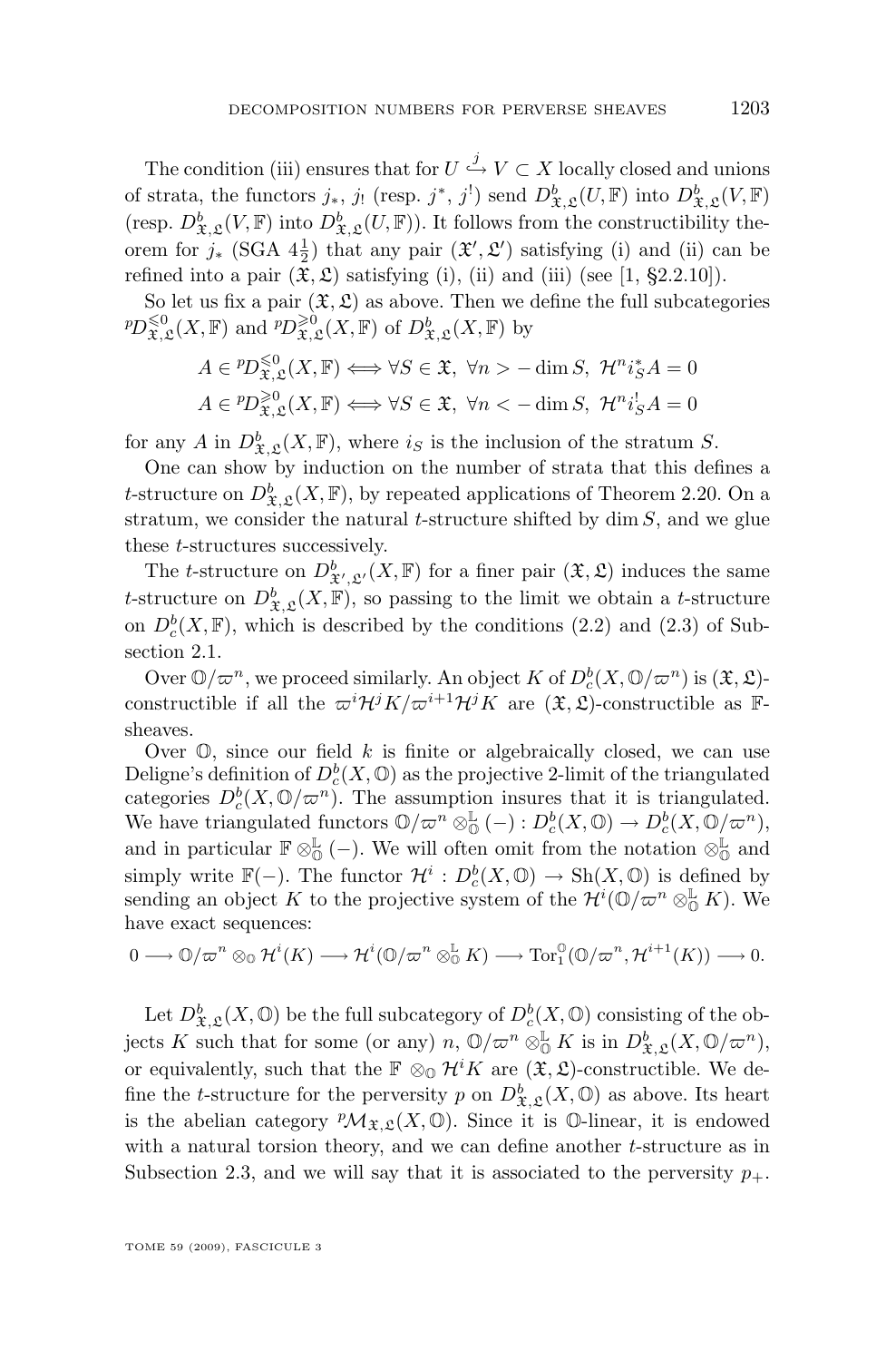<span id="page-28-0"></span>By Subsection [2.5,](#page-22-0) it can also be obtained by recollement. Passing to the limit, we get two *t*-structures on  $D_c^b(X, \mathbb{O})$ , for the perversities p and  $p_+$ , which can be characterized by the conditions  $(2.2)$ ,  $(2.3)$ ,  $(2.4)$  and  $(2.5)$ of Subsection [2.1.](#page-4-0)

An object A of  $D_c^b(X, \mathbb{O})$  is in  ${}^pD^{\leq 0}(X, \mathbb{O})$  (resp.  ${}^{p_+}D^{\geq 0}(X, \mathbb{O})$ ) if and only if  $\mathbb{F}A$  is in  ${}^pD^{\leq 0}(X,\mathbb{F})$  (resp.  ${}^pD^{\geq 0}(X,\mathbb{F})$ ).

If A is an object in  ${}^p\mathcal{M}(X,\mathbb{O})$ , then  $\mathbb{F}A$  is in  ${}^p\mathcal{M}(X,\mathbb{F})$  if and only if A is torsion-free (that is, if and only if A is also  $p_{+}$ -perverse). Then we have  $\mathbb{F}A = \text{Coker}\,\varpi.1_A$  (the cokernel being taken in  $^p\mathcal{M}(X, \mathbb{O})$ ).

Similarly, if A is an object in  $P^+ \mathcal{M}(X, \mathbb{O})$ , then  $\mathbb{F} A$  is in  $P \mathcal{M}(X, \mathbb{F})$  if and only if  $A$  is divisible (that is, if and only if  $A$  is also  $p$ -perverse). Then we have  $\mathbb{F}A = \text{Ker } \varpi.1_A[1]$  (the kernel being taken in  $P^+ \mathcal{M}(X, \mathbb{O})$ ).

To pass from  $\mathbb O$  to K, we simply apply  $\mathbb K \otimes_{\mathbb O} (-)$ . Thus  $D^b_c(X,\mathbb K)$  is the category with the same objects as  $D_c^b(X, \mathbb{O})$ , and morphisms

$$
\operatorname{Hom}_{D_c^b(X,\mathbb{K})}(A,B)=\mathbb{K}\otimes_{\mathbb{O}}\operatorname{Hom}_{D_c^b(X,\mathbb{O})}(A,B).
$$

We write  $D_c^b(X, \mathbb{K}) = \mathbb{K} \otimes_{\mathbb{O}} D_c^b(X, \mathbb{O})$ . We also have  $\text{Sh}(X, \mathbb{K}) = \mathbb{K} \otimes_{\mathbb{O}}$ Sh(X,  $\mathbb{O}$ ). Then we define the full subcategory  $D^b_{\mathfrak{X}, \mathfrak{L}}(X, \mathbb{K})$  of  $D^b_c(X, \mathbb{K})$  as the image of  $D^b_{\mathfrak{X},\mathfrak{L}}(X,\mathbb{O})$ . The t-structures p and  $p_+$  on  $D^b_{\mathfrak{X},\mathfrak{L}}(X,\mathbb{O})$  give rise to a single t-structure p on  $D^b_{\mathfrak{X},\mathfrak{L}}(X,\mathbb{K})$ , because torsion objects are killed by  $K\otimes_{\mathbb{Q}} (-)$ . This perverse t-structure can be defined by recollement. Passing to the limit, we get the perverse t-structure on  $D_c^b(X, \mathbb{K})$  defined by [\(2.2\)](#page-6-0) and [\(2.3\)](#page-6-0). We have  ${}^p\mathcal{M}(X,\mathbb{K}) = \mathbb{K} \otimes_{\mathbb{O}} {}^p\mathcal{M}(X,\mathbb{O}).$ 

#### **2.7. Modular reduction and truncation functors**

Modular reduction does not commute with truncation functors. We will now study the failure of commutativity between these functors. Recall that, to simplify the notation, we write  $\mathbb{F}(-)$  for  $\mathbb{F} \otimes_{\mathbb{Q}}^{\mathbb{L}}(-)$ .

PROPOSITION 2.35. — *For*  $A \in D_c^b(X, \mathbb{O})$  and  $n \in \mathbb{Z}$ , we have distin*guished triangles:*

$$
(2.47) \qquad \mathbb{F} \tau_{\leqslant n} A \quad \longrightarrow \qquad \tau_{\leqslant n} \mathbb{F} A \quad \longrightarrow \qquad \mathcal{H}^{-1}(\mathbb{F} \mathcal{H}_{\text{tors}}^{n+1} A)[-n] \rightsquigarrow
$$

(2.48)  $\tau_{\leq n} \mathbb{F} A \longrightarrow \mathbb{F} \tau_{\leq n_{+}} A \longrightarrow \mathcal{H}^{0}(\mathbb{F} \mathcal{H}_{\text{tors}}^{n+1} A)[-n-1] \rightsquigarrow$ 

(2.49) 
$$
\mathbb{F}\tau_{\leq n_{+}}A \longrightarrow \mathbb{F}\tau_{\leq n+1}A \longrightarrow \mathbb{F}\mathcal{H}_{free}^{n+1}A[-n-1] \rightsquigarrow
$$
.  
In particular

*In particular,*

(2.50) 
$$
\mathcal{H}_{\text{tors}}^{n+1} A = 0 \implies \mathbb{F} \tau_{\leq n} A \stackrel{\sim}{\to} \tau_{\leq n} \mathbb{F} A \stackrel{\sim}{\to} \mathbb{F} \tau_{\leq n+} A
$$

(2.51) 
$$
\mathcal{H}_{\text{free}}^{n+1} A = 0 \implies \mathbb{F} \tau_{\leq n+1} A \stackrel{\sim}{\to} \mathbb{F} \tau_{\leq n+1} A.
$$

ANNALES DE L'INSTITUT FOURIER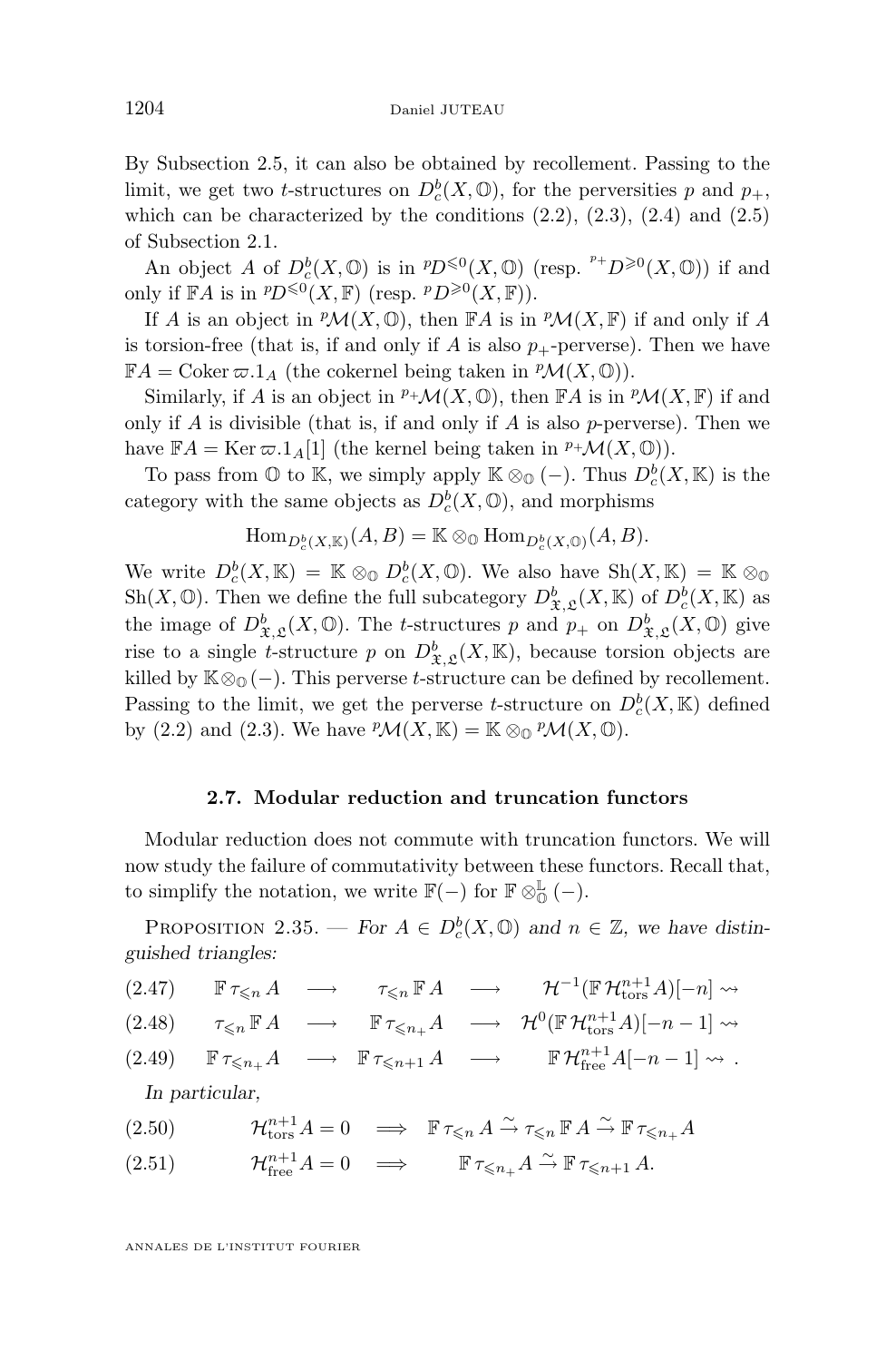<span id="page-29-0"></span>*Proof.* — We have a distinguished triangle  $(2.11)$ 

$$
\tau_{\leq n+}A \to \tau_{\leq n+1}A \to \mathcal{H}_{\text{free}}^{n+1}A[-n-1] \rightsquigarrow
$$

in  $D_c^b(X, \mathbb{O})$ . Applying  $\mathbb{F}(-)$ , we get the triangle [\(2.49\)](#page-28-0). If  $\mathcal{H}_{\text{free}}^{n+1}A = 0$ , this reduces to the isomorphism [\(2.51\)](#page-28-0).

We also have a distinguished triangle [\(2.10\)](#page-14-0)

$$
\tau_{\leqslant n} A \to \tau_{\leqslant n_+} A \to \mathcal{H}_{\text{tors}}^{n+1} A[-n-1] \rightsquigarrow
$$

in  $D_c^b(X, \mathbb{O})$ . Applying  $\mathbb{F}(-)$ , we get a distinguished triangle in  $D_c^b(X, \mathbb{F})$ 

(2.52) 
$$
\mathbb{F}\tau_{\leq n} A \to \mathbb{F}\tau_{\leq n_{+}} A \to \mathbb{F}\mathcal{H}_{\text{tors}}^{n+1} A[-n-1] \rightsquigarrow.
$$

On the other hand, we have a distinguished triangle

$$
(2.53)\quad \text{Tor}_{1}^{\mathbb{O}}(\mathbb{F},\mathcal{H}_{\text{tors}}^{n+1}A)[-n] \to \mathbb{F}\mathcal{H}_{\text{tors}}^{n+1}A[-n-1] \to \mathbb{F}\otimes_{\mathbb{O}}\mathcal{H}_{\text{tors}}^{n+1}A[-n-1].
$$

By the dual octahedron axiom of triangulated categories (the TR 4' axiom, see [\[1\]](#page-52-0)), we have an octahedron diagram





for some B in  $D_c^b(X, \mathbb{O})$ .

The triangle  $(\mathbb{F} \tau_{\leq n} A, B, \operatorname{Tor}^0_1(\mathbb{F}, \mathcal{H}_{\text{tors}}^{n+1} A)[-n])$  shows that B lies in  $D_c^{\leq n}(X,\mathbb{F})$ , and then the triangle  $(B, \mathbb{F} \tau_{\leq n_{+}} A, \mathbb{F} \otimes_{\mathbb{O}} \mathcal{H}_{\text{tors}}^{n+1} A[-n-1])$ shows that B is (uniquely) isomorphic to  $\tau_{\leq n} \mathbb{F} \tau_{\leq n+} A$ . Let us now show that  $\tau_{\leq n} \mathbb{F} \tau_{\leq n+} A \simeq \tau_{\leq n} \mathbb{F} A$ .

TOME 59 (2009), FASCICULE 3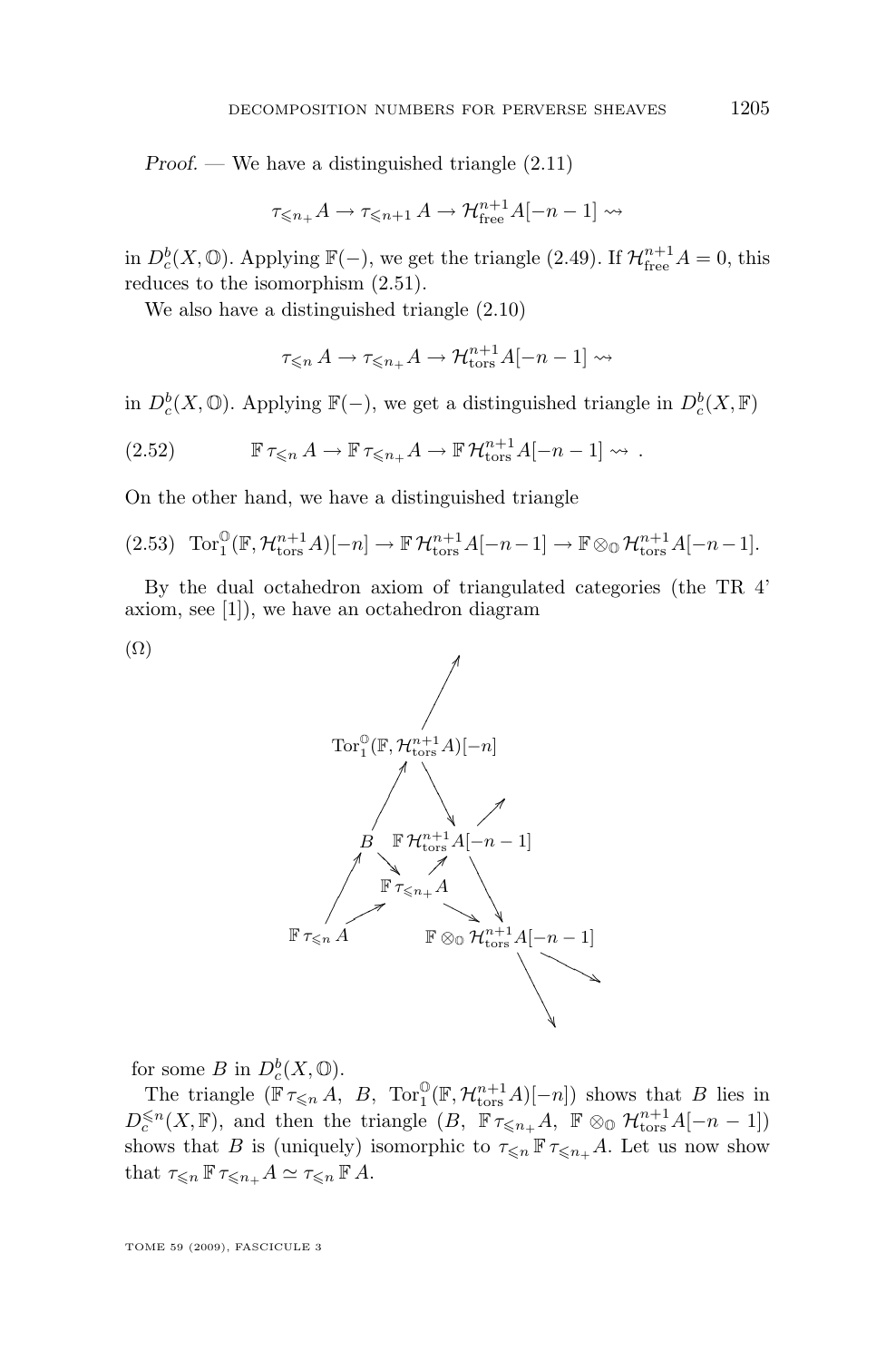<span id="page-30-0"></span>By the TR 4 axiom [\[1\]](#page-52-0), we have an octahedron diagram



for some C in  $D_c^b(X, \mathbb{O})$ .

First, the triangle  $(\tau_{\geq n+1} \mathbb{F} \tau_{\leq n+} A, C, \mathbb{F} \tau_{\geq (n+1)+} A)$  shows that C lies in  $D_c^{\geq n+1}(X,\mathbb{F})$ . Secondly, the triangle  $(\tau_{\leq n} \mathbb{F} \tau_{\leq n+} A, \mathbb{F} A, C)$  shows that  $B \simeq \tau_{\leq n} \mathbb{F} \tau_{\leq n+} A \simeq \tau_{\leq n} \mathbb{F} A$  and  $C \simeq \tau_{\geq n+1} \mathbb{F} A$ .

Hence the octahedron diagram  $(\Omega)$  contains the triangles  $(2.47)$  and [\(2.48\)](#page-28-0). If  $\mathcal{H}_{\text{tors}}^{n+1} A = 0$ , the diagram reduces to the isomorphisms [\(2.50\)](#page-28-0).  $\Box$ We can summarize the Proposition by the following diagram:

| $\mathcal{H}^n\mathbb{F}$                                                      |                                         |                                                                                       | $\mathcal{H}^{n+1}$ F                                 |                                  |                                                          |
|--------------------------------------------------------------------------------|-----------------------------------------|---------------------------------------------------------------------------------------|-------------------------------------------------------|----------------------------------|----------------------------------------------------------|
| $\boldsymbol{\mathcal{H}}^0 \mathbb{F} \boldsymbol{\mathcal{H}}^n_\text{tors}$ | $\mathbb{F}\mathcal{H}^n_{\text{free}}$ | $\displaystyle{{}^1\mathbb{F}}\mathcal{H}^{n+1}_{\rm tors}$<br>$\sim$ $\mathcal{H}^-$ | $\mathcal{H}^0\mathbb{F}\mathcal{H}^{n+1}_{\rm tors}$ | $n+1$<br>$\cdot$ $\cdot$ free    | $\mathcal{H}^{-1}\mathbb{F}\mathcal{H}_{\rm tors}^{n+2}$ |
| $\cdots$                                                                       | $\mathbb{F}\tau_{\leqslant n}$          | $\tau_{\leqslant n}\mathbb F$                                                         | $\mathbb{F}\tau_{\leqslant n_+}$                      | $\mathbb{F}\tau_{\leqslant n+1}$ | $\cdots$                                                 |

We have the same result if we replace  $\tau_{\leq n}$  by  $^p\tau_{\leq n}$ , and  $\mathcal{H}^n$  by  $^p\mathcal{H}^n$ .

#### **2.8. Modular reduction and recollement**

Let us fix an open subvariety  $j: U \to X$ , with closed complement i:  $F \to X$ . We want to see how the modular reduction behaves with respect to this recollement situation.

For A in  $^p\mathcal{M}(U, \mathbb{O}) \cap \mathbb{P}^+\mathcal{M}(U, \mathbb{O})$ , we have nine interesting extensions of FA, out of which seven are automatically perverse. These correspond to nine ways to truncate  $\mathbb{F}j_*A = j_*\mathbb{F}A$ , three for each degree between -2 and 0. Indeed, each degree is "made of" three parts: the  $\mathcal{H}^0 \mathbb{F}(-)$  of the torsion part of the cohomology of A of the same degree, the reduction of the torsion-free part of the cohomology of A of the same degree, and the  $\mathbb{P}\mathcal{H}^{-1}\mathbb{F}(-)$  of the torsion part of the next degree (like a Tor<sub>1</sub>).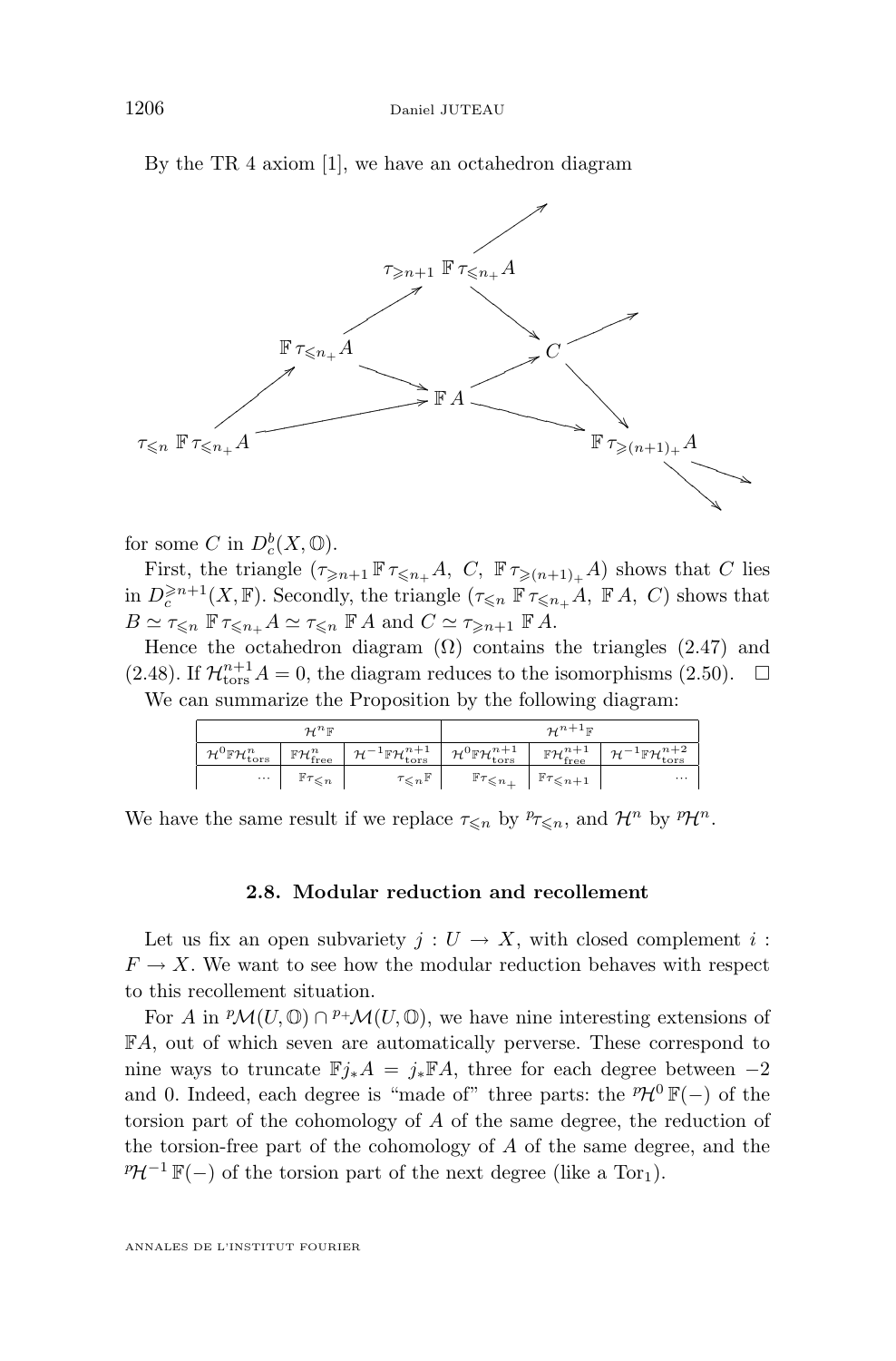<span id="page-31-0"></span>There is a variant of Proposition [2.35](#page-28-0) for the functors  $\tau_{\leq i}^F$  instead of  $\tau_{\leq i}$ . We get the following diagram:

|                                                          | $i_{\cdot \cdot} \mathcal{H}^n i^* \mathbb{F}$ |                                                            |                                                            | $\lambda^*$ Tr<br>2471    |                                        |
|----------------------------------------------------------|------------------------------------------------|------------------------------------------------------------|------------------------------------------------------------|---------------------------|----------------------------------------|
| $\mathcal{H}^{\mathbf{U}}$ $\mathbb{F}i$ $*$ ?<br>'*tors | $-$<br>$Fi_*7$<br>free                         | $\rightarrow$ 500<br>$\sim$<br>$i^i * \mathcal{H}$<br>tors | . *<br>$\mathcal{H}^{\mathrm{U}}\mathbb{F}i_{*}$ ,<br>tors | $+1.7*$<br>$Fi_*$<br>free | $\sim$<br>$\mathbb{r} \iota_*$<br>tors |
| $\cdots$                                                 | $\mathbb{R}^n$                                 |                                                            |                                                            |                           | $\cdots$                               |

The same remark applies if we use  ${}^p\tau^F_{\leq n}$  instead of  $\tau^F_{\leq n}$ . Using Proposition [2.23,](#page-19-0) we obtain a chain of morphisms:

 $\mathbb{F}^p j_! \to^p j_! \mathbb{F} \to \mathbb{F}^p j_! \to^p \mathbb{F}^p j_{!*} \to^p \mathbb{F}^p j_{!*} \to^p \mathbb{F}^p j_{!*} \to^p \mathbb{F}^p j_* \mathbb{F} \to^p \mathbb{F}^p j_{!*}$ 

and distinguished triangles:

| ${}^p\mathcal{H}^{-1} \mathbb{F}^p i_*{}^p\mathcal{H}^{-1}_{\text{tors}} i^* j_*[2] \leadsto$       | $\mathbb{F}^{p} j_! \longrightarrow p_{j_!} \mathbb{F} \longrightarrow$                                       |                        | (2.54) |
|-----------------------------------------------------------------------------------------------------|---------------------------------------------------------------------------------------------------------------|------------------------|--------|
| ${}^p\!\mathcal{H}^0\,\mathbb{F}\,{}^p\!i_*{}^p\!\mathcal{H}_\mathrm{tors}^{-1}\,i^*j_*[1]\leadsto$ | $\longrightarrow \mathbb{F}^{p+1}j! \longrightarrow$                                                          | $p_{j_!}$ $\mathbb{F}$ | (2.55) |
| $\mathbb{F}^{p_i} \mathcal{H}^{-1}_{\text{free}} i^* j_* [1] \rightsquigarrow$                      | $\mathbb{F}^{p_+}j_! \longrightarrow \mathbb{F}^{p_j}j_{!*} \longrightarrow$                                  |                        | (2.56) |
| ${}^p\!\mathcal{H}^{-1}\,\mathbb{F}\,{}^p\!i_*{}^p\!\mathcal{H}_\text{tors}^0\,i^*j_*[1]\leadsto$   | $\mathbb{F}^{p}j_{!*} \longrightarrow p_{j_{!*}}\mathbb{F} \longrightarrow$                                   |                        | (2.57) |
| ${}^p\!\mathcal{H}^0\,\mathbb{F}\,{}^p\! i_*{}^p\!\mathcal{H}^0_{\rm tors}\,i^*j_*\leadsto$         | $p_{j_{!*}} \mathbb{F} \longrightarrow \mathbb{F}^{p_{+j_{!*}}} \longrightarrow$                              |                        | (2.58) |
| $\mathbb{F}^{p_i} \mathbb{Z}^{p_i} \mathcal{H}^0_{\text{free}} i^* j_* \rightsquigarrow$            | $\mathbb{F}^{p_+}j_{!*} \quad \longrightarrow \quad \mathbb{F}^{p_j}_* \quad \longrightarrow$                 |                        | (2.59) |
| ${}^p\!\mathcal{H}^{-1}\,\mathbb{F}\,{}^p\! i_*{}^p\!\mathcal{H}^1_{\rm tors}\,i^*j_*\leadsto$      | $\mathbb{F}\,{}^p\! j_*\quad \, \longrightarrow\quad \  \  \, {}^p\! j_*\,\mathbb{F}\quad \, \longrightarrow$ |                        | (2.60) |
|                                                                                                     |                                                                                                               |                        |        |

(2.61)  $p_{j*} \mathbb{F} \longrightarrow \mathbb{F}^{p+j_*} \longrightarrow p_{\mathcal{H}}^0 \mathbb{F}^{p_i}{}_*{}^p \mathcal{H}^1_{\text{tors}} i^* j_*[-1] \rightsquigarrow.$ 

In particular, for A in  ${}^p\mathcal{M}(U,\mathbb{O}) \cap {}^{p_+}\mathcal{M}(U,\mathbb{O})$ , we have:

| $(2.62)$ ${}^{p}\mathcal{H}_{\text{tors}}^{-1} i^*j_*A = 0$   | $\implies$ | $\mathbb{F}^{p}j_!A \stackrel{\sim}{\longrightarrow}^p j_! \mathbb{F} A \stackrel{\sim}{\longrightarrow} \mathbb{F}^{p+1}j_!A$                                           |
|---------------------------------------------------------------|------------|--------------------------------------------------------------------------------------------------------------------------------------------------------------------------|
| $(2.63)$ ${}^{p}\mathcal{H}_{\text{free}}^{-1} i^* j_* A = 0$ |            | $\implies$ $\mathbb{F}^{p+1}j_!A \stackrel{\sim}{\longrightarrow} \mathbb{F}^{p}j_{!*}A$                                                                                 |
| $(2.64)$ ${}^{p}\mathcal{H}^{0}_{\text{tors}}i^{*}j_{*}A = 0$ | $\implies$ | $\mathbb{F}^{p_{j_{!*}}}\mathcal{A} \stackrel{\sim}{\longrightarrow} {^{p_{j_{!*}}}}\mathbb{F}^{A} \stackrel{\sim}{\longrightarrow} \mathbb{F}^{p_{+j_{!*}}}\mathcal{A}$ |
| $(2.65)$ ${}^{p}\mathcal{H}_{\text{free}}^{0} i^* j_* A = 0$  |            | $\implies$ $\mathbb{F}^{p_{+}}j_{!*}A \stackrel{\sim}{\longrightarrow} \mathbb{F}^{p_{j_{*}}}\n A$                                                                       |
| $(2.66)$ ${}^{p}\mathcal{H}^1_{\text{tors}}i^*j_*A = 0$       | $\implies$ | $\mathbb{F}^{p}j_{*} A \xrightarrow{\sim} p_{j*} \mathbb{F} A \xrightarrow{\sim} \mathbb{F}^{p_{+}}j_{*} A.$                                                             |

#### **2.9. Decomposition numbers**

Let X be endowed with a pair  $(\mathfrak{X}, \mathfrak{L})$  satisfying the conditions [\(i\)](#page-26-0), [\(ii\)](#page-26-0) and [\(iii\)](#page-26-0) of Section [2.6.](#page-26-0) Let  $\mathfrak P$  be the set of pairs  $(\mathcal O, \mathcal L)$  where  $\mathcal O \in \mathfrak X$  and  $\mathcal{L} \in \mathfrak{L}(\mathcal{O})$ . Let  $K_0^{\mathfrak{X},\mathfrak{L}}(X,\mathbb{F})$  be the Grothendieck group of the triangulated category  $D^b_{\mathfrak{X},\mathfrak{L}}(X,\mathbb{F})$ .

TOME 59 (2009), FASCICULE 3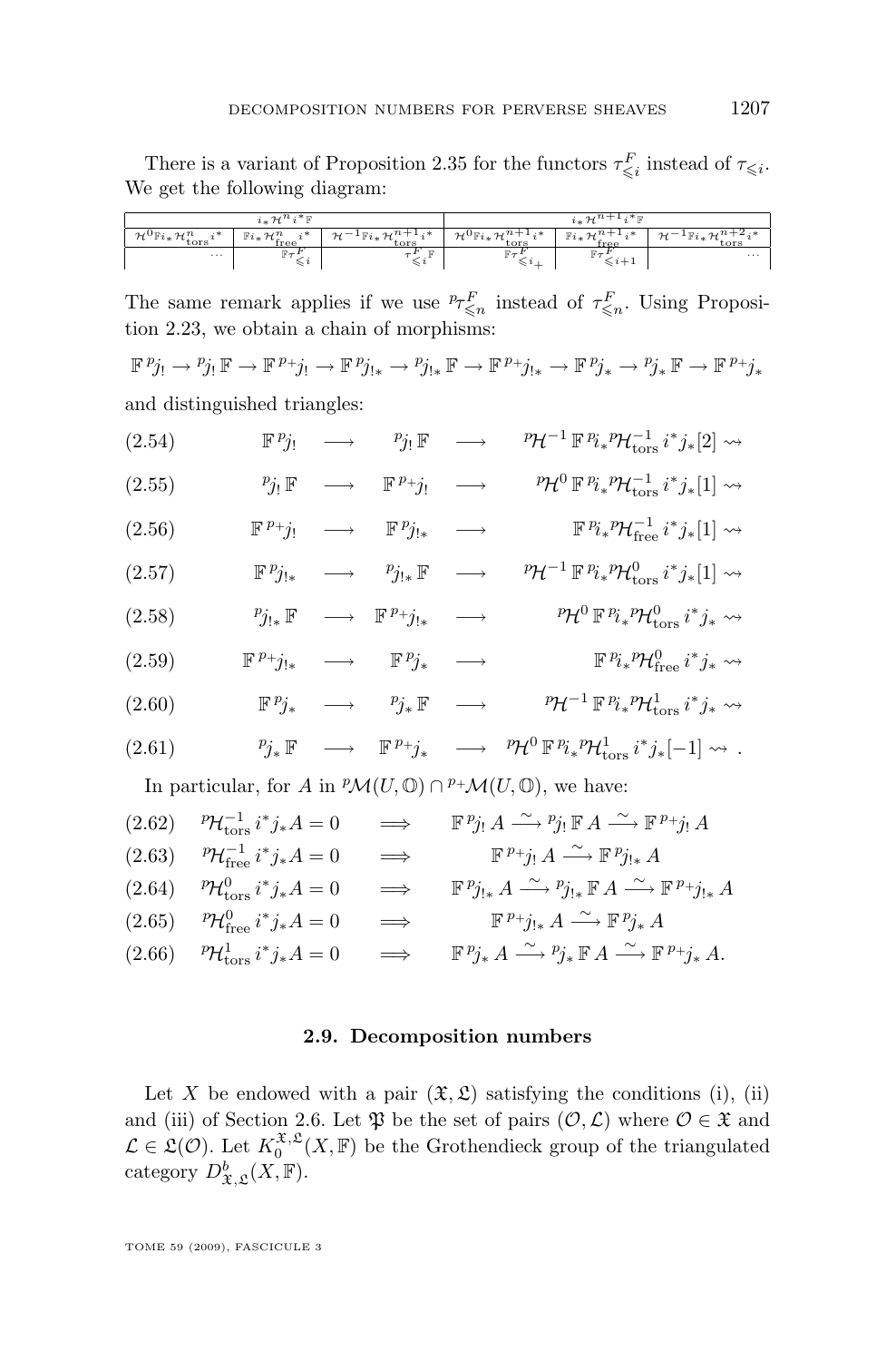For  $\mathcal{O} \in \mathfrak{X}$ , let  $j_{\mathcal{O}} : \mathcal{O} \to X$  denote the inclusion. For  $(\mathcal{O}, \mathcal{L}) \in \mathfrak{P}$ , let us denote by

(2.67) 
$$
\mathcal{J}_!(\mathcal{O},\mathcal{L}) = \mathcal{V}_{\mathcal{O}!}(\mathcal{L}[\dim \mathcal{O}])
$$

the extension by zero of the local system  $\mathcal{L}$ , shifted by dim  $\mathcal{O}$ . We also introduce the following notation for the three perverse extensions.

(2.68) 
$$
{}^{p} \mathcal{J}_{!}(\mathcal{O}, \mathcal{L}) = {}^{p} j_{\mathcal{O}!} (\mathcal{L}[\dim \mathcal{O}])
$$

(2.69) 
$$
{}^p\mathcal{J}_{!*}(\mathcal{O}, \mathcal{L}) = {}^p j_{\mathcal{O}_{!*}}(\mathcal{L}[\dim \mathcal{O}])
$$

(2.70) 
$$
{}^p \mathcal{J}_*(\mathcal{O}, \mathcal{L}) = {}^p j_{\mathcal{O}_*} (\mathcal{L}[\dim \mathcal{O}]).
$$

We have

$$
(2.71) \tK_0^{\mathfrak{X}, \mathfrak{L}}(X, \mathbb{F}) \simeq K_0(\mathrm{Sh}_{\mathfrak{X}, \mathfrak{L}}(X, \mathbb{F})) \simeq K_0(\mathcal{PM}_{\mathfrak{X}, \mathfrak{L}}(X, \mathbb{F})).
$$

If  $K \in D^b_{\mathfrak{X}, \mathfrak{L}}(X, \mathbb{F})$ , then we have

$$
[K] = \sum_{i \in \mathbb{Z}} (-1)^i [\mathcal{H}^i(K)] = \sum_{j \in \mathbb{Z}} (-1)^j [^p \mathcal{H}^j(K)]
$$

in  $K_0^{\mathfrak{X}, \mathfrak{L}}(X, \mathbb{F}).$ 

This Grothendieck group is free over  $\mathbb{Z}$ , and admits the following bases

$$
\mathcal{B}_0 = (\mathcal{O}_\mathcal{I}(\mathcal{O}, \mathcal{L}))_{(\mathcal{O}, \mathcal{L}) \in \mathfrak{P}}
$$
  
\n
$$
\mathcal{B}_! = (\mathcal{V}_\mathcal{I}(\mathcal{O}, \mathcal{L}))_{(\mathcal{O}, \mathcal{L}) \in \mathfrak{P}}
$$
  
\n
$$
\mathcal{B}_{!*} = (\mathcal{V}_\mathcal{I*}(\mathcal{O}, \mathcal{L}))_{(\mathcal{O}, \mathcal{L}) \in \mathfrak{P}}
$$
  
\n
$$
\mathcal{B}_* = (\mathcal{V}_\mathcal{I*}(\mathcal{O}, \mathcal{L}))_{(\mathcal{O}, \mathcal{L}) \in \mathfrak{P}}.
$$

For  $C \in K_0^{\mathfrak{X}, \mathfrak{L}}(X, \mathbb{F})$ , let us define the integers  $\chi_{(\mathcal{O}, \mathcal{L})}(C)$ , for  $(\mathcal{O}, \mathcal{L}) \in \mathfrak{P}$ , by the relations

$$
C = \sum_{(\mathcal{O},\mathcal{L}) \in \mathfrak{P}} \chi_{(\mathcal{O},\mathcal{L})}(C) \, [\,^0\mathcal{J}_!(\mathcal{O},\mathcal{L})].
$$

For ?  $\in \{!, !*,*\},$  the complex  ${}^p\mathcal{J}_2(\mathcal{O}, \mathcal{L})$  extends the shifted local system  $\mathcal{L}[\dim \mathcal{O}]$ , and is supported on  $\overline{\mathcal{O}}$ . This implies

(2.72) 
$$
\chi_{(\mathcal{O}',\mathcal{L}')}(^p\mathcal{J}_?(\mathcal{O},\mathcal{L}))=0 \text{ unless } \overline{\mathcal{O}}'\subsetneq \overline{\mathcal{O}} \text{ or } (\mathcal{O}',\mathcal{L}')=(\mathcal{O},\mathcal{L})
$$

and

(2.73) 
$$
\chi(\mathcal{O},\mathcal{L})\big(\mathcal{V}\mathcal{J}_?(\mathcal{O},\mathcal{L})\big)=1.
$$

In other words, the three bases  $\mathcal{B}_1$ ,  $\mathcal{B}_{!*}$  and  $\mathcal{B}_{*}$  are unitriangular with respect to the basis  $\mathcal{B}_0$ . This implies that they are also unitriangular with respect to each other. In fact, we already knew it by Proposition [2.28,](#page-21-0) since  ${}^{p}\mathcal{J}_{!}(\mathcal{O},\mathcal{L})$  (resp.  ${}^{p}\mathcal{J}_{*}(\mathcal{O},\mathcal{L})$ ) has a top (resp. socle) isomorphic to  ${}^{p}\mathcal{J}_{!*}(\mathcal{O},\mathcal{L})$ ,

ANNALES DE L'INSTITUT FOURIER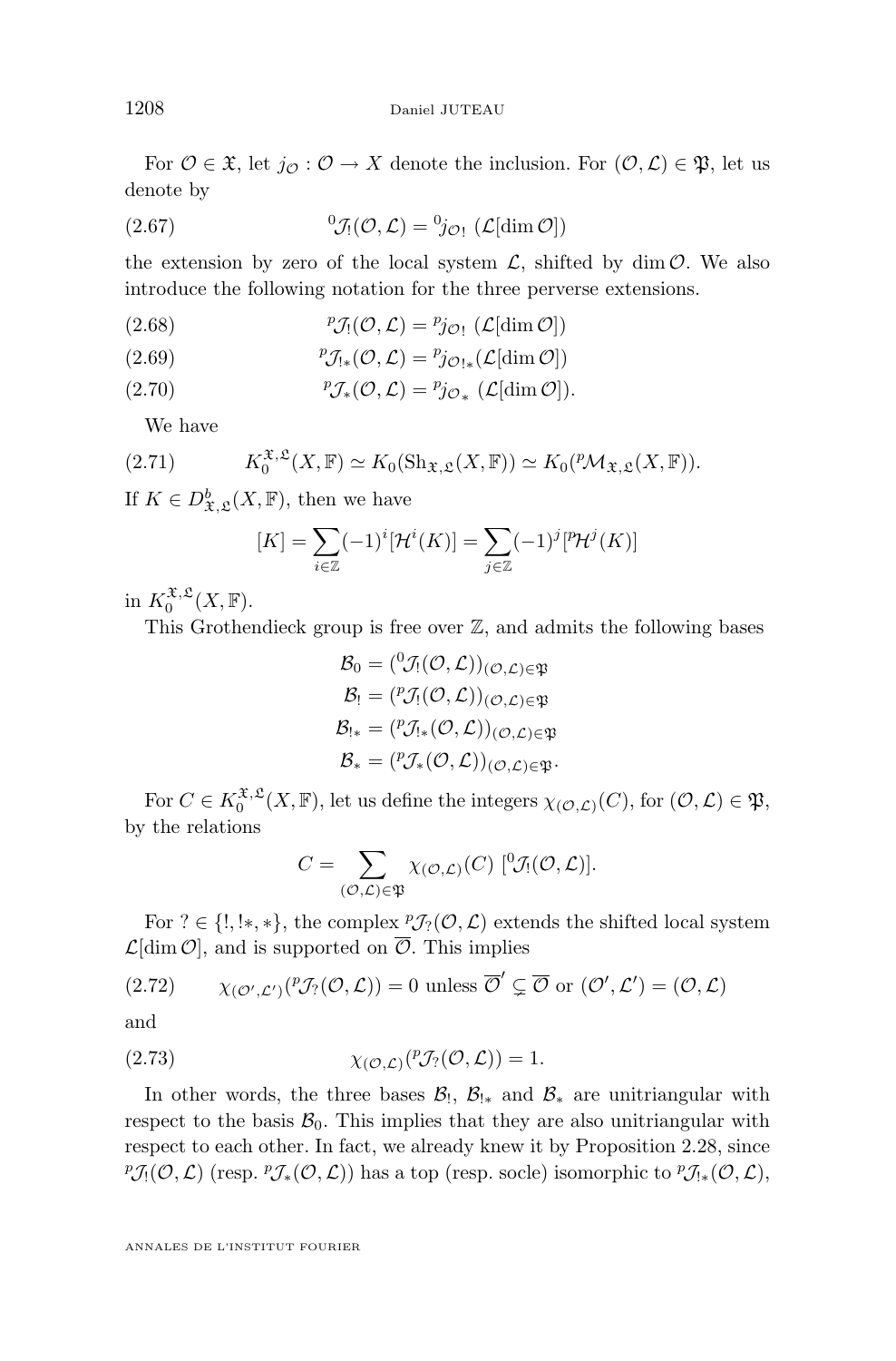<span id="page-33-0"></span>and the radical (resp. the quotient by the socle) is supported on  $\overline{\mathcal{O}} \setminus \mathcal{O}$ . In particular, for  $? \in \{!, * \}$ , we have

$$
(2.74) \quad [{}^p\mathcal{J}_?(\mathcal{O}, \mathcal{L}): {}^p\mathcal{J}_{!*}(\mathcal{O}', \mathcal{L}')] = 0 \text{ unless } \overline{\mathcal{O}}' \subsetneq \overline{\mathcal{O}} \text{ or } (\mathcal{O}', \mathcal{L}') = (\mathcal{O}, \mathcal{L})
$$

and

(2.75) 
$$
[{}^p\mathcal{J}_?(\mathcal{O}, \mathcal{L}) : {}^p\mathcal{J}_{!*}(\mathcal{O}, \mathcal{L})] = 1.
$$

Let  $K_0^{\mathfrak{X}, \mathfrak{L}}(X, \mathbb{K})$  be the Grothendieck group of the triangulated category  $D^b_{\mathfrak{X},\mathfrak{L}}(X,\mathbb{K})$ . As for the case  $\mathbb{E} = \mathbb{F}$ , it can be identified with the Grothendieck groups of  $\text{Sh}_{\mathfrak{X},\mathfrak{L}}(X,\mathbb{K})$  and  ${}^p\mathcal{M}_{\mathfrak{X},\mathfrak{L}}(X,\mathbb{K})$ .

Now, let K be an object of  $D^b_{\mathfrak{X},\mathcal{L}}(X,\mathbb{K})$ . If  $K_\mathbb{O}$  is an object of  $D^b_{\mathfrak{X},\mathcal{L}}(X,\mathbb{O})$ such that  $\mathbb{K} \otimes_{\mathbb{O}} K_{\mathbb{O}} \simeq K$ , we can consider  $[\mathbb{F}K_{\mathbb{O}}]$  in  $K_0^{\mathfrak{X}, \mathcal{L}}(X, \mathbb{F})$ . This class does not depend on the choice of  $K_{\mathbb{Q}}$  (note that the modular reduction of a torsion object has a zero class in the Grothendieck group: if we assume, for simplicity, that we have only finite monodromy, then by dévissage we can reduce to the analogue result for finite groups). In fact, it depends only on the class [K] of K in  $K_0^{\mathfrak{X},\mathcal{L}}(X,\mathbb{K})$ . So we have a well-defined morphism

(2.76) 
$$
d: K_0^{\mathfrak{X}, \mathcal{L}}(X, \mathbb{K}) \longrightarrow K_0^{\mathfrak{X}, \mathcal{L}}(X, \mathbb{F}).
$$

For  $(0, \mathcal{L}) \in \mathfrak{P}$ , we can consider the decomposition number  $\mathbb{F}K_0$ :  ${}^p\mathcal{J}_{!*}(\mathcal{O},\mathcal{L})]$ , where  $K_{\mathbb{O}}$  is any object of  $D^b_{\mathfrak{X},\mathcal{L}}(X,\mathbb{O})$  such that  $\mathbb{K}K_{\mathbb{O}} \simeq K$ .

#### **2.10. Equivariance**

We now introduce G-equivariant perverse sheaves in the sense of  $[17, §0]$  $[17, §0]$ , [\[16,](#page-52-0) §4.2].

Let G be a *connected* algebraic group acting on a variety X. Let  $\rho$ :  $G \times X \to X$  be the morphism defining the action, and let  $p : G \times X \to X$ be the second projection. A sheaf F on X is G-*equivariant* if there is an isomorphism  $\alpha : p^*F \overset{\sim}{\to} \rho^*F$ . In that case, we can choose  $\alpha$  in a unique way such that the induced isomorphism  $i^*(\alpha) : F \to F$  is the identity, where  $i: X \to G \times X$  is defined by  $i(x) = (1_G, x)$ .

If  $f: X \to Y$  is a G-equivariant morphism, the functors  ${}^{0}f^*$ ,  ${}^{0}f_*$  and  ${}^{0}f_!$ take G-equivariant sheaves to G-equivariant sheaves.

Let  $\text{Sh}_G(X,\mathbb{E})$  be the category whose objects are the G-equivariant  $\mathbb{E}$ sheaves on X, and such that the morphisms between two objects  $F_1$  and  $F_2$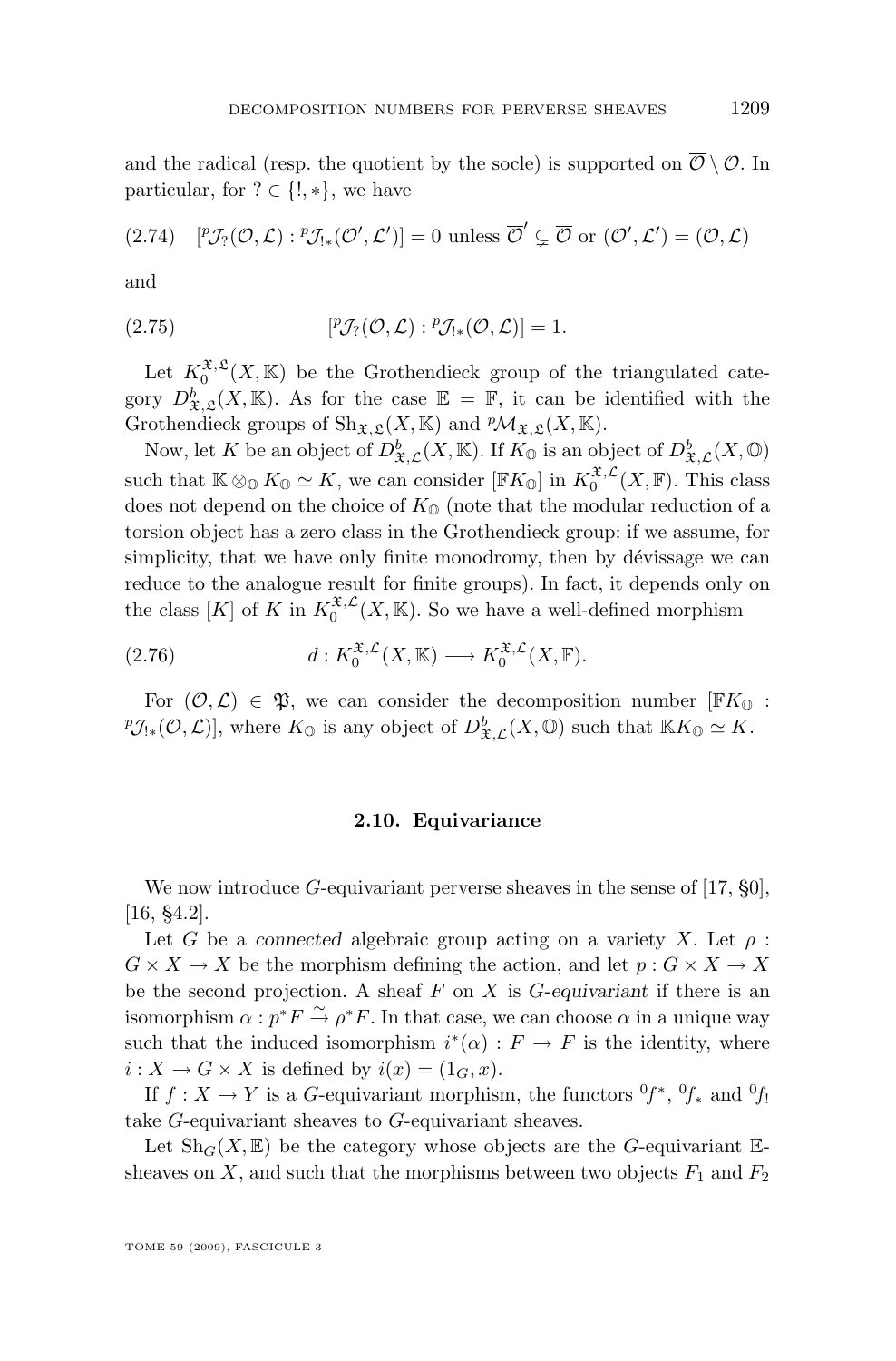are the morphisms  $\phi$  in  $\mathrm{Sh}(X,\mathbb{E})$  such that the following diagram commutes



where  $\alpha_j$  is the unique isomorphism such that  $i^*(\alpha_j)$  is the identity for  $j = 1, 2$ . Then it turns out that  $\text{Sh}_G(X, \mathbb{E})$  is actually a full subcategory of  $\mathrm{Sh}(X,\mathbb{E}).$ 

For a general complex in  $D_c^b(X, \mathbb{E})$ , the notion of G-equivariance is more delicate. However, for a perverse sheaf we can take the same definition as above, and again the isomorphism  $\alpha$  can be normalized with the same condition. If f is a G-equivariant morphism, then the functors  $\mathcal{P}H^{j}f^{*}$ ,  $\mathcal{P}H^{j}f^{!}$ ,  $P\mathcal{H}^{j}f_{*}$  and  $P\mathcal{H}^{j}f_{!}$  take G-equivariant perverse sheaves to G-equivariant perverse sheaves.

We define in the same way the category  ${}^p\mathcal{M}_G(X,\mathbb{E})$  of G-equivariant perverse E-sheaves, and again it is a full subcategory of  $\mathcal{P}M(X,\mathbb{E})$ . Moreover, it is stable by subquotients. The simple objects in  ${}^p\mathcal{M}_G(X,\mathbb{E})$  are the intermediate extensions of irreducible  $G$ -equivariant  $E$ -local systems on G-stable locally closed smooth irreducible subvarieties of X.

Suppose  $E$  is a field. If  $O$  is a homogeneous space for  $G$ , let x be a point in  $\mathcal{O}$ , and let  $A_G(x) = C_G(x)/C_G^0(x)$ . Then the set of isomorphism classes of irreducible G-equivariant  $\mathbb{E}$ -local systems on G is in bijection with the set Irr $\mathbb{E}A_G(x)$  of isomorphism classes of irreducible representations of the group algebra  $\mathbb{E} A_G(x)$ .

Suppose  $X$  is a  $G$ -variety with finitely many orbits. Then we can take the stratification  $\mathfrak X$  of X by its G-orbits. The orbits are indeed locally closed by [\[22,](#page-53-0) Lemma 2.3.1], and they are smooth. For each G-orbit  $\mathcal O$  in X, let  $x_{\mathcal O}$ be a closed point in  $\mathcal{O}$ . For  $\mathfrak{L}(\mathcal{O})$  we take all the irreducible G-equivariant **F-local systems, so that we can identify**  $\mathfrak{L}(\mathcal{O})$  **with Irr**  $\mathbb{F}A_G(x_{\mathcal{O}})$ **.** 

Suppose  $\mathbb E$  is a field. Let  $K_0^G(X,\mathbb{E})$  be the Grothendieck group of the triangulated category  $D^b_{\mathfrak{X}, \mathfrak{L}}(X, \mathbb{E})$ . Then we have (2.77)

$$
K_0^G(X, \mathbb{E}) = K_0(^p \mathcal{M}_G(X, \mathbb{E})) = K_0(\mathrm{Sh}_G(X, \mathbb{E})) \simeq \bigoplus_{\mathcal{O}} K_0(\mathrm{Irr} \, \mathbb{E} A_G(x_{\mathcal{O}})).
$$

If  $K \in D^b_{\mathfrak{X}, \mathfrak{L}}(X, \mathbb{E})$ , then we have

$$
[K] = \sum_{i \in \mathbb{Z}} (-1)^i [\mathcal{H}^i(K)] = \sum_{j \in \mathbb{Z}} (-1)^j [^p \mathcal{H}^j(K)]
$$

ANNALES DE L'INSTITUT FOURIER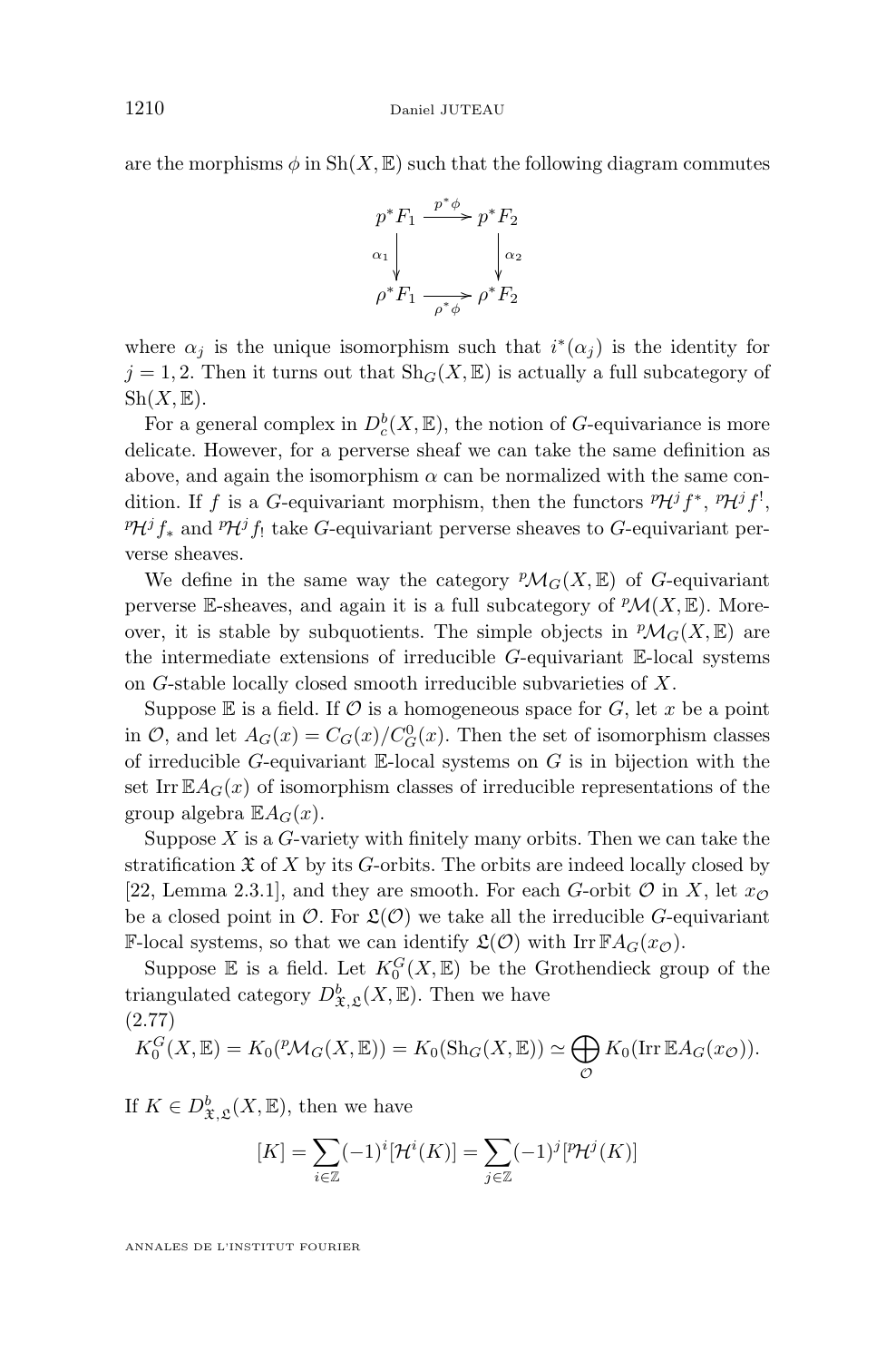<span id="page-35-0"></span>in  $K_0^G(X,\mathbb{E}).$ 

Let  $\mathfrak{P}_{\mathbb{E}}$  be the set of pairs  $(\mathcal{O}, \mathcal{L})$  with  $\mathcal{O} \in \mathfrak{X}$  and  $\mathcal{L}$  an irreducible G-equivariant E-local system on  $\mathcal O$  (corresponding to an irreducible representation L of  $\mathbb{E}A_G(x_{\mathcal{O}})$ . We will sometimes identify  $\mathfrak{P}_\mathbb{E}$  with the set of pairs  $(x, \rho)$ , where  $x \in X$  and  $\rho \in \text{Irr }\mathbb{E} A_G(x)$ , up to G-conjugacy.

Then we have bases  $\mathcal{B}_0^{\mathbb{E}} = ({}^0\mathcal{J}_! (\mathcal{O}, \mathcal{L}))_{(\mathcal{O}, \mathcal{L}) \in \mathfrak{P}_{\mathbb{E}}}, \mathcal{B}_!^{\mathbb{E}} = ({}^p\mathcal{J}_! (\mathcal{O}, \mathcal{L}))_{(\mathcal{O}, \mathcal{L}) \in \mathfrak{P}_{\mathbb{E}}},$  $\mathcal{B}_{!*}^{\mathbb{E}} = ({}^p \mathcal{J}_{!*}(\mathcal{O}, \mathcal{L}))_{(\mathcal{O}, \mathcal{L}) \in \mathfrak{P}_{\mathbb{E}}}, \mathcal{B}_*^{\mathbb{E}} = ({}^p \mathcal{J}_{*}(\mathcal{O}, \mathcal{L}))_{(\mathcal{O}, \mathcal{L}) \in \mathfrak{P}_{\mathbb{E}}}.$  Note that, if  $\ell$  does not divide the  $|A_G(x_{\mathcal{O}})|$ , then we can identify  $\mathfrak{P}_{\mathbb{K}}$  with  $\mathfrak{P}_{\mathbb{F}}$ .

The transition matrices from  $\mathcal{B}_0^{\mathbb{E}}$  to  $\mathcal{B}_?^{\mathbb{E}}$  (for  $? \in \{!, !*, *\}$ ) are unitriangular, and also the transition matrices from  $\mathcal{B}_{!*}^{\mathbb{E}}$  to  $\mathcal{B}_{?}^{\mathbb{E}}$  (for  $? \in \{!,*\}$ ).

As in the last section, we have a morphism

$$
d: K_0^G(X, \mathbb{K}) \longrightarrow K_0^G(X, \mathbb{F}).
$$

The matrix of  $d$  with respect to the bases  $\mathcal{B}_0^{\mathbb{E}}$  is just a product of blocks indexed by the orbits  $\mathcal{O}$ , the block corresponding to  $\mathcal O$  being the decomposition matrix of the finite group  $A_G(x_{\mathcal{O}})$ . If  $\ell$  does not divide the  $|A_G(x_{\mathcal{O}})|$ , this is just the identity matrix.

We are interested in the matrix of d in the bases  $\mathcal{B}_{!*}^{\mathbb{E}}$ . That is, we want to study the decomposition numbers

$$
d^X_{(\mathcal{O},\mathcal{L}),(\mathcal{O}',\mathcal{L}')}=[\mathbb{F}\mathcal{J}_{!*}(\mathcal{O},\mathcal{L}_{\mathbb{O}}):\mathcal{J}_{!*}(\mathcal{O}',\mathcal{L}')]\\
$$

for  $(\mathcal{O}, \mathcal{L}) \in \mathfrak{P}_{\mathbb{K}}$  and  $(\mathcal{O}', \mathcal{L}') \in \mathfrak{P}_{\mathbb{F}}$ , where  $\mathcal{L}_0$  is an integral form for  $\mathcal{L}$ . Recall that, if  $\ell$  does not divide the  $|A_G(x)|$ , then we can identify  $\mathfrak{P}_\mathbb{K}$ with  $\mathfrak{P}_{\mathbb{F}}$ .

#### **3. Some techniques**

By the results in Subsection [2.10,](#page-33-0) to compute decomposition numbers in a G-equivariant setting, it is enough to compute the stalks of the intersection cohomology complexes over K and F, with the actions of the groups  $A_G(x)$ (then we just have to solve a triangular linear system). In the applications, these are usually known over  $K$  but not over  $F$ . It is harder to compute over  $\mathbb{F}$ : for example, one cannot use arguments involving counting points, or the Decomposition Theorem. We are going to see some methods that can be used in the modular case. Some of them will be illustrated in the next sections. The results about E-smoothness will be illustrated in [\[11\]](#page-52-0) (see [\[12\]](#page-52-0)), in relation with the special pieces of the nilpotent cone.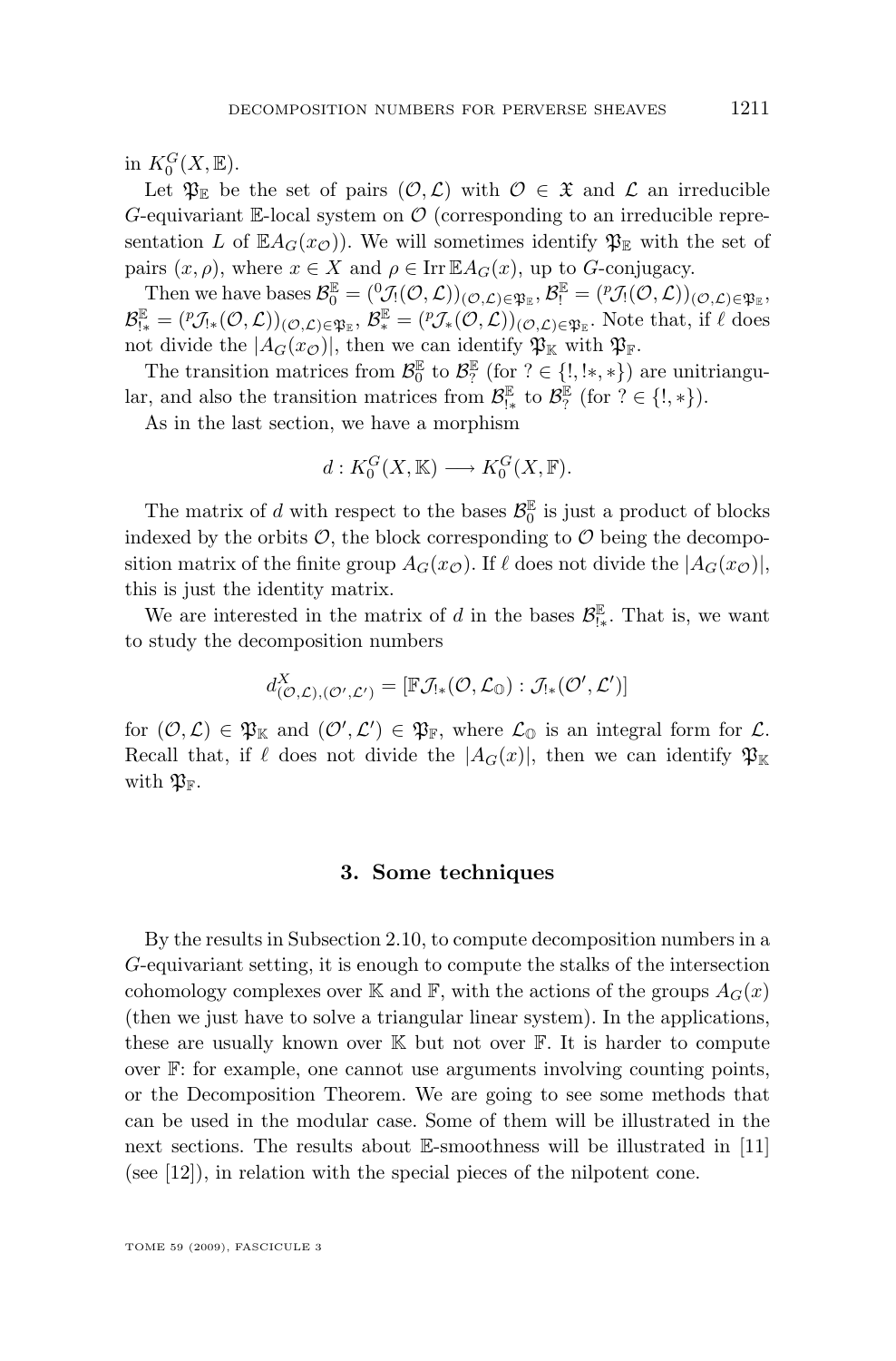#### **3.1. Semi-small morphisms**

The classical results about semi-small and small projective morphisms still apply in the modular case. Nevertheless, unless we have a small resolution, they are less useful to determine the stalks of the intersection cohomology complexes, because the Decomposition Theorem [\[1\]](#page-52-0) does not hold in this case.

DEFINITION 3.1. — *A* morphism  $\pi$  :  $\tilde{X} \to X$  is semi-small *if there is a stratification* X *of* X *such that the for all strata* S *in* X*, and for all closed points s* in *S*, we have dim  $\pi^{-1}(s) \leq \frac{1}{2} \operatorname{codim}_X(S)$ *. If moreover these inequalities are strict for all strata of positive codimension, we say that*  $\pi$ *is* small*.*

Recall that  $Loc(S, \mathbb{E})$  is the full subcategory of  $Sh(X, \mathbb{E})$  consisting of the E-local systems. It is the heart of the *t*-category  $D_{\text{Loc}}^b(S, \mathbb{E})$  which is the full subcategory of  $D_c^b(S, \mathbb{E})$  of objects A such that all the  $\mathcal{H}^iA$  are local systems, with the *t*-structure induced by the natural *t*-structure on  $D_c^b(S, \mathbb{E})$ . For  $\mathbb{E} = \mathbb{O}$ , according to the definition given after Proposition [2.15,](#page-13-0) we have an abelian category Loc<sup>+</sup>(S,  $\circledcirc$ ), which is the full subcategory of  $D_c^b(S, \circledcirc)$ consisting of the objects A such that  $\mathcal{H}^0 A$  is a torsion-free  $\mathbb{O}$ -local system, and  $\mathcal{H}^1 A$  is a torsion  $\mathbb{O}$ -local system.

PROPOSITION 3.2. — Let  $\pi : \tilde{X} \to X$  be a surjective, proper and separable morphism, with  $\tilde{X}$  *smooth irreducible of dimension* d. Let  $\mathcal{L}$  be in Loc( $\hat{X}, \mathbb{E}$ ). Let us consider the complex  $K = \pi_1 \mathcal{L}[d]$ .

- (i) If  $\pi$  is semi-small, then dim  $X = d$  and K is p-perverse.
- (ii) If  $\pi$  is small, then  $K = \frac{p_{j|*}}{p_j^*K}$  for any inclusion  $j: U \to X$  of a *smooth open dense subvariety over which* π *is étale.*

*In the case*  $\mathbb{E} = \mathbb{O}$ , we can take  $\mathcal{L}$  *in* Loc<sup>+</sup>(X,  $\mathbb{O}$ ) and replace p by  $p_{+}$ .

In the case  $\mathbb{E} = \mathbb{K}$ , the Decomposition Theorem [\[1\]](#page-52-0) says that K is the direct sum of its shifted perverse cohomology sheaves and that each  $\mathbb{P}H^{i}K$ is a semi-simple perverse sheaf. If  $\pi$  is semi-small, then only  $P H^{0} K$  can be non-zero. So, in the characteristic zero case, if  $\pi$  is semi-small, the intersection cohomology complex will be a direct summand of the direct image of the constant perverse sheaf; if moreover  $\pi$  is birational, then the other summands will have strictly smaller support. These simple summands cor-respond to the relevant pairs [\[2,](#page-52-0) [3\]](#page-52-0). If  $\pi$  is small, then the only relevant stratum is the open stratum.

In the favorable case where we have a small resolution, to compute the intersection cohomology stalks over any E, we are reduced to compute the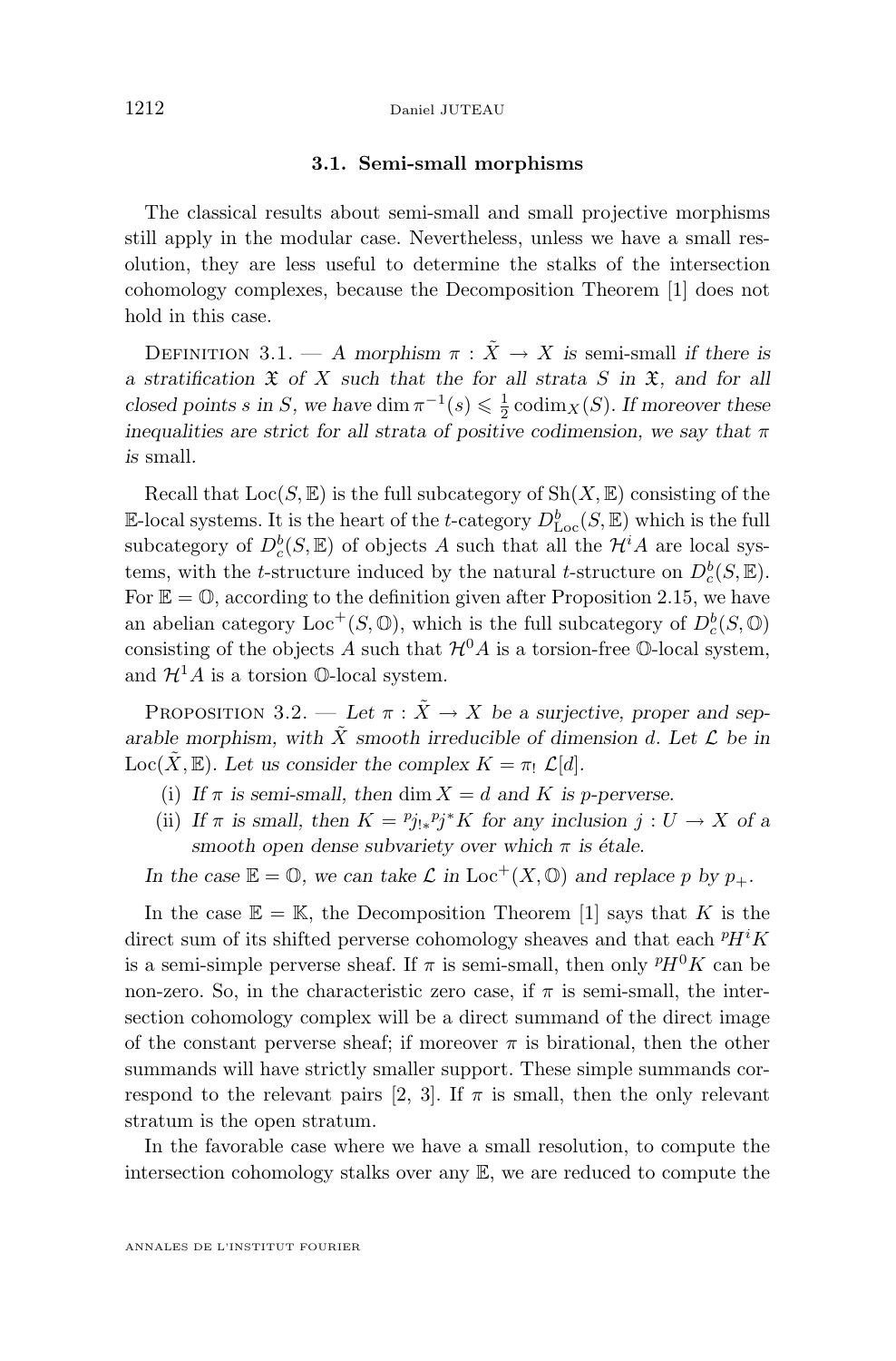stalks of the direct image of the constant sheaf, that is, the cohomology with E coefficients of the fibers.

However, in the case of a semi-small resolution, the situation is less favorable in characteristic  $\ell$  than in characteristic zero. We can only say that the intersection cohomology complex of  $X$  is a subquotient of  $K$ . For example, it can have non-zero stalks in odd degree, even if  $K$  has non-zero stalks only in even degree.

Now let us say what can happen when  $\pi$  is a semi-small morphism which is not a resolution. Since it is assumed to be separable, there is a smooth open dense subvariety  $j: X_0 \hookrightarrow X$  over which the pullback  $\pi_0: \tilde{X}_0 \to X_0$  is finite étale. We can find a Galois finite étale covering  $Y$  of  $X_0$ , with Galois group G, such that  $\pi_0$ :  $\tilde{X}_0 \to X$  is the subcovering corresponding to a subgroup H of G. Then the direct image under  $\pi_0$  of the constant perverse sheaf on  $\tilde{X}_0$ , which is just  $Pj^*K$ , is the local system corresponding to the permutation representation  $\mathbb{E}[G/H]$  of  $\mathbb{E}G$ . If  $\ell$  does not divide the index  $|G:H|$ , then the trivial module E is a direct summand of  $\mathbb{E}[G/H]$ , and  $p_{j!*}$ is a direct summand of  $p_{j\downarrow *} p_j^* K$ . Otherwise, E is both a submodule and a quotient of  $\mathbb{E}[G/H]$ , so  $p_{j,*}p_j^*K$  will have  $p_{j**}E$  both as a subobject and as a quotient, but, besides the other composition factors coming from  $X_0$ , there can be new composition factors coming from the closed complement F (thus illustrating the non-exactness of  $p_{j_{\mathfrak{t}}},$  If  $\pi$  is small, then we have  $K = \frac{p_{j|*} p_j}{K}$ , but otherwise K can have composition factors coming from F as subobjects and as quotients, and  $p_{j|x}^* p_j^* K$  is just a subquotient of K.

#### **3.2.** E**-smoothness**

Suppose X is an irreducible variety. Recall that, if  $j: V \to X$  the inclusion of a smooth open dense subvariety and  $\mathcal L$  is a local system on V, then we denote by  $\mathcal{IC}(X, \mathcal{L})$  the intermediate extension  ${}^p j_{!*}(\mathcal{L}[\dim X]),$ see Subsection [2.1.](#page-4-0) We say that X is E-smooth if  $\mathcal{IC}(X,\mathbb{E})$  is reduced to  $\underline{\mathbb{E}}_X[\dim X]$ . When  $\mathbb{E} = \mathbb{O}$ , we require this condition for both perversities, p and  $p_{+}$ . This property ensures that X satisfies Poincaré duality with E coefficients. The notion of rational smoothness was introduced by Deligne in [\[6\]](#page-52-0).

A smooth variety is  $\mathbb{E}$ -smooth in all cases. If X is not  $\mathbb{K}$ -smooth, then it is not  $\mathbb{F}$ -smooth. Moreover, X is  $\mathbb{O}$ -smooth if and only if it is  $\mathbb{F}$ -smooth.

For a moment, let us consider the case where  $X$  is a complex algebraic variety, so that we can use an arbitrary commutative ring as coefficients. Then we have the following implications: if  $X$  is rationally smooth, then it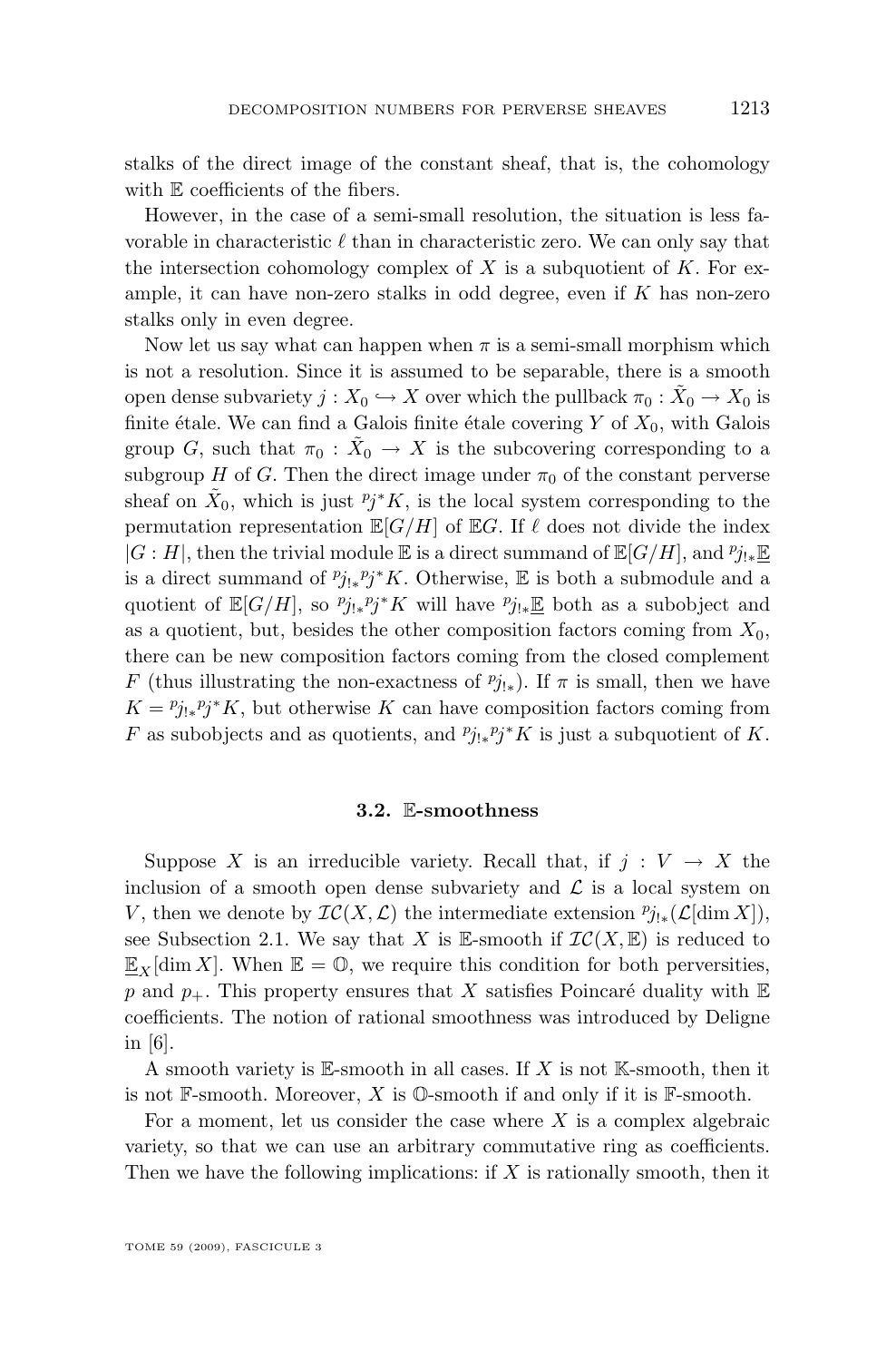is  $\mathbb{F}_{\ell}$ -smooth for all but finitely many  $\ell$ . If X is not rationally smooth, then it is  $\mathbb{F}_{\ell}$ -smooth for no  $\ell$ . On the other hand, X is Z-smooth if and only if it is  $\mathbb{F}_{\ell}$ -smooth for all  $\ell$ .

The next proposition provides examples of varieties that are  $\mathbb{F}_{\ell}$ -smooth for some but not necessarily all primes  $\ell$ . For example, all the simple singularities are rationally smooth. However, they are not smooth, as there is a double point. We will see that, in all types but  $E_8$ , there is always some prime number  $\ell$  for which it is not  $\mathbb{F}_{\ell}$ -smooth. So, considering intersection cohomology complexes with  $\mathbb{F}_{\ell}$  coefficients, for all primes  $\ell$  (different from  $p$ ), is a finer invariant that just the case of rational coefficients. It detects more cases of non-smoothness.

PROPOSITION 3.3. — Let H be a finite group of order prime to  $\ell$ . If X *is an*  $\mathbb{F}_{\ell}$ -smooth H-variety, then  $X/H$  *is also*  $\mathbb{F}_{\ell}$ -smooth.

Looking at the stalks, we can deduce the following information about decomposition numbers: if a locally closed irreducible union of strata is  $\mathbb{F}_{\ell}$ -smooth, then the decomposition numbers involving the intermediate extension of the constant perverse sheaf on the open stratum and a simple perverse sheaf associated to any irreducible modular local system on a smaller stratum in this union are all zero.

#### **3.3. Deligne's construction**

Initially, intersection homology was defined topologically, using chains satisfying certain conditions with respect to the stratification. This construction was sheafified: intersection cohomology can be computed as the hypercohomology of a complex, the intersection cohomology complex. Deligne found a purely algebraic construction of the intersection cohomology complex, making sense also when the base field has field positive characteristic  $p$  (in the étale topology). Then this was included in the theory of perverse sheaves [\[1\]](#page-52-0). The abstract setting is that of a recollement situation. The intersection cohomology complexes of irreducible closed subvarieties Y , with coefficients in any irreducible local system on a smooth open dense subvariety of  $Y$ , are the simple perverse sheaves (if the stratification is fixed, one takes for  $Y$  the closure of a stratum). These intersection cohomology complexes coincide with the intermediate extensions of the (shifted) local systems. This works both with K-sheaves and F-sheaves.

In the examples we will compute over  $\mathbb{F}$ , Deligne's construction will be the main tool, because most other approaches fail (we do not have weights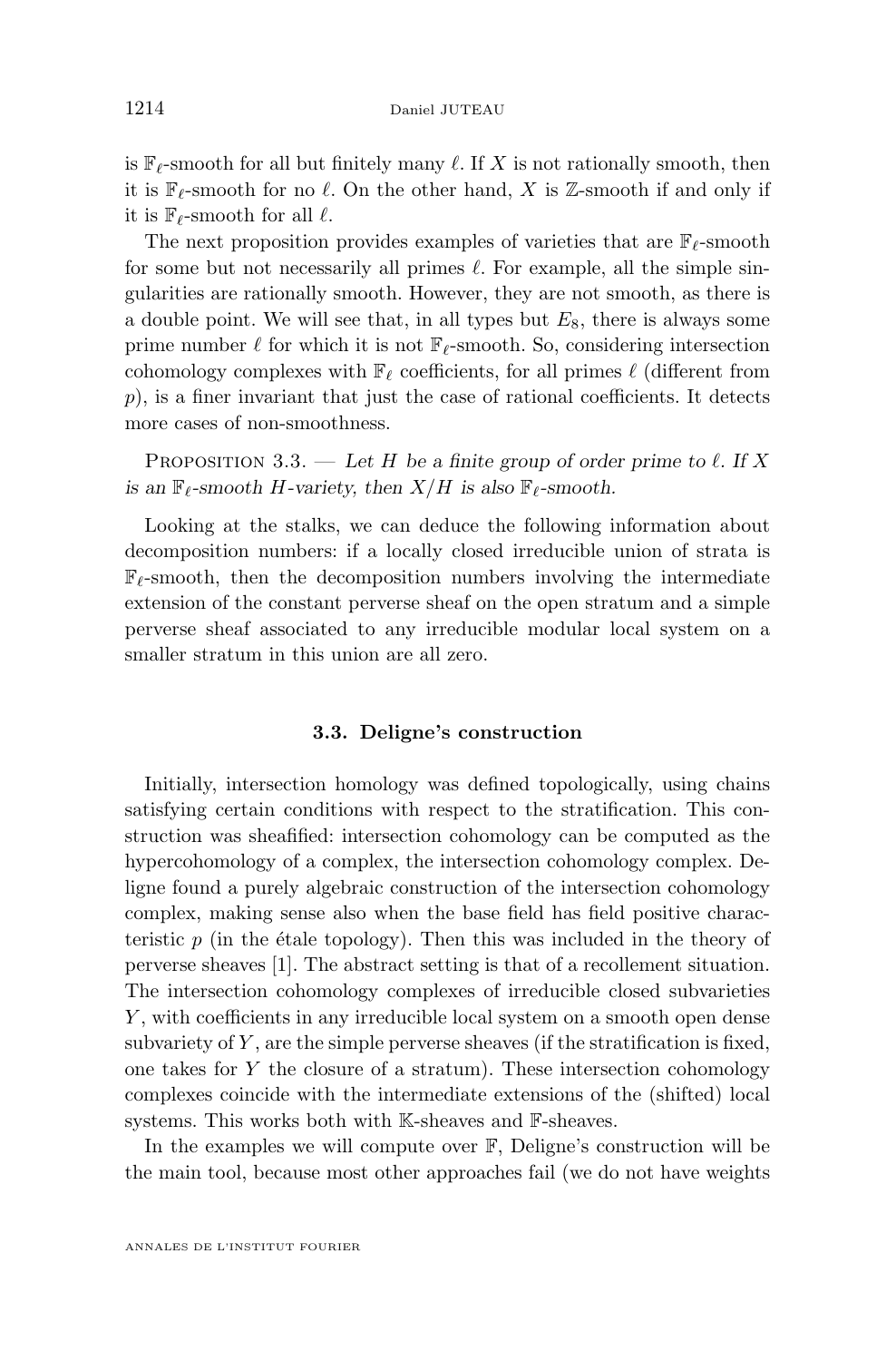<span id="page-39-0"></span>nor the Decomposition Theorem). So let us recall the procedure to calculate these intermediate extensions.

Assume we have a pair  $(\mathfrak{X}, \mathfrak{L})$  as in Assumption [2.34.](#page-26-0) Let  $U_k$  be the union of the strata of dimension at least  $-k$  (it is an open subvariety of X). Let  $j_k : U_{k-1} \hookrightarrow U_k$  denote the open inclusion. We have

$$
U_{-d} \subset \cdots \subset U_{-1} \subset U_0 = X.
$$

PROPOSITION 3.4. — Let A be a p-perverse  $\mathbb{E}$ -sheaf on  $U_k$ . Let j denote *the inclusion of*  $U_k$  *into* X. Then we have

$$
p_{j_{!*}} = \tau_{\leq -1} j_{0*} \cdots \tau_{\leq k} j_{k+1*} A.
$$

*If*  $\mathbb{E} = \mathbb{O}$ , we also have a similar formula with p replaced by  $p_{+}$  and  $\tau_{\leq i}$ *replaced by*  $\tau_{\leq i_{+}}$ *.* 

The proof uses the transitivity of  $p_{j|*}$ , [\(2.18\)](#page-18-0) and Proposition [2.23.](#page-19-0) See [\[1\]](#page-52-0), Proposition 2.1.11, Proposition 2.2.4 and 3.3.4.

Actually, in the examples we will compute, there will be only one step (to go from one stratum to the union of two strata), so what we will really use here is Proposition [2.23.](#page-19-0)

#### **3.4. Cones**

Let  $Y \subset \mathbb{P}^{N-1}$  be a smooth projective variety of dimension  $d-1$ . We denote by  $\pi : \mathbb{A}^N \setminus \{0\} \to \mathbb{P}^{N-1}$  the canonical projection. Let  $U = \pi^{-1}(Y) \subset$  $\mathbb{A}^N \setminus \{0\}$  and  $X = \overline{U} = U \cup \{0\} \subset \mathbb{A}^N$ . They have dimension d.

We have a smooth open immersion  $j: U \hookrightarrow X$  and a closed immersion  $i: \{0\} \hookrightarrow X$ . If  $d > 1$ , then j is not affine.

PROPOSITION 3.5. — *With the preceding notations, we have* 

$$
i^*j_*\mathbb{E} \simeq R\Gamma(U,\mathbb{E}).
$$

Truncating appropriately, one deduces the fiber at 0 of the complexes  $p_j$ <sub>?</sub>  $\mathbb{E}[d]$ , where ?  $\in \{!, !*, *\}$ , and similarly for  $p_+$  if  $\mathbb{E} = \mathbb{O}$ .

More generally, we have the following result, which is contained in [\[15,](#page-52-0) Lemma 4.5 (a)]. As indicated there, in the complex case, this follows easily from topological considerations.

PROPOSITION 3.6. — Let X be an irreducible closed subvariety of  $\mathbb{A}^N$ stable under the  $\mathbb{G}_m$ -action defined by  $\lambda(z_1, \ldots, z_N) = (\lambda^{a_1} z_1, \ldots, \lambda^{a_N} z_N)$ *, where*  $a_1 > 0, \ldots, a_N > 0$ . Let  $j : U = X \setminus \{0\} \to X$  be the open immersion, and  $i: \{0\} \rightarrow X$  the closed immersion. Then we have

$$
i^*j_*\mathbb{E} \simeq R\Gamma(U,\mathbb{E}).
$$

TOME 59 (2009), FASCICULE 3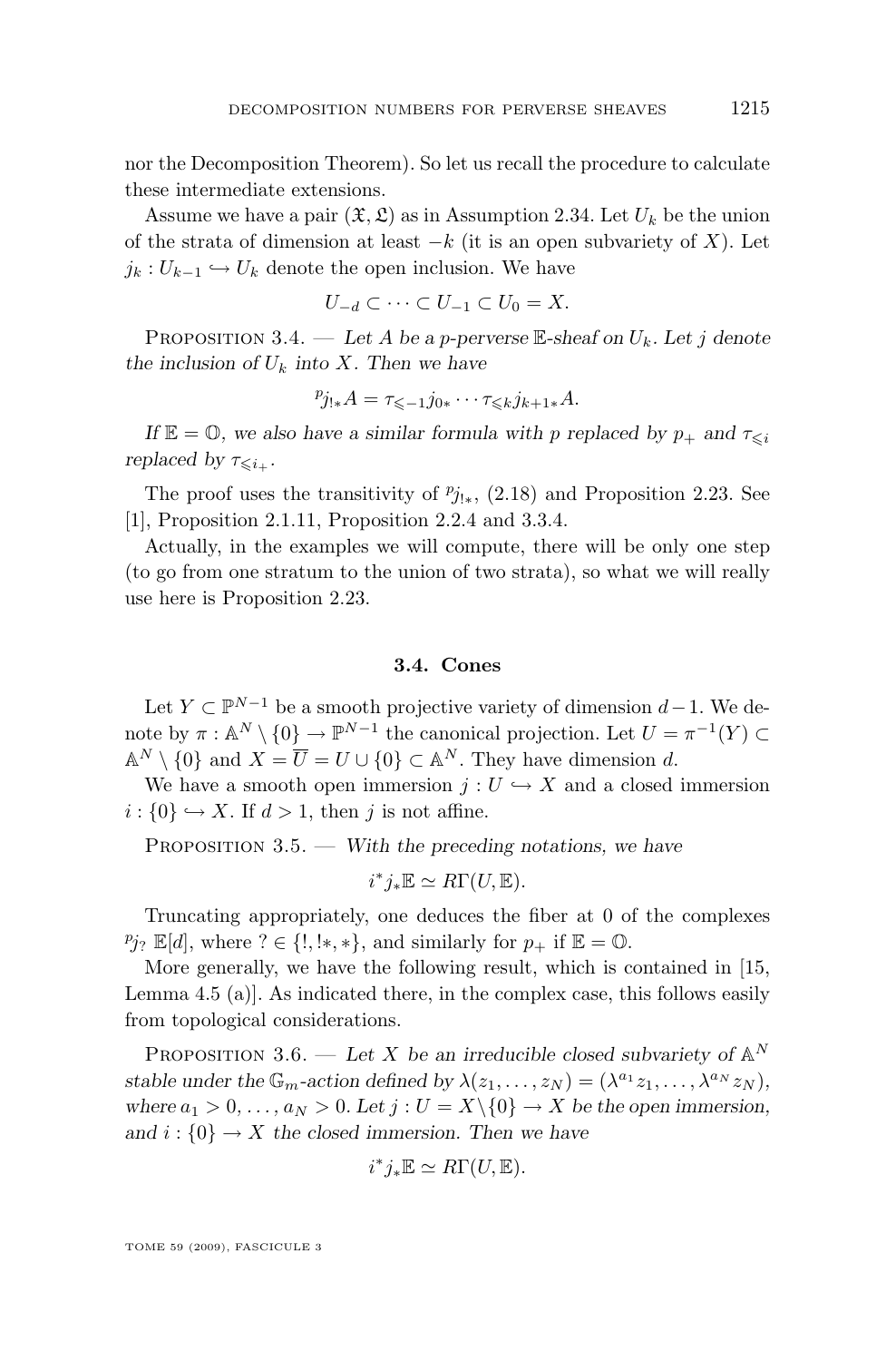<span id="page-40-0"></span>So, if  $U$  is smooth, the calculation of the intersection cohomology complex stalks for X is reduced to the calculation of the cohomology of U.

#### **3.5. Equivalent singularities**

DEFINITION 3.7. — *Given* X and Y *two varieties, and two points*  $x \in X$ and  $y \in Y$ , we say that the singularity of X at x and the singularity of Y *at* y are smoothly equivalent, and we write  $\text{Sing}(X, x) = \text{Sing}(Y, y)$ , if there *exist a variety* Z, a point  $z \in Z$ , and two maps  $\varphi : Z \to X$  and  $\psi : Z \to Y$ , *smooth at z, with*  $\varphi(z) = x$  *and*  $\psi(z) = y$ *.* 

*If an algebraic group* G *acts on* X*, then* Sing(X, x) *depends only on the orbit*  $\mathcal O$  *of* x*.* In that case, we write  $\text{Sing}(X, \mathcal O) := \text{Sing}(X, x)$ *.* 

In fact, there is an open subset U of Z containing z where  $\varphi$  and  $\psi$  are smooth, so after replacing Z by U, we can assume that  $\varphi$  and  $\psi$  are smooth on Z.

We have the following result (it follows from the remarks after Lemma 4.2.6.1. in  $[1]$ ).

PROPOSITION 3.8. — *Suppose that*  $\text{Sing}(X, x) = \text{Sing}(Y, y)$ *. Then the complexes of* E-modules  $\mathcal{IC}(X, \mathbb{E})_x[-\dim X]$  *and*  $\mathcal{IC}(Y, \mathbb{E})_y[-\dim Y]$  *are isomorphic.*

We recall that our convention is that  $\mathcal{IC}(X,\mathbb{E})$  is concentrated in degrees between  $-\dim X$  and 0, so that  $\mathcal{IC}(X,\mathbb{E})_x[-\dim X]$  is concentrated in degrees between 0 and dim  $X$ .

*Remark 3.9.* — Suppose we have a stratification  $\mathfrak{X}$  of X adapted to  $\mathcal{IC}(X,\mathbb{E})$  and a stratification  $\mathfrak{Y}$  of Y adapted to  $\mathcal{IC}(Y,\mathbb{E})$ , and let  $\mathcal{O}(x)$ and  $\mathcal{O}(y)$  denote the respective strata of x and y. Suppose that we know  $\mathcal{H}^{i-\dim X}\mathcal{IC}(X,\mathbb{E})_x$  as an E-module with continuous action of  $\pi_1(\mathcal{O}(x),x)$ . The proposition then gives us  $\mathcal{H}^{i-\dim Y}\mathcal{IC}(Y,\mathbb{E})_y$  as an E-module, but it does not give the action of  $\pi_1(\mathcal{O}(y), y)$ . To determine the latter structure, one needs more information.

#### **4. Simple singularities**

In this section, we will calculate the intersection cohomology complexes over  $\mathbb{K}, \mathbb{O}$  and  $\mathbb{F}$  for rational double points, and the corresponding decomposition numbers. We will also consider the case of simple singularities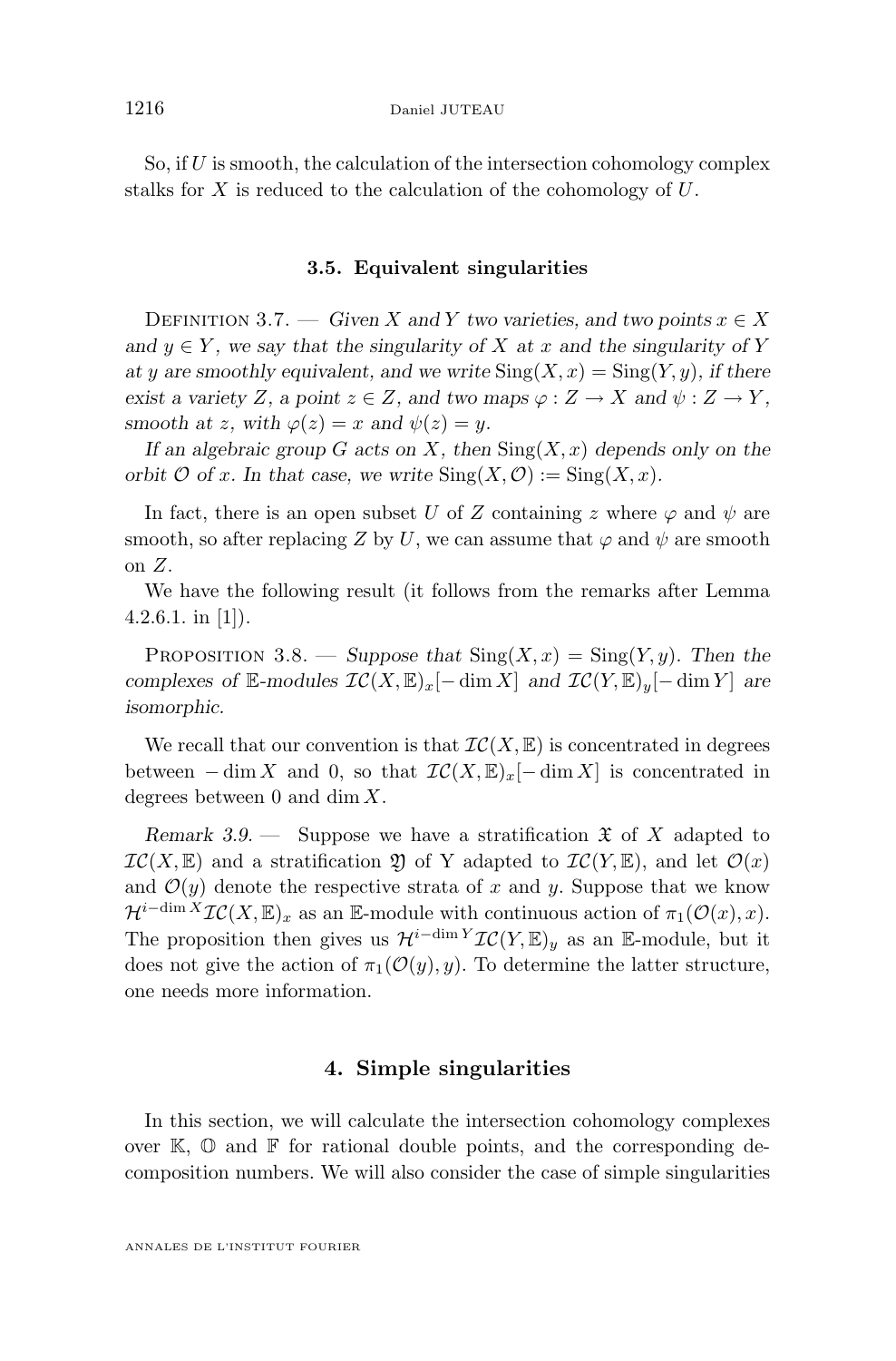of inhomogeneous type, that is, rational double points with an associated group of symmetries. It is necessary to keep track of the action of this finite group for the final application, which is the calculation of the decomposition numbers for equivariant perverse sheaves on the nilpotent cone of a simple Lie algebra, involving the regular orbit and the subregular orbit.

For the convenience of the reader, we will recall the main points in the theory of simple singularities, following [\[21\]](#page-53-0), to which we refer for more details. The application to the nilpotent cone uses the result of Brieskorn and Slodowy [\[5,](#page-52-0) [20,](#page-53-0) [21\]](#page-53-0), showing that the singularity of the nilpotent cone along the subregular class is a simple singularity of the corresponding type.

#### **4.1. Rational double points**

We assume that k is algebraically closed. Let  $(X, x)$  be the spectrum of a two-dimensional normal local  $k$ -algebra, where  $x$  denotes the closed point of X. Then  $(X, x)$  is *rational* if there is a resolution  $\pi : X \to X$  of the singularities of  $X$  such that the higher direct images of the structural sheaf of  $\overline{X}$  vanish, that is,  $R^q \pi_*(\mathcal{O}_{\widetilde{X}}) = 0$  for  $q > 0$ . In fact, this property is independent of the choice of a resolution. The rationality property is is independent of the choice of a resolution. The rationality property is stronger than the Cohen-Macaulay property.

If  $\pi$  :  $\overline{X} \rightarrow X$  is a resolution, then the reduced exceptional divisor  $E = \pi^{-1}(x)_{\text{red}}$  is a finite union of irreducible curves (in particular,  $\pi$  is semi-small). Since  $X$  is a surface, there is a minimal resolution, unique up to isomorphism, through which all other resolutions must factor. For the minimal resolution of a simple singularity, these curves will have a very special configuration.

Let  $\Gamma$  be an irreducible homogeneous Dynkin diagram, with set of vertices ∆. We recall that a Dynkin diagram is *homogeneous*, or *simply-laced*, when the corresponding root system  $\Phi$  has only roots of the same length. Thus  $Γ$  is of type  $A_n$   $(n \ge 1)$ ,  $D_n$   $(n \ge 4)$ ,  $E_6$ ,  $E_7$  or  $E_8$ . The Cartan matrix  $C = (n_{\alpha,\beta})_{\alpha,\beta \in \Delta}$  of  $\Gamma$  satisfies  $n_{\alpha,\alpha} = 2$  for all  $\alpha$  in  $\Delta$ , and  $n_{\alpha,\beta} \in \{0,-1\}$ for all  $\alpha \neq \beta$  in  $\Delta$ .

A resolution  $\pi : X \to X$  of the surface X, as above, has an *exceptional configuration of type* Γ if all the irreducible components of the exceptional divisor E are projective lines, and if there is a bijection  $\alpha \mapsto E_{\alpha}$  from  $\Delta$ to the set  $\mathrm{Irr}(E)$  of these components such that the intersection numbers  $E_{\alpha} \cdot E_{\beta}$  are given by the opposite of the Cartan matrix C, that is,  $E_{\alpha} \cdot E_{\beta} =$  $-n_{\alpha,\beta}$  for  $\alpha$  and  $\beta$  in  $\Delta$ . Thus we have a union of projective lines whose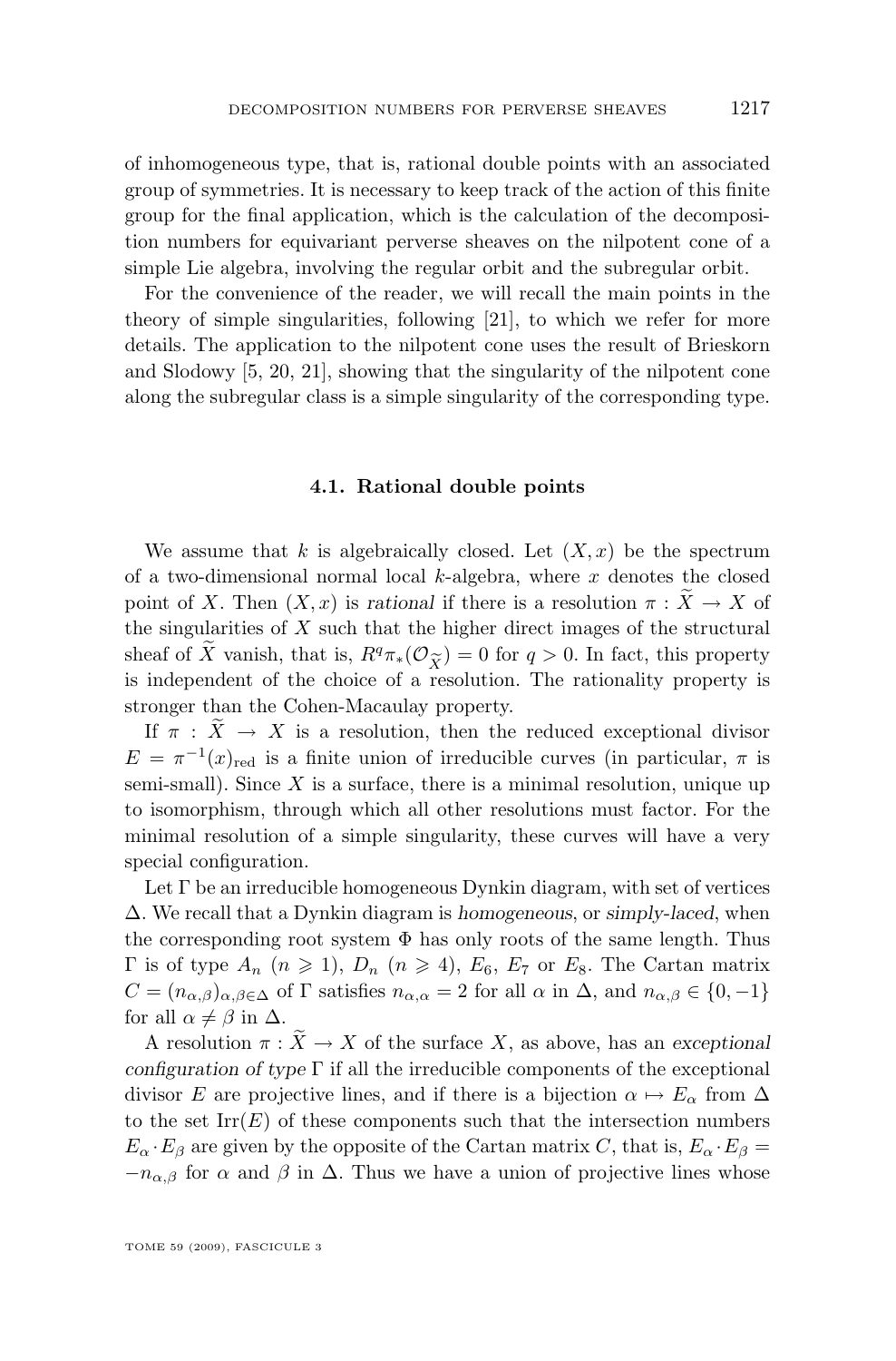normal bundles in  $\widetilde{X}$  are isomorphic to the cotangent bundle  $T^*\mathbb{P}^1$ , and two of them intersect transversely in at most one point.

The minimal resolution is characterized by the fact that it has no exceptional curves with self-intersection  $-1$ . Therefore, if the resolution  $\pi$  of the surface X has an exceptional configuration of type  $\Gamma$ , then it is minimal.

THEOREM  $4.1.$  — The following properties of a normal surface  $(X, x)$ *are equivalent.*

- (i)  $(X, x)$  *is rational of embedding dimension* 3 *at* x.
- (ii)  $(X, x)$  *is rational of multiplicity* 2 *at x*.
- (iii)  $(X, x)$  *is of multiplicity* 2 *at* x *and it can be resolved by successive blowing up of points.*
- (iv) The minimal resolution of  $(X, x)$  has the exceptional configuration *of an irreducible homogeneous Dynkin diagram.*

DEFINITION 4.2. — If any (hence all) of the properties of the preceding *theorem is satisfied, then*  $(X, x)$  *is called a* rational double point *or a* simple singularity*.*

THEOREM  $4.3.$  — Let the characteristic of k be good for the irreducible *homogeneous Dynkin diagram* Γ*. Then there is exactly one rational double point of type* Γ *up to isomorphism of Henselizations. Representatives of the individual classes are given by the local varieties at*  $0 \in \mathbb{A}^3$  *defined by the equations in the table below.*

*In each case, this equation is the unique relation (syzygy) between three* suitably chosen generators  $X, Y, Z$  of the algebra  $k[\mathbb{A}^2]^H$  of the invariant *polynomials of* A <sup>2</sup> *under the action of a finite subgroup* H *of* SL2*, given in the same table.*

| H                       |                    | $H_1$    | equation of $\mathbb{A}^2/H \subset \mathbb{A}^3$ |  |
|-------------------------|--------------------|----------|---------------------------------------------------|--|
| $\mathfrak{C}_{n+1}$    | cyclic             | $n+1$    | $X^{n+1} + YZ = 0$ $A_n$                          |  |
| $\mathfrak{D}_{4(n-2)}$ | dihedral           | $4(n-2)$ | $X^{n-1} + XY^2 + Z^2 = 0$ $D_n$                  |  |
| $\mathfrak{T}$          | binary tetrahedral | 24       | $X^4 + Y^3 + Z^2 = 0$ $E_6$                       |  |
| $\mathfrak{D}$          | binary octahedral  | 48       | $X^3Y + Y^3 + Z^2 = 0$ $E_7$                      |  |
| $\mathfrak I$           | binary icosahedral | 120      | $X^5 + Y^3 + Z^2 = 0$ $E_8$                       |  |

*Moreover, if* k *is of characteristic* 0*, these groups are, up to conjugation, the only finite subgroups of*  $SL<sub>2</sub>$ *.* 

Thus, in good characteristic, every rational double point is, after Henselization at the singular point, isomorphic to the corresponding quotient  $\mathbb{A}^2/H$ . When p divides  $n+1$  (resp.  $4(n-2)$ ), the group  $\mathfrak{C}_{n+1}$  (resp.  $\mathfrak{D}_{4(n-2)}$ )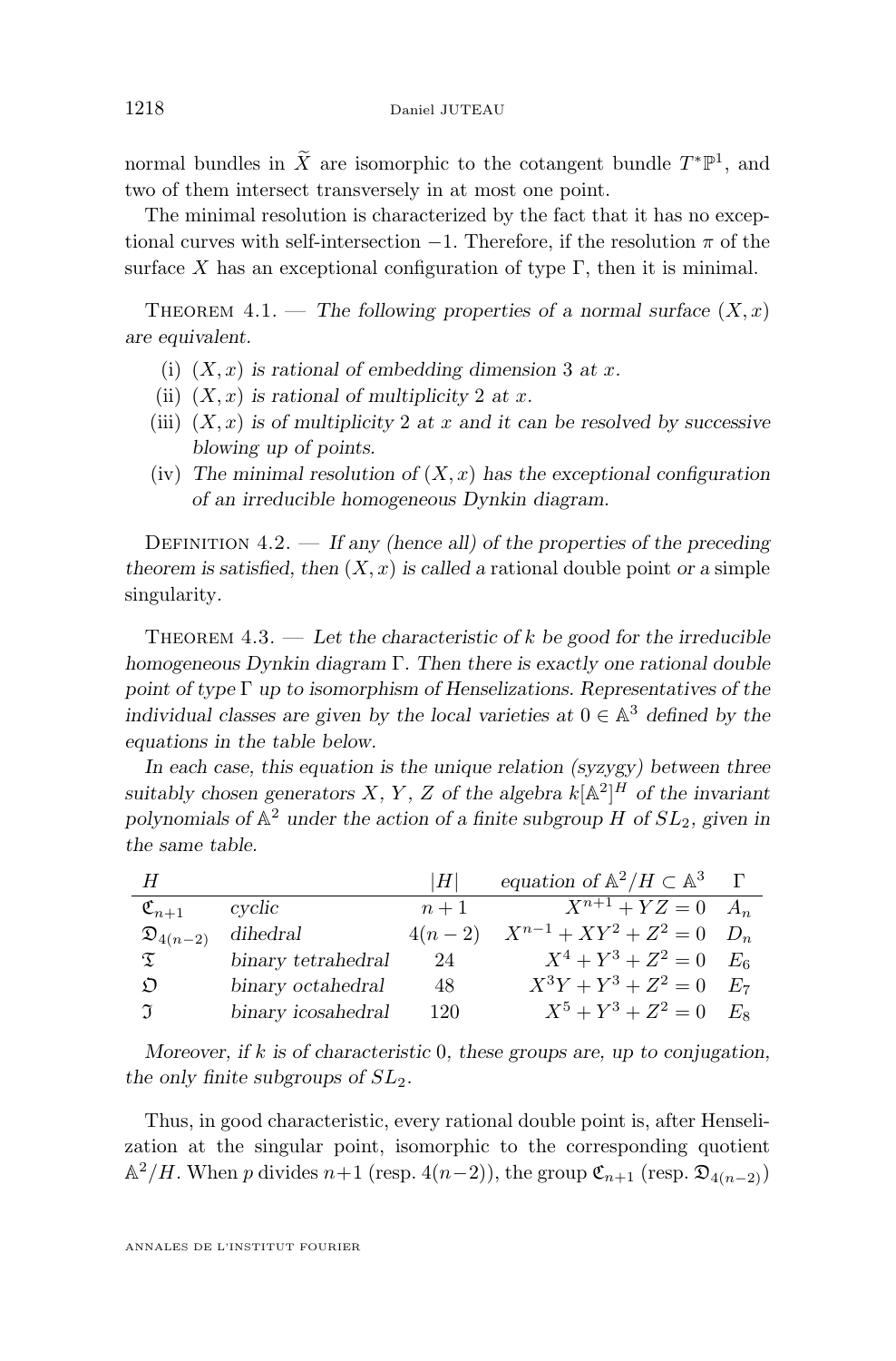<span id="page-43-0"></span>is not reduced. We have the following exact sequences

- (4.1)  $1 \longrightarrow \mathfrak{D}_8 \longrightarrow \mathfrak{T} \longrightarrow \mathfrak{C}_3 \longrightarrow 1$
- (4.2)  $1 \longrightarrow \mathfrak{T} \longrightarrow \mathfrak{O} \longrightarrow \mathfrak{C}_2 \longrightarrow 1$
- (4.3)  $1 \longrightarrow \mathfrak{D}_8 \longrightarrow \mathfrak{O} \longrightarrow \mathfrak{S}_3 \longrightarrow 1$

when the characteristic of  $k$  is good for the Dynkin diagram attached to each of the groups involved.

#### **4.2. Symmetries on rational double points**

To each inhomogeneous irreducible Dynkin diagram Γ we associate a homogeneous diagram  $\hat{\Gamma}$  and a group  $A(\Gamma)$  of automorphisms of  $\hat{\Gamma}$ , as follows.

|              | 'n        |         | $G_2$            |
|--------------|-----------|---------|------------------|
| $(A_{2n-1})$ | $v_{n+1}$ | $E_{6}$ |                  |
| 7/9<br>Щ     | 77. I V   | 77.19   | $\mathfrak{S}_3$ |

In general, there is a unique (in case  $\Gamma = C_3$  or  $G_2$ : up to conjugation by  $Aut(\widehat{\Gamma}) = \mathfrak{S}_3$  faithful action of  $A(\Gamma)$  on  $\widehat{\Gamma}$ . One can see  $\Gamma$  as the quotient of  $\widehat{\Gamma}$  by  $A(\Gamma)$ .

In all cases but  $\Gamma = C_3$ , the group  $A(\Gamma)$  is the full group of automorphisms of  $\widehat{\Gamma}$ . Note that  $D_4$  is associated to  $C_3$  and  $G_2$ . For a homogeneous diagram, it will be convenient to set  $\hat{\Gamma} = \Gamma$  and  $A(\Gamma) = 1$ .

A rational double point may be represented as the quotient  $\mathbb{A}^2/H$  of  $\mathbb{A}^2$ by a finite subgroup H of  $SL_2$  provided the characteristic of k is good for the corresponding Dynkin diagram. If  $\hat{H}$  is another finite subgroup of  $SL_2$ containing H as a normal subgroup, then the quotient  $\widehat{H}/H$  acts naturally on  $\mathbb{A}^2/H$ .

Definition 4.4. — *Let* Γ *be an inhomogeneous irreducible Dynkin diagram and let the characteristic of* k *be good for* Γ*. A couple* (X, A) *consisting of a normal surface singularity* X *and a group* A *of automorphisms of* X *is called a* simple singularity of type Γ *if it is isomorphic (after Henselization)* to a couple  $(\mathbb{A}^2 / H, \hat{H} / H)$  according to the following table.

|   | $\cdot_n$           | $\sqrt{n}$              | $G_2$ |
|---|---------------------|-------------------------|-------|
| Н | $\mathfrak{C}_{2n}$ | $\mathfrak{D}_{4(n-1)}$ |       |
| Η | $\mathfrak{D}_{4n}$ | $\mathfrak{D}_{8(n-1)}$ |       |

Then X is a rational double point of type  $\widehat{\Gamma}$  and A is isomorphic to  $A(\Gamma)$ . The action of A on X lifts in a unique way to an action of A on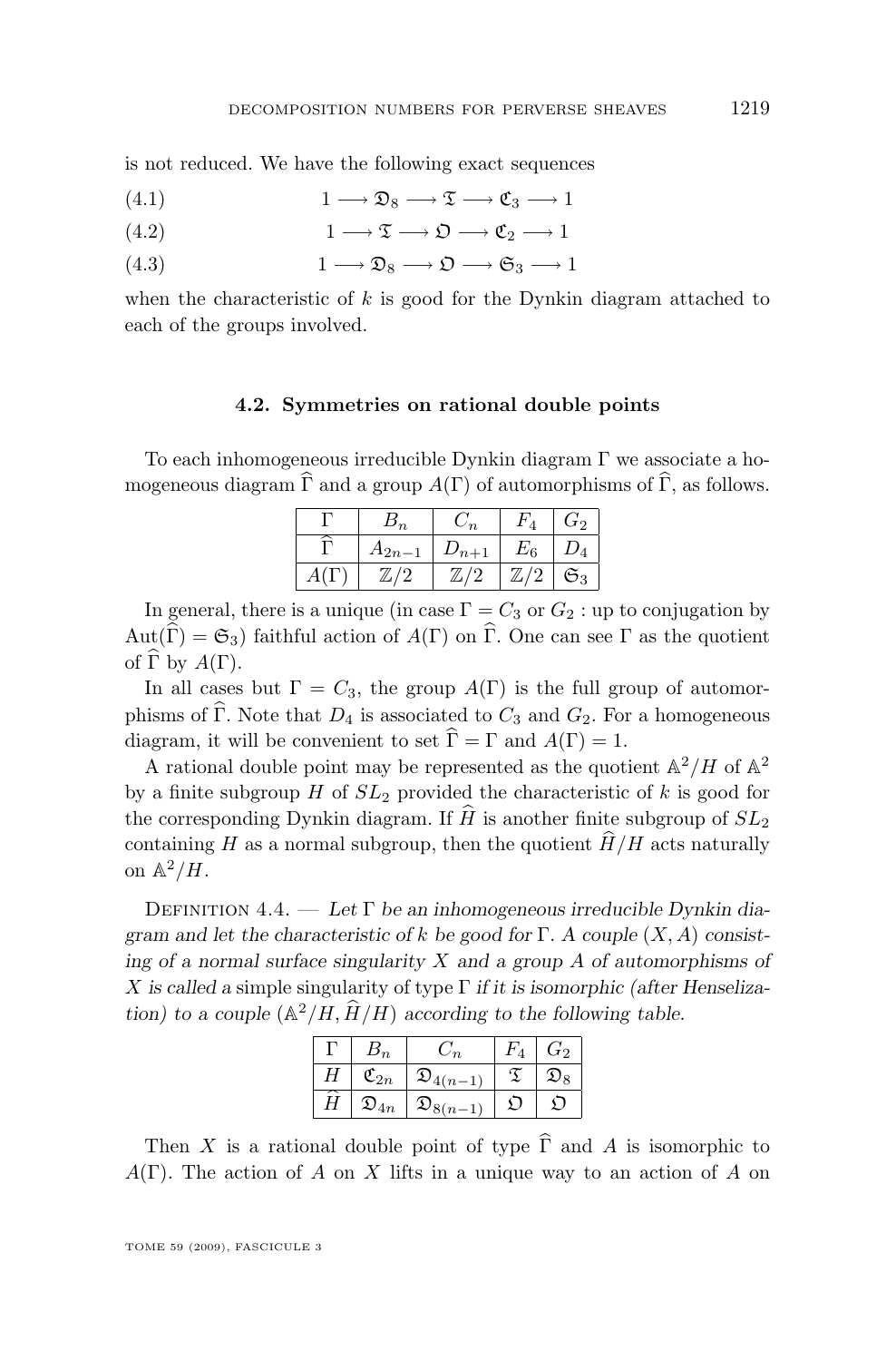<span id="page-44-0"></span>the resolution  $\widetilde{X}$  of X. As A fixes the singular point of X, the exceptional divisor in  $\widetilde{X}$  will be stable under A. In this way, we recover the action of A on  $\hat{\Gamma}$ . The simple singularities of inhomogeneous type can be characterized in the following way.

PROPOSITION 4.5. — Let  $\Gamma$  be a Dynkin diagram of type  $B_n$ ,  $C_n$ ,  $F_4$  or G2*, and let the characteristic of* k *be good for* Γ*. Let* X *be a rational double point of type*  $\widehat{\Gamma}$  *endowed with an action of*  $A(\Gamma)$ *, free on the complement of the singular point, and such that the induced action on the dual diagram of the minimal resolution of* X *coincides with the associated action of* A(Γ) *on*  $\widehat{\Gamma}$ *. Then*  $(X, A)$  *is a simple singularity of type*  $\Gamma$ *.* 

#### **4.3. Perverse extensions and decomposition numbers**

Let  $\Gamma$  be any irreducible Dynkin diagram, and suppose the characteristic of k is good for Γ. Let  $\widehat{\Gamma}$  be the associated homogeneous Dynkin diagram,  $A(\Gamma)$  the associated symmetry group, and  $H \subset \widehat{H}$  the corresponding finite subgroups of  $SL_2$ . We recall that, if  $\Gamma$  is already homogeneous, then we take  $\widehat{\Gamma} = \Gamma$ ,  $A(\Gamma) = 1$  and  $\widehat{H} = H$ . We stratify the simple singularity  $X = \mathbb{A}^2 / H$ into two strata: the origin  $\{0\}$  (the singular point), and its complement U, which is smooth since H acts freely on  $\mathbb{A}^2 \setminus \{0\}$ . We want to determine the stalks of the three perverse extensions of the (shifted) constant sheaf E on U, for E in ( $\mathbb{K}, \mathbb{O}, \mathbb{F}$ ), and for the two perversities p and  $p_+$  in the case  $\mathbb{E} = \mathbb{O}$ . By the results of Section [2,](#page-4-0) this will allow us to determine a decomposition number.

By the quasi-homogeneous structure of the equation defining X in  $\mathbb{A}^3$ , we have a  $\mathbb{G}_m$ -action on X contracting X to the origin. We are in the situation of Proposition [3.6.](#page-39-0) Thus it is enough to calculate the cohomology of U with  $\mathbb O$  coefficients. The cases  $\mathbb E = \mathbb K$  or  $\mathbb F$  will follow.

Let  $\widehat{\Phi}$  be the root system corresponding to  $\widehat{\Gamma}$ , in a real vector space  $\widehat{V}$  of dimension equal to the rank n of  $\widehat{\Gamma}$ . We identify the set  $\widehat{\Delta}$  of vertices of  $\widehat{\Gamma}$ with a basis of  $\widehat{\Phi}$ . We denote by  $P(\widehat{\Phi})$  and  $Q(\widehat{\Phi})$  the weight lattice and the root lattice of  $\hat{V}$ . The finite abelian group  $P(\hat{\Phi})/Q(\hat{\Phi})$  is the fundamental group of the corresponding adjoint group, and also the center of the corresponding simply-connected group. Its order is called the connection index of  $\widehat{\Phi}$ . The coweight lattice  $P^{\vee}(\widehat{\Phi})$  (the weight lattice of the dual root system  $\widehat{\Phi}^{\vee}$  in  $\widehat{V}^*$ ) is in duality with  $Q(\widehat{\Phi})$ , and the coroot lattice  $Q^{\vee}(\widehat{\Phi})$  is in duality with  $P(\widehat{\Phi})$ . Thus the finite abelian group  $P^{\vee}(\widehat{\Phi})/Q^{\vee}(\widehat{\Phi})$  is dual to  $P(\widehat{\Phi})/Q(\widehat{\Phi})$ .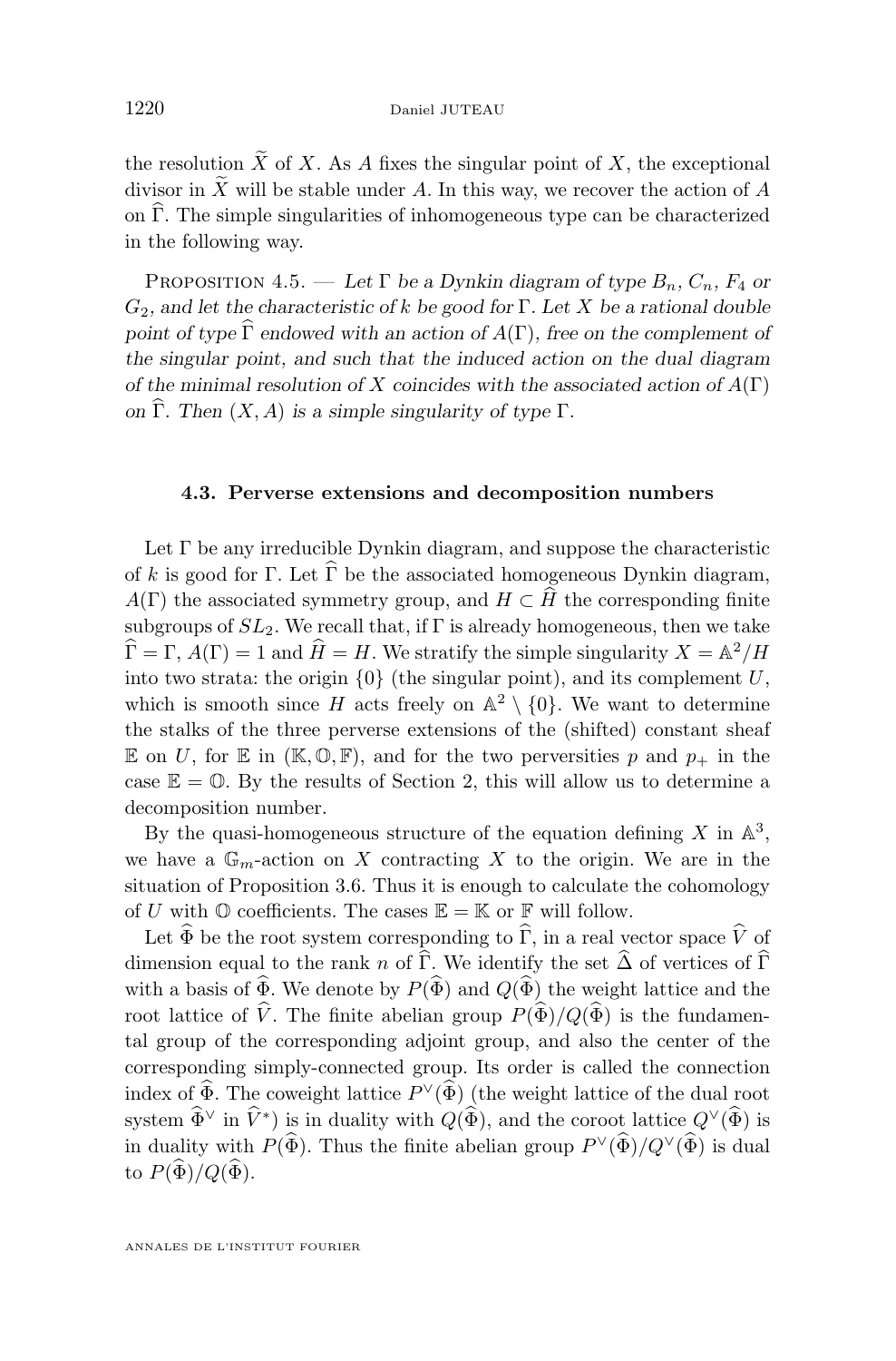<span id="page-45-0"></span>Let  $\pi : \widetilde{X} \to X$  be the minimal resolution of X. The exceptional divisor E is the union of projective lines  $E_{\alpha}$ ,  $\alpha \in \widehat{\Delta}$ . Then we have an isomorphism  $H^2(\widetilde{X}, \mathbb{O}) \stackrel{\sim}{\rightarrow} \mathbb{O} \otimes_{\mathbb{Z}} P(\widehat{\Phi})$  such that, for each  $\alpha$  in  $\widehat{\Delta}$ , the cohomology class of the subvariety  $E_{\alpha}$  is identified with  $1\otimes \alpha$ , and such that the intersection pairing is the opposite of the pullback of the W-invariant pairing on  $P(\Phi)$ normalized by the condition  $(\alpha, \alpha) = 2$  for  $\alpha$  in  $\widehat{\Delta}$  [\[10\]](#page-52-0). Thus the natural map  $H_c^2(\tilde{X}, \mathbb{O}) \to H_c^2(E, \mathbb{O})$  is identified with the opposite of the map  $\mathbb{O} \otimes_{\mathbb{Z}} Q^{\vee}(\widehat{\Phi}) \to \mathbb{O} \otimes_{\mathbb{Z}} P^{\vee}(\widehat{\Phi})$  induced by the inclusion.

By Poincaré duality  $(U \text{ is smooth})$ , it is enough to compute the cohomology with proper support of  $U$ , and to do this we will use the long exact sequence in cohomology with proper support for the open subvariety U with closed complement E in  $\tilde{X}$ . The following table gives the  $H_c^i(-, \mathbb{O})$  of the three varieties (the first column is deduced from the other two).

| i |                                                                               |                                                                                                                            |  |
|---|-------------------------------------------------------------------------------|----------------------------------------------------------------------------------------------------------------------------|--|
|   |                                                                               |                                                                                                                            |  |
|   |                                                                               |                                                                                                                            |  |
| 2 |                                                                               | $\mathbb{O} \otimes_{\mathbb{Z}} Q^{\vee}(\widehat{\Phi}) \bigm  \mathbb{O} \otimes_{\mathbb{Z}} P^{\vee}(\widehat{\Phi})$ |  |
| 3 | $\mathbb{O}\otimes_{\mathbb{Z}}P^\vee(\widehat{\Phi})/Q^\vee(\widehat{\Phi})$ |                                                                                                                            |  |
|   |                                                                               |                                                                                                                            |  |

By (derived) Poincaré duality, we obtain the cohomology of U.

Proposition 4.6. — *The cohomology of* U *is given by*

(4.4) 
$$
R\Gamma(U, \mathbb{O}) \simeq \mathbb{O} \oplus \mathbb{O} \otimes_{\mathbb{Z}} P(\widehat{\Phi})/Q(\widehat{\Phi})[-2] \oplus \mathbb{O}[-3].
$$

The closed stratum is a point, and for complexes on the point the perverse t-structures for p and  $p_+$  are the usual ones (there is no shift since the point is 0-dimensional). With the notations of Subsection [3.4,](#page-39-0) we have

(4.5) 
$$
H^{-1}i^*j_*(\mathbb{O}[2]) \simeq H^1(U,\mathbb{O}) = 0
$$

(4.6) 
$$
H^0 i^* j_* (\mathbb{O}[2]) \simeq H^2(U, \mathbb{O}) \simeq \mathbb{O} \otimes_{\mathbb{Z}} P(\widehat{\Phi})/Q(\widehat{\Phi})
$$

(4.7) 
$$
H^1 i^* j_* (\mathbb{O}[2]) \simeq H^3 (U, \mathbb{O}) \simeq \mathbb{O}.
$$

By our analysis in Subsections [2.5](#page-22-0) and [2.8,](#page-30-0) we obtain the following results.

Proposition 4.7. — *We keep the preceding notation. In particular,* X *is a simple singularity of type* Γ*.*

*Over* K*, we have canonical isomorphisms*

(4.8) 
$$
{}^{p}j_{!}(\mathbb{K}[2]) \simeq {}^{p}j_{!*}(\mathbb{K}[2]) \simeq {}^{p}j_{*}(\mathbb{K}[2]) \simeq \mathbb{K}_{X}[2].
$$

*In particular,* X *is* K*-smooth.*

TOME 59 (2009), FASCICULE 3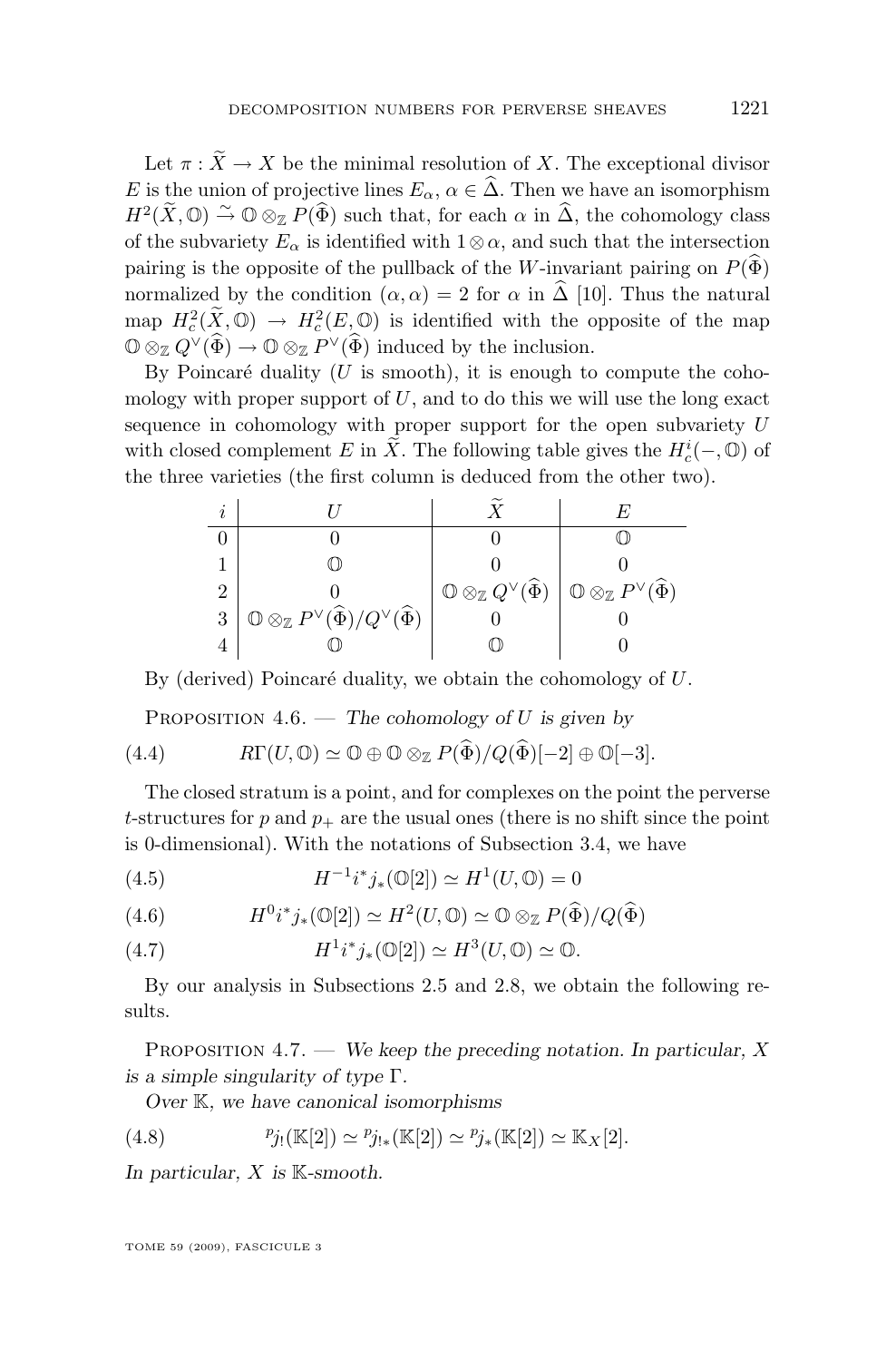*Over* O*, we have canonical isomorphisms*

(4.9) 
$$
p_{j_!}(\mathbb{O}[2]) \simeq {}^{p_+}j_!(\mathbb{O}[2]) \simeq {}^{p_{j_{!*}}}(\mathbb{O}[2]) \simeq \mathbb{O}_X[2]
$$

(4.10) 
$$
{}^{p_+}j_{!*}(\mathbb{O}[2]) \simeq {}^{p_j}{}_{*}(\mathbb{O}[2]) \simeq {}^{p_+}j_*(\mathbb{O}[2])
$$

and a short exact sequence in  ${}^p\mathcal{M}(X,\mathbb{O})$ 

$$
(4.11) \quad 0 \longrightarrow {}^{p}j_{!*}(\mathbb{O}[2]) \longrightarrow {}^{p}+j_{!*}(\mathbb{O}[2]) \longrightarrow i_*\mathbb{O} \otimes_{\mathbb{Z}} (P(\widehat{\Phi})/Q(\widehat{\Phi})) \longrightarrow 0.
$$

*Over* F*, we have canonical isomorphisms*

$$
(4.12) \quad \mathbb{F}^{p_{j}}_{\mathbf{1}} (\mathbb{O}[2]) \xrightarrow{\sim} {^{p_{j}}} (\mathbb{F}[2]) \xrightarrow{\sim} \mathbb{F}^{p_{+}}_{j} \mathbb{I} (\mathbb{O}[2]) \xrightarrow{\sim} \mathbb{F}^{p_{j}}_{j} \mathbb{I} (\mathbb{O}[2]) \xrightarrow{\sim} \mathbb{F}_{X}[2]
$$

$$
(4.13) \t\t\t\t \mathbb{F}^{p_{+}}j_{!*}\t\t(\mathbb{O}[2]) \stackrel{\sim}{\to} \mathbb{F}^{p_{j_{*}}}\t\t(\mathbb{O}[2]) \stackrel{\sim}{\to} {^{p_{j_{*}}}}\t\t(\mathbb{F}[2]) \stackrel{\sim}{\to} \mathbb{F}^{p_{+}}j_{*}\t\t(\mathbb{O}[2])
$$

*and short exact sequences*

$$
(4.14) \quad 0 \longrightarrow i_*\mathbb{F} \otimes_{\mathbb{Z}} \left( P(\widehat{\Phi})/Q(\widehat{\Phi}) \right) \longrightarrow \mathbb{F}^p j_{!*}(\mathbb{Q}[2]) \longrightarrow p_{j_{!*}}(\mathbb{F}[2]) \longrightarrow 0
$$

$$
(4.15) \quad 0 \longrightarrow {}^{p}j_{!*}(\mathbb{F}[2]) \longrightarrow \mathbb{F}^{p_{+}}j_{!*}(\mathbb{O}[2]) \longrightarrow i_*\mathbb{F} \otimes_{\mathbb{Z}} \left( P(\widehat{\Phi})/Q(\widehat{\Phi}) \right) \longrightarrow 0.
$$

*We have*

$$
[\mathbb{F}^p j_{!*}(\mathbb{O}[2]): i_* \mathbb{F}] = [\mathbb{F}^{p_{+}} j_{!*}(\mathbb{O}[2]): i_* \mathbb{F}] = \dim_{\mathbb{F}} \mathbb{F} \otimes_{\mathbb{Z}} (P(\widehat{\Phi})/Q(\widehat{\Phi}))
$$

*In particular,*  $\mathbb{F}^p j_{!*}$  ( $\mathbb{O}[2]$ ) *is simple* (*and equal to*  $\mathbb{F}^{p_*} j_{!*}$  ( $\mathbb{O}[2]$ )) *if and only if*  $\ell$  *does not divide the connection index*  $|P(\hat{\Phi})/Q(\hat{\Phi})|$  *of*  $\hat{\Phi}$ *. The variety* X *is* F*-smooth under the same condition.*

*Proof.* — Taking into account  $(4.5)$ ,  $(4.6)$  and  $(4.7)$ , the statements over K follow from the triangles  $(2.25)$  and  $(2.26)$ , the statements over  $\mathbb{O}$  follow from the triangles  $(2.42)$  to  $(2.46)$ , and the statements over  $\mathbb F$  follow from the triangles [\(2.54\)](#page-31-0) to [\(2.61\)](#page-31-0). The determination of the decomposition number follows.

Let us give this decomposition number in each type:

|                        | $P(\Phi)/Q(\widehat{\Phi})$ | $[\mathbb{F}^{p_{j_{!*}}}(\mathbb{O}[2]):i_*\mathbb{F}]$ |
|------------------------|-----------------------------|----------------------------------------------------------|
| $A_n$                  | $\mathbb{Z}/(n+1)$          | 1 if $\ell \mid n+1$ , 0 otherwise                       |
| $D_n$ ( <i>n</i> even) | $(\mathbb{Z}/2)^2$          | 2 if $\ell = 2$ , 0 otherwise                            |
| $D_n$ ( <i>n</i> odd)  | $\mathbb{Z}/4$              | 1 if $\ell = 2$ , 0 otherwise                            |
| $E_6$                  | $\mathbb{Z}/3$              | 1 if $\ell = 3$ , 0 otherwise                            |
| $E_7$                  | $\mathbb{Z}/2$              | 1 if $\ell = 2$ , 0 otherwise                            |
| $E_8\,$                |                             |                                                          |

Let us note that for  $\Gamma = E_8$ , the variety X is F-smooth for any  $\ell$ . However, it is not smooth, since it has a double point.

In the preceding calculations, the closed stratum was just a point, and local systems on a point can be considered as E-modules. However, for the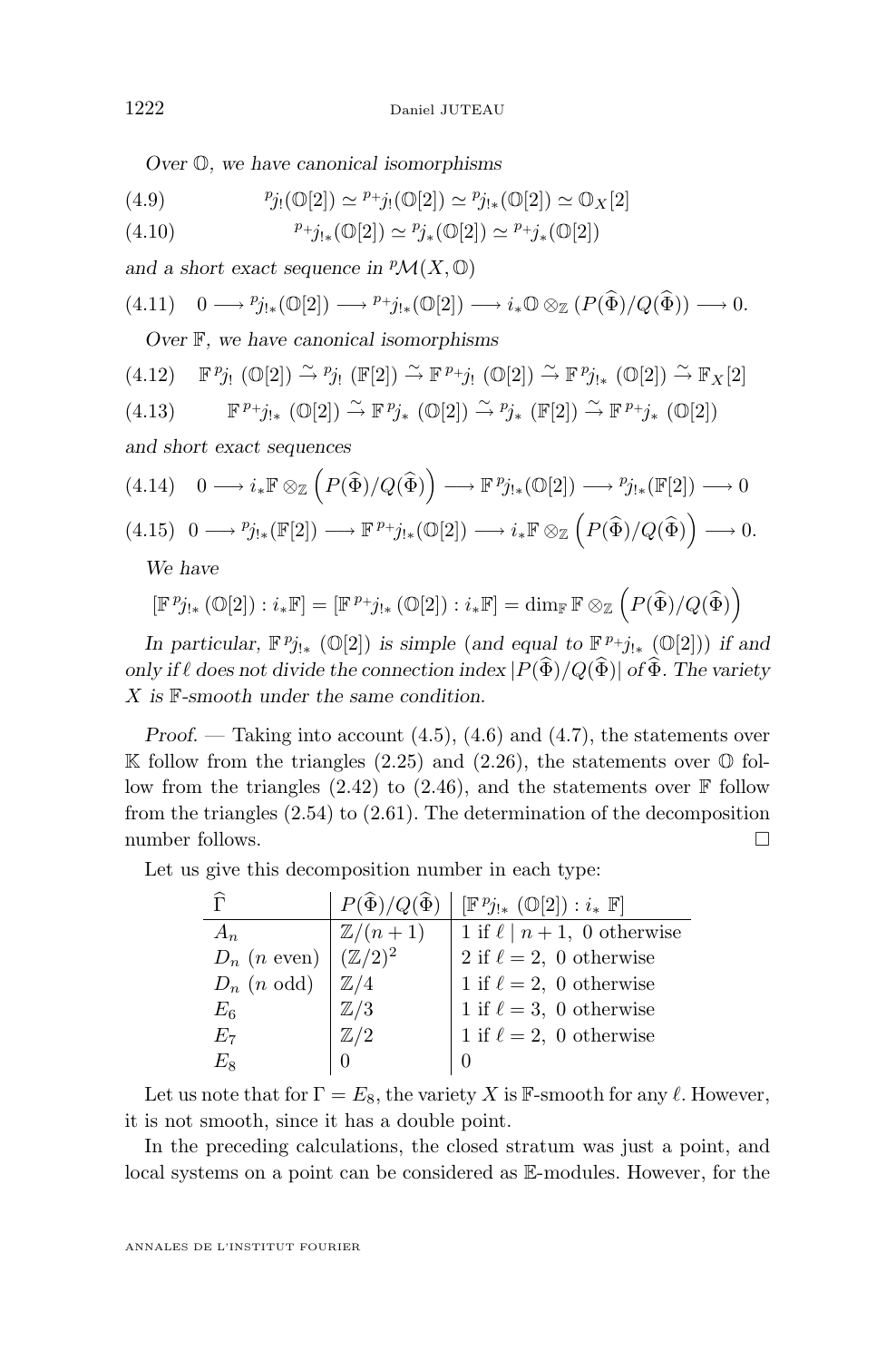next application (to the subregular orbit), non-trivial local systems may occur. For that reason, we have to keep track of the action of  $A(\Gamma)$ .

Let us first recall some facts from [\[4\]](#page-52-0). Let  $Aut(\widehat{\Phi})$  denote the group of automorphisms of  $\hat{V}$  stabilizing  $\hat{\Phi}$ . The subgroup of Aut( $\hat{\Phi}$ ) of the elements stabilizing  $\widehat{\Delta}$  is identified with Aut( $\widehat{\Gamma}$ ). The Weyl group  $W(\widehat{\Phi})$  is a normal subgroup of Aut( $\widehat{\Phi}$ ), and Aut( $\widehat{\Phi}$ ) is the semi-direct product of Aut( $\widehat{\Gamma}$ ) and  $W(\hat{\Phi})$  [\[4,](#page-52-0) Chap. VI, §1.5, Prop. 16].

The group  $Aut(\widehat{\Phi})$  stabilizes  $P(\widehat{\Phi})$  and  $Q(\widehat{\Phi})$ , thus it acts on the quotient  $P(\widehat{\Phi})/Q(\widehat{\Phi})$ . By [\[4,](#page-52-0) Chap. VI, §1.10, Prop. 27], the group  $W(\widehat{\Phi})$  acts trivially on  $P(\widehat{\Phi})/Q(\widehat{\Phi})$ . Thus, the quotient group  $Aut(\widehat{\Phi})/W(\widehat{\Phi}) \simeq Aut(\widehat{\Gamma})$ acts canonically on  $P(\widehat{\Phi})/Q(\widehat{\Phi})$ .

Now  $A(\Gamma)$  acts on X,  $\widetilde{X}$ , E and U, and hence on their cohomology (with or without supports). Moreover, the action of  $A(\Gamma)$  on  $H_c^2(E, \mathbb{O}) \simeq$  $\mathbb{O}\otimes_{\mathbb{Z}}P^{\vee}(\widehat{\Phi})$  is the one induced by the inclusions  $A(\Gamma)\subset \text{Aut}(\widehat{\Phi})$ . The inclusions of E and U in  $\widetilde{X}$  are  $A(\Gamma)$ -equivariant, hence the maps in the long exact sequence in cohomology with compact support that we considered earlier (to calculate  $H_c^3(U, \mathbb{O}))$  are  $A(\Gamma)$ -equivariant. Thus the action of  $A(\Gamma)$  on  $H_c^3(U, \mathbb{O}) \simeq \mathbb{O} \otimes_{\mathbb{Z}} P^{\vee}(\widehat{\Phi})/Q^{\vee}(\widehat{\Phi})$  is induced by the inclusion  $A(\Gamma) \subset \text{Aut}(\Gamma) \simeq \text{Aut}(\widehat{\Phi})/W(\widehat{\Phi})$  from the canonical action. It follows that the action of  $A(\Gamma)$  on  $H^2(U, \mathbb{O}) \simeq \mathbb{O} \otimes_{\mathbb{Z}} P(\widehat{\Phi})/Q(\widehat{\Phi})$  also comes from the canonical action of  $Aut(\widehat{\Phi})/W(\widehat{\Phi})$ .

#### **4.4. Subregular class**

Let G be a simple and adjoint algebraic group over k of type  $\Gamma$ . We will recall some facts about the geometry of the subregular orbit from [\[21\]](#page-53-0). We assume that the characteristic of k is 0 or greater than  $4h-2$  (where h is the Coxeter number). This is a serious restriction on  $p$ , but it does not matter so much for our purposes. Note that, on the other hand, we make no assumption on  $\ell$  (the only restriction is  $\ell \neq p$ ).

Let N denote the nilpotent cone in the Lie algebra  $\mathfrak g$  of G. Let  $\mathcal O_{reg}$  (resp.  $\mathcal{O}_{\text{subreg}}$ ) be the regular (resp. subregular) orbit in N. The orbit  $\mathcal{O}_{\text{subreg}}$  is the unique open dense orbit in  $\mathcal{N} \setminus \mathcal{O}_{reg}$  (we assume that  $\mathfrak{g}$  is simple). It is of codimension 2 in N. Let  $x_{\text{reg}} \in \mathcal{O}_{\text{reg}}$  and  $x_{\text{subreg}} \in \mathcal{O}_{\text{subreg}}$ .

The centralizer of  $x_{\text{reg}}$  in G is a connected unipotent subgroup, hence  $A_G(x_{\text{reg}}) = 1$ . The unipotent radical of the centralizer in G of  $x_{\text{subreg}}$  has a reductive complement  $C$  given by the following table.

| $\Gamma   A_n (n > 1)   B_n   C_n   D_n   E_6   E_7   E_8   F_4   G_2$ |  |  |  |  |
|------------------------------------------------------------------------|--|--|--|--|
| $C \quad \mathbb{G}_m$                                                 |  |  |  |  |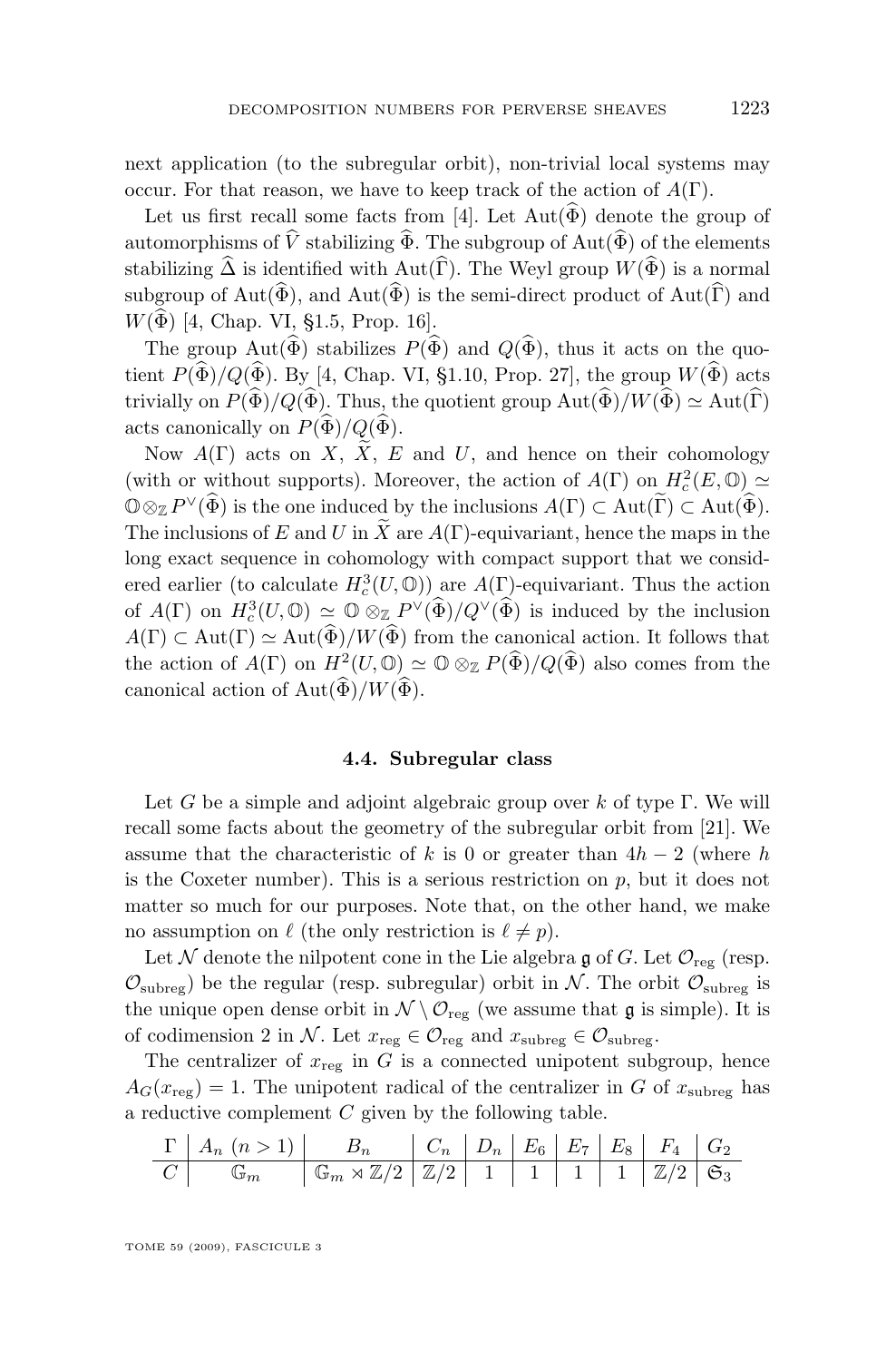In type  $A_1$ , the subregular class is just the trivial class, so in this case the centralizer is  $G = PSL<sub>2</sub>$  itself, which is reductive.

We have  $A_G(x_{\text{subreg}}) \simeq C/C^0$ . This group is isomorphic to the associated symmetry group  $A(\Gamma)$  introduced in Subsection [4.2.](#page-43-0)

Let X be the intersection  $X = S \cap \mathcal{N}$  of a transverse slice S to the orbit  $\mathcal{O}_{\text{subreg}}$  of  $x_{\text{subreg}}$  with the nilpotent variety N. The group C acts on X. We can find a section A of  $C/C^0 \simeq A_G \simeq A(\Gamma)$  in C. In homogeneous types, A is trivial. If  $\Gamma = C_n$ ,  $F_4$  or  $G_2$ , then  $A = C$ . If  $\Gamma = B_n$ , take  $\{1, s\}$  where s is a nontrivial involution (in this case, A is well-defined up to conjugation by  $C^0 = \mathbb{G}_m$ .

THEOREM 4.8. — [\[5,](#page-52-0) [20,](#page-53-0) [21\]](#page-53-0) We keep the preceding notation. The sur*face* X has a rational double point of type  $\widehat{\Gamma}$  at  $x_{\text{subreg}}$ . Thus

$$
\mathrm{Sing}(\overline{\mathcal{O}}_{\mathrm{reg}}, \mathcal{O}_{\mathrm{subreg}}) = \widehat{\Gamma}.
$$

*Moreover the couple* (X, A) *is a simple singularity of type* Γ*.*

In fact, the first part of the theorem is already true when the characteristic of  $k$  is very good for  $G$ . This part is enough to calculate the decomposition numbers  $d_{(\mathcal{O}_{reg},1),(\mathcal{O}_{subreg},1)}^{\mathcal{N}}$  for homogeneous types (then  $A=1$ ), and even some more decomposition numbers  $d_{(\mathcal{O}_{reg},1),(\mathcal{O}_{subreg},\rho)}^{\mathcal{N}}$  for the other types. Here, we identify  $\mathbb{F}\text{-local systems on } \overbrace{O_{\text{subreg}}}$  with modular characters of  $A \simeq A_G(x_{\text{subreg}})$ . Actually, what can be deduced in all types is the following relation:

$$
\sum_{\rho \in \text{Irr }\mathbb{F} A} \rho(1) \cdot d^{\mathcal{N}}_{(\mathcal{O}_{\text{reg}},1),(\mathcal{O}_{\text{subreg}},\rho)} = \dim_{\mathbb{F}} \mathbb{F} \otimes_{\mathbb{Z}} P(\widehat{\Phi})/Q(\widehat{\Phi}).
$$

This is enough, for example, to determine for which  $\ell$  we have

$$
\forall \rho \in \text{Irr }\mathbb{F}A, \ d_{(\mathcal{O}_{\text{reg}},1),(\mathcal{O}_{\text{subreg}},\rho)}^{\mathcal{N}} = 0
$$

(those  $\ell$  are the ones which do not divide the connection index of  $\widehat{\Phi}$ ).

Anyway, the second part of the theorem will allow us to deal with the local systems involved on  $\mathcal{O}_{\text{subreg}}$ .

Let  $j_{reg}$ :  $\mathcal{O}_{reg} \hookrightarrow \mathcal{O}_{reg} \cup \mathcal{O}_{subreg}$  be the open immersion, and  $i_{subreg}$ :  $\mathcal{O}_{\text{subreg}} \hookrightarrow \mathcal{O}_{\text{reg}} \cup \mathcal{O}_{\text{subreg}}$  the closed complement. Finally, let j be the open inclusion of  $\mathcal{O}_{\text{subreg}} \cup \mathcal{O}_{\text{reg}}$  into N. Applying the functor  $j^*$ , we see that

$$
d_{(\mathcal{O}_{\text{reg}},1),(\mathcal{O}_{\text{subreg}},\rho)}^{ \mathcal{N}} := [\mathbb{F}^p \mathcal{J}_{!*}(\mathcal{O}_{\text{reg}}, \mathbb{O}) : {}^p \mathcal{J}_{!*}(\mathcal{O}_{\text{subreg}}, \rho)]
$$
  
= [\mathbb{F}^j\_{\text{reg}\_{!\*}}(\mathbb{O}[2\nu]) : i\_{\text{subreg}\_{!\*}}(\rho[2\nu-2])].

where  $\nu$  is the number of positive roots in  $\Phi$ .

By Slodowy's theorem and the analysis of Subsection [4.3,](#page-44-0) we obtain the following result:

ANNALES DE L'INSTITUT FOURIER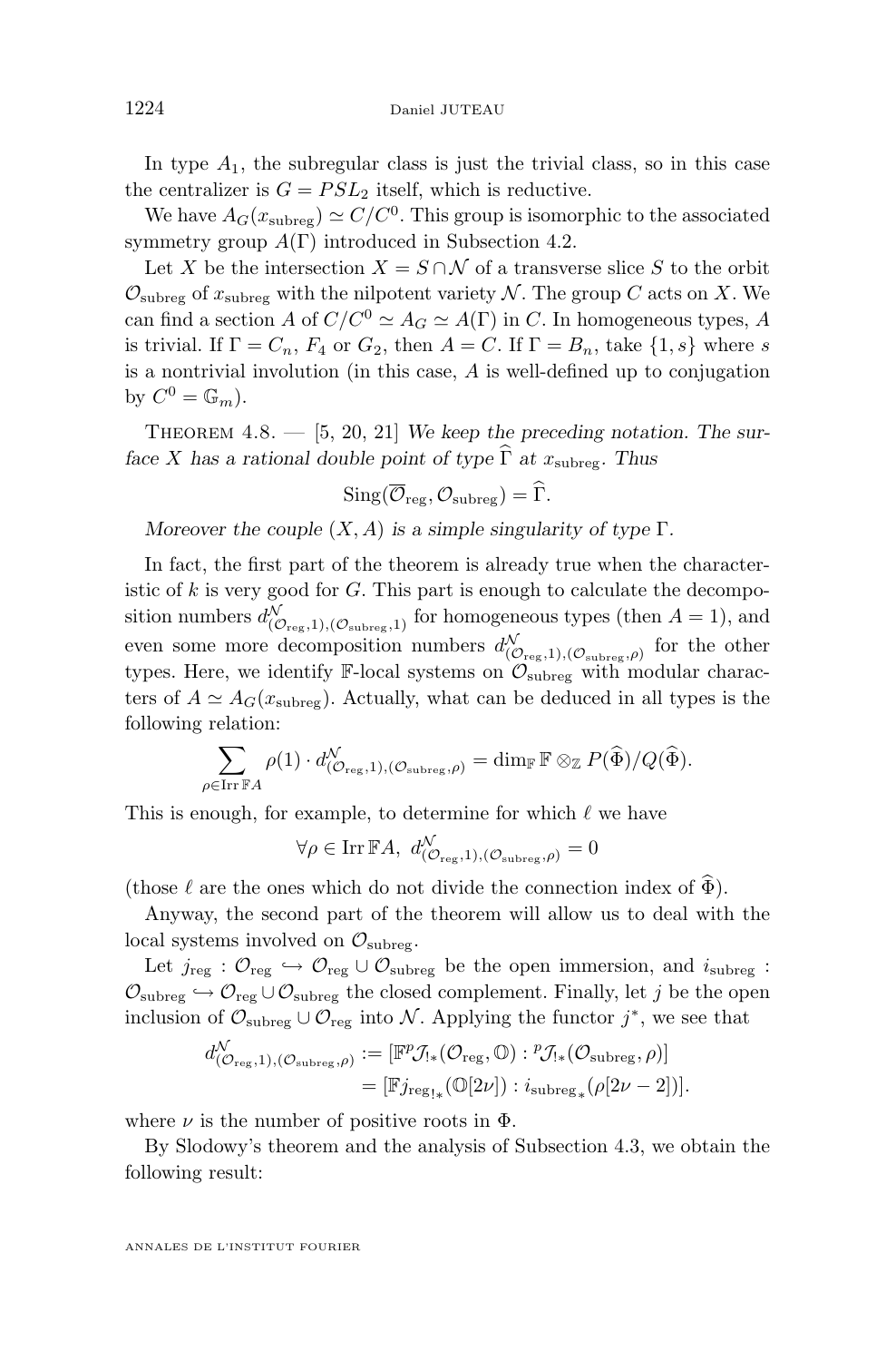Theorem 4.9. — *We have*

$$
d_{(\mathcal{O}_{\mathrm{reg}},1),(\mathcal{O}_{\mathrm{subreg}},\rho)}^{\mathcal{N}}=[\mathbb{F}\otimes_{\mathbb{Z}}P(\widehat{\Phi})/Q(\widehat{\Phi}):\rho]
$$

*for all*  $\rho$  *in* Irr  $\mathbb{F}A$ *.* 

For homogeneous types, we recover the decomposition numbers described in Subsection [4.3.](#page-44-0) Let us describe in detail all the other possibilities. The action of Aut $(\widehat{\Phi})/W(\widehat{\Phi})$  on  $P(\widehat{\Phi})/Q(\widehat{\Phi})$  is described in all types in [\[4,](#page-52-0) Chap. VI, §4].

In the types  $B_n$ ,  $C_n$  and  $F_4$ , we have  $A \simeq \mathbb{Z}/2$ . When  $\ell = 2$ , we have Irr  $\mathbb{F}A = \{1\}$ . In this case, we would not even need to know the actual action, since for our purposes we only need the class in the Grothendieck group  $K_0(\mathbb{F}A) \simeq \mathbb{Z}$ , that is, the dimension. When  $\ell$  is not 2, we have Irr  $\mathbb{F}A = \{1, \varepsilon\}$ , where  $\varepsilon$  is the unique non-trivial character of  $\mathbb{Z}/2$ .

4.4.1. Case 
$$
\Gamma = B_n
$$

We have  $\hat{\Gamma} = A_{2n-1}$  and  $P(\hat{\Phi}) / Q(\hat{\Phi}) \simeq \mathbb{Z}/2n$ . The non-trivial element of  $A \simeq \mathbb{Z}/2$  acts by -1. Thus we have

If  $\ell = 2$ , then  $d_{(\mathcal{O}_{reg},1),(\mathcal{O}_{subreg},1)}^{\mathcal{N}} = 1$ . If  $2 \neq \ell \mid n$ , then  $d_{(\mathcal{O}_{reg},1),(\mathcal{O}_{subreg},1)}^{\mathcal{N}} = 0$  and  $d_{(\mathcal{O}_{reg},1),(\mathcal{O}_{subreg},\varepsilon)}^{\mathcal{N}} = 1$ . If  $2 \neq \ell \nmid n$ , then  $d_{(\mathcal{O}_{reg},1),(\mathcal{O}_{subreg},\rho)}^{\mathcal{N}} = 0$  for  $\rho = 1, \varepsilon$ .

4.4.2. Case 
$$
\Gamma = C_n
$$

We have  $\widehat{\Gamma} = D_{n+1}$ .

If n is even, then we have  $P(\widehat{\Phi})/Q(\widehat{\Phi}) \simeq \mathbb{Z}/4$ , and the nontrivial element of  $A \simeq \mathbb{Z}/2$  acts by  $-1$ .

If *n* is odd, then we have  $P(\widehat{\Phi})/Q(\widehat{\Phi}) \simeq (\mathbb{Z}/2)^2$ , and the nontrivial element of  $A \simeq \mathbb{Z}/2$  acts by exchanging two nonzero elements.

Thus we have

If 
$$
\ell = 2
$$
 and *n* is even, then  $d_{(\mathcal{O}_{reg},1),(\mathcal{O}_{subreg},1)}^{\mathcal{N}} = 1$ .  
\nIf  $\ell = 2$  and *n* is odd, then  $d_{(\mathcal{O}_{reg},1),(\mathcal{O}_{subreg},1)}^{\mathcal{N}} = 2$ .  
\nIf  $\ell \neq 2$ , then  $d_{(\mathcal{O}_{reg},1),(\mathcal{O}_{subreg},\rho)}^{\mathcal{N}} = 0$  for  $\rho = 1$ ,  $\varepsilon$ .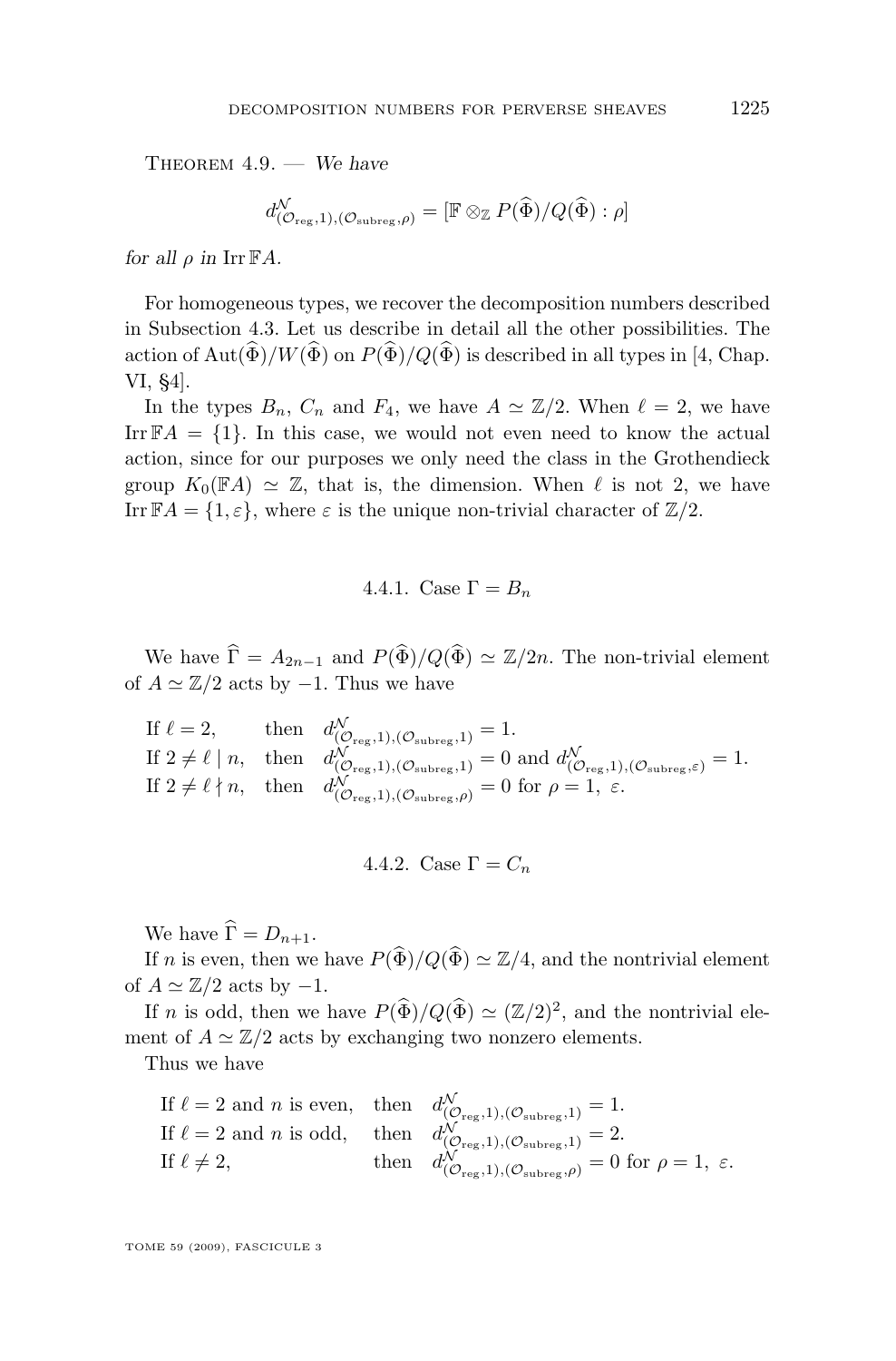4.4.3. Case 
$$
\Gamma = F_4
$$

<span id="page-50-0"></span>We have  $\hat{\Gamma} = E_6$  and  $P(\hat{\Phi}) / Q(\hat{\Phi}) \simeq \mathbb{Z}/3$ . The nontrivial element of  $A \simeq \mathbb{Z}/2$  acts by -1. Thus we have:

If 
$$
\ell = 2
$$
, then  $d_{(O_{\text{reg}},1), (O_{\text{subreg}},1)}^{\mathcal{N}} = 0$ .  
\nIf  $\ell = 3$ , then  $d_{(O_{\text{reg}},1), (O_{\text{subreg}},1)}^{\mathcal{N}} = 0$  and  $d_{(O_{\text{reg}},1), (O_{\text{subreg}},\varepsilon)}^{\mathcal{N}} = 1$ .  
\nIf  $\ell > 3$ , then  $d_{(O_{\text{reg}},1), (O_{\text{subreg}},\rho)}^{\mathcal{N}} = 0$  for  $\rho = 1$ ,  $\varepsilon$ .

4.4.4. Case 
$$
\Gamma = G_2
$$

We have  $\widehat{\Gamma} = D_4$  and  $P(\widehat{\Phi}) / Q(\widehat{\Phi}) \simeq (\mathbb{Z}/2)^2$ . The group  $A \simeq \mathfrak{S}_3$  acts by permuting the three non-zero elements. Let us denote the sign character by  $\varepsilon$  (it is nontrivial when  $\ell \neq 2$ ), and the degree two character by  $\psi$  (it remains irreducible for  $\ell = 2$ , but for  $\ell = 3$  it decomposes as  $1 + \varepsilon$ ). We have:

If 
$$
\ell = 2
$$
, then  $d_{(\mathcal{O}_{reg},1),(\mathcal{O}_{subreg},1)}^{\mathcal{N}} = 0$  and  $d_{(\mathcal{O}_{reg},1),(\mathcal{O}_{subreg},\psi)}^{\mathcal{N}} = 1$ .  
\nIf  $\ell = 3$ , then  $d_{(\mathcal{O}_{reg},1),(\mathcal{O}_{subreg},\rho)}^{\mathcal{N}} = 0$  for  $\rho = 1$ ,  $\varepsilon$ .  
\nIf  $\ell > 3$ , then  $d_{(\mathcal{O}_{reg},1),(\mathcal{O}_{subreg},\rho)}^{\mathcal{N}} = 0$  for  $\rho = 1$ ,  $\varepsilon$ ,  $\psi$ .

#### **5. Minimal singularities**

Let  $G$  be as in the last section. We assume that  $p$  is good. We consider the unique (non-trivial) minimal nilpotent orbit  $\mathcal{O}_{\text{min}}$  in  $\mathfrak{g}$  (it is the orbit of a highest weight vector for the adjoint representation). It is of dimension  $d = 2h^{\vee} - 2$ , where  $h^{\vee}$  is the dual Coxeter number [\[23\]](#page-53-0).

Its closure  $\overline{\mathcal{O}}_{\min} = \mathcal{O}_{\min} \cup \{0\}$  is a cone with origin 0. Let  $j_{\min} : \mathcal{O}_{\min} \to$  $\overline{\mathcal{O}}_{\min}$  be the open immersion, and  $i_0: \{0\} \to \overline{\mathcal{O}}_{\min}$  the closed complement. By Proposition [3.5,](#page-39-0) we have

$$
i_0^*j_{\min*}(\mathbb{O}[d]) \simeq \bigoplus_i H^{i+d}(\mathcal{O}_{\min}, \mathbb{O})[-i].
$$

Let  $\Phi$  denote the root system of  $\mathfrak g$  and let us choose some basis of  $\Phi$ . Let  $\Phi'$  be the root subsystem of  $\Phi$  generated by the long simple roots. In [\[13\]](#page-52-0), we computed the cohomology of  $\mathcal{O}_{\text{min}}$  over  $\mathbb{O}$ . In particular, we obtained the following results:

(5.1) 
$$
H^{-1}i_0^*j_{\min*}(\mathbb{O}[d]) = H^{d-1}(\mathcal{O}_{\min}, \mathbb{O}) = 0
$$

(5.2) 
$$
H^0i_0^*j_{\min*}(\mathbb{O}[d]) = H^d(\mathcal{O}_{\min}, \mathbb{O}) = \mathbb{O} \otimes_{\mathbb{Z}} (P^{\vee}(\Phi')/Q^{\vee}(\Phi'))
$$

(5.3) 
$$
H^1i_0^*j_{\min*}(\mathbb{O}[d]) = H^{d+1}(\mathcal{O}_{\min}, \mathbb{O})
$$
 is torsion-free.

ANNALES DE L'INSTITUT FOURIER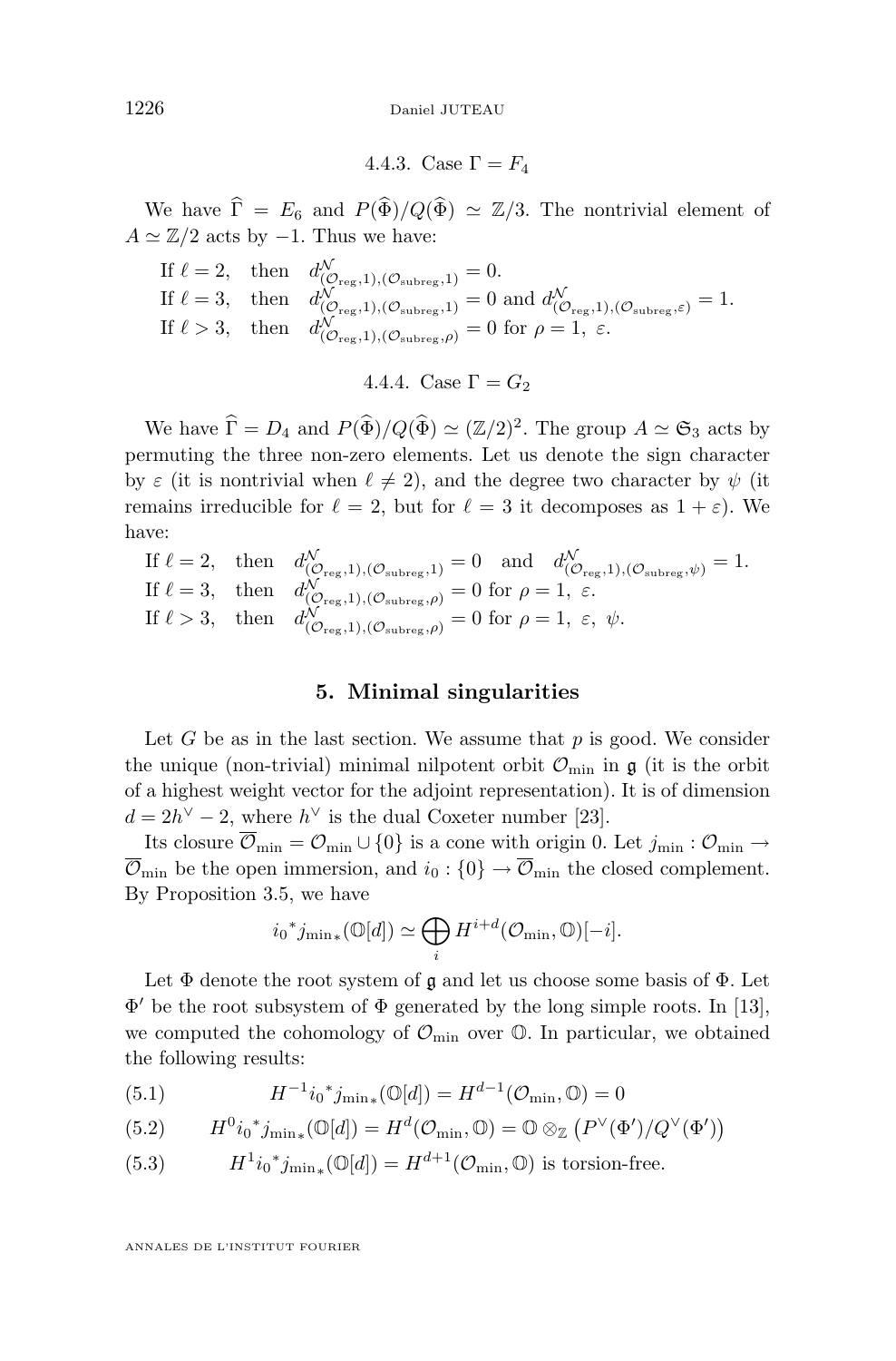By the distinguished triangles in Subsections [2.5](#page-22-0) and [2.8,](#page-30-0) we obtain the following:

Theorem 5.1. — *Over* O*, we have canonical isomorphisms*

$$
{}^{p}j_{\min!}(\mathbb{O}[d]) \simeq {}^{p}j_{\min!}(\mathbb{O}[d]) \simeq {}^{p}j_{\min!*}(\mathbb{O}[d])
$$
  

$$
{}^{p}j_{\min!*}(\mathbb{O}[d]) \simeq {}^{p}j_{\min*}(\mathbb{O}[d]) \simeq {}^{p}j_{\min*}(\mathbb{O}[d])
$$

*and a short exact sequence*

 $0 \longrightarrow {\displaystyle \mathop{p}_{\mathrm{min}}}_* (\mathbb{O}[d]) \longrightarrow {\displaystyle \mathop{p}_{\mathrm{+}}j_{\mathrm{min}}}_* (\mathbb{O}[d]) \longrightarrow i_{0*} \mathbb{O} \otimes_{\mathbb{Z}} \left( P^{\vee}(\Phi')/Q^{\vee}(\Phi') \right) \longrightarrow 0.$ 

*Over* F*, we have canonical isomorphisms*

$$
\mathbb{F}^p j_{\min}(\mathbb{O}[d]) \xrightarrow{\sim} {^p j_{\min}}(\mathbb{F}[d]) \xrightarrow{\sim} \mathbb{F}^p j_{\min}(\mathbb{O}[d]) \xrightarrow{\sim} \mathbb{F}^p j_{\min\ast}(\mathbb{O}[d])
$$
  

$$
\mathbb{F}^p j_{\min\ast}(\mathbb{O}[d]) \xrightarrow{\sim} \mathbb{F}^p j_{\min\ast}(\mathbb{O}[d]) \xrightarrow{\sim} {^p j_{\min\ast}}(\mathbb{F}[d]) \xrightarrow{\sim} \mathbb{F}^p j_{\min\ast}(\mathbb{O}[d])
$$

*and short exact sequences*

$$
0 \longrightarrow i_{0*} \mathbb{F} \otimes_{\mathbb{Z}} (P^{\vee}(\Phi')/Q^{\vee}(\Phi')) \longrightarrow \mathbb{F}^p j_{\min\{*\}}(\mathbb{Q}[d]) \longrightarrow p_{j_{\min\{*\}}}(\mathbb{F}[d]) \longrightarrow 0
$$
  

$$
0 \longrightarrow p_{j_{\min\{*\}}}(\mathbb{F}[d]) \longrightarrow \mathbb{F}^{p+j_{\min\{*\}}}(\mathbb{Q}[d]) \longrightarrow i_{0*} \mathbb{F} \otimes_{\mathbb{Z}} (P^{\vee}(\Phi')/Q^{\vee}(\Phi')) \longrightarrow 0.
$$

*We have*

$$
[\mathbb{F}^p j_{\min\mathbf{1}_{\ast}}(\mathbb{O}[d]):i_0{}_\ast\mathbb{F}] = [\mathbb{F}^{\,p}+j_{\min\mathbf{1}_{\ast}}(\mathbb{O}[d]):i_0{}_\ast\mathbb{F}] = \dim_\mathbb{F} \mathbb{F} \otimes_{\mathbb{Z}} \left(P^\vee(\Phi')/Q^\vee(\Phi')\right).
$$

*In particular,*  $\mathbb{F}^p j_{\min\{*\}}(\mathbb{O}[d])$  *is simple (and equal to*  $\mathbb{F}^{p+j_{\min\{*\}}}(0[d])$ *) if* and only if  $\ell$  does not divide the connection index of  $\Phi'$ .

Let us give this decomposition number in each type. We denote the singularity of  $\overline{\mathcal{O}}_{\text{min}}$  at the origin by the lower case letter corresponding to the type  $\Gamma$  of  $\mathfrak g$ . We denote by  $\Gamma'$  the subdiagram of  $\Gamma$  consisting of the long simple roots.

| Singularity            | $\Gamma'$      | $P^{\vee}(\Phi')/Q^{\vee}$<br>$(\Phi')$ | $d^{\mathcal{N}}_{(\mathcal{O}_{\min},1),(0,1)}$ |
|------------------------|----------------|-----------------------------------------|--------------------------------------------------|
| $a_n$                  | $A_n$          | $\mathbb{Z}/(n+1)$                      | 1 if $\ell \mid n+1$ , 0 otherwise               |
| $b_n$                  | $A_{n-1}$      | $\mathbb{Z}/n$                          | 1 if $\ell \mid n, 0$ otherwise                  |
| $c_n$                  | A <sub>1</sub> | $\mathbb{Z}/2$                          | 1 if $\ell = 2$ , 0 otherwise                    |
| $d_n$ ( <i>n</i> even) | $D_n$          | $(\mathbb{Z}/2)^2$                      | 2 if $\ell = 2$ , 0 otherwise                    |
| $d_n$ ( <i>n</i> odd)  | $D_n$          | $\mathbb{Z}/4$                          | 1 if $\ell = 2$ , 0 otherwise                    |
| $e_6$                  | $E_6$          | $\mathbb{Z}/3$                          | 1 if $\ell = 3$ , 0 otherwise                    |
| $e_7$                  | $E_7$          | $\mathbb{Z}/2$                          | 1 if $\ell = 2$ , 0 otherwise                    |
| $e_8$                  | $E_8$          | 0                                       | $\Omega$                                         |
| $f_4$                  | $A_2$          | $\mathbb{Z}/3$                          | 1 if $\ell = 3$ , 0 otherwise                    |
| $g_2$                  | $A_1$          | $\mathbb{Z}/2$                          | 1 if $\ell = 2$ , 0 otherwise                    |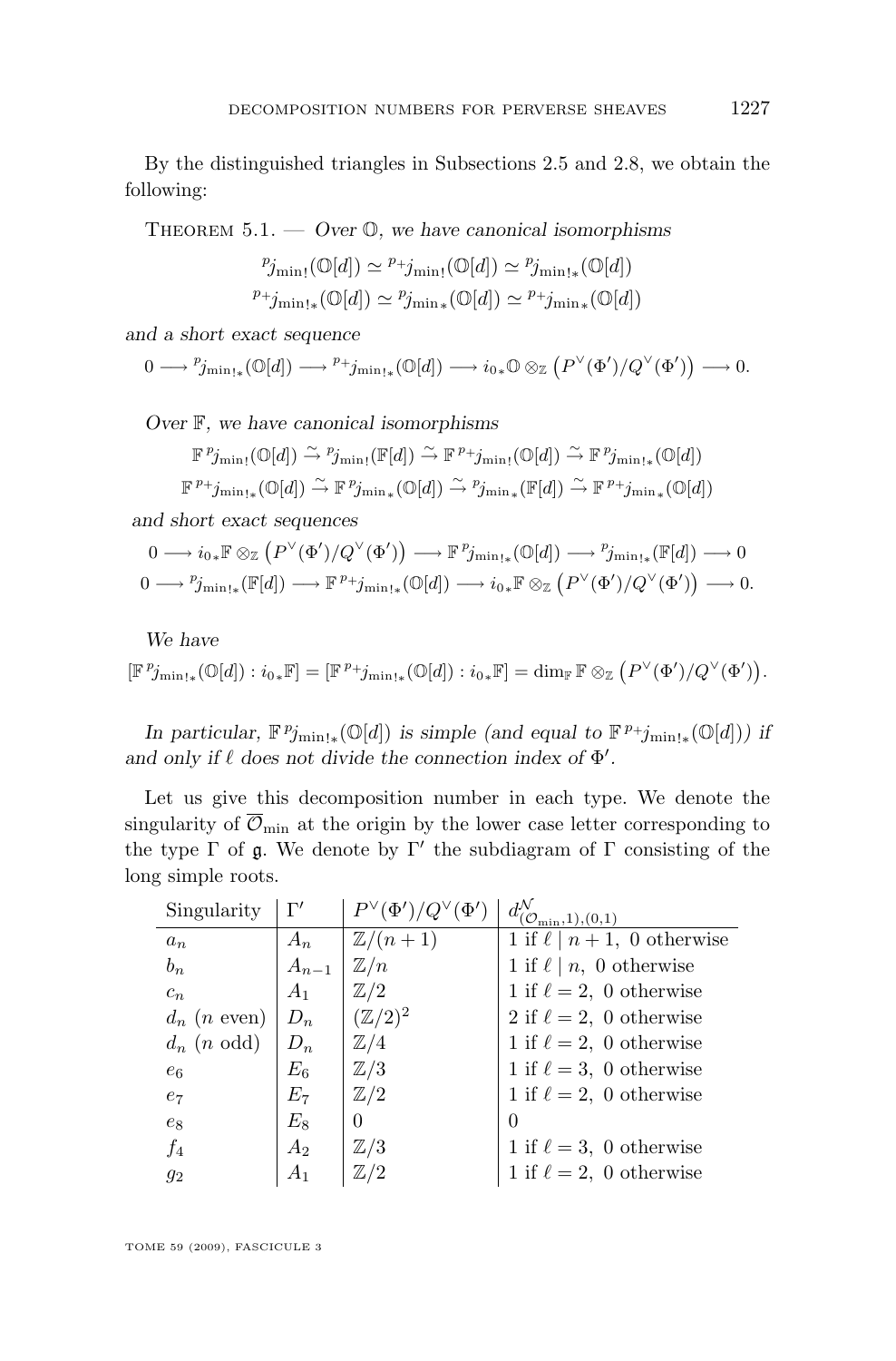<span id="page-52-0"></span>Here we only used the  $H^i(\mathcal{O}_{\text{min}}, \mathbb{O})$  for  $i = d - 1, d, d + 1$ , but in [13], we computed all of the cohomology of  $\mathcal{O}_{\text{min}}$ , so if the reader is interested, one can deduce from that all the stalks of the perverse extensions. In particular, there is torsion in the stalks of  $p_{j_{\min}!}(\mathbb{O}[d])$  only if  $\ell$  is bad for  $G$ . Note that the singularities  $c_n$  (for  $n \ge 1$ , including  $c_1 = a_1 = A_1$  and  $c_2 = b_2$ ) and  $g_2$  are K-smooth but not  $\mathbb{F}_2$ -smooth (actually the latter is not  $\mathbb{F}_3$ -smooth either).

#### BIBLIOGRAPHY

- [1] A. A. Be˘ılinson, J. Bernstein & P. Deligne, "Faisceaux pervers", in *Analysis and topology on singular spaces, I (Luminy, 1981)*, Astérisque, vol. 100, Soc. Math. France, Paris, 1982, p. 5-171.
- [2] W. Borho & R. MacPherson, "Représentations des groupes de Weyl et homologie d'intersection pour les variétés nilpotentes", *C. R. Acad. Sci. Paris Sér. I Math.* **292** (1981), no. 15, p. 707-710.
- [3] ——— , "Partial resolutions of nilpotent varieties", in *Analysis and topology on singular spaces, II, III (Luminy, 1981)*, Astérisque, vol. 101, Soc. Math. France, Paris, 1983, p. 23-74.
- [4] N. Bourbaki, *Éléments de mathématique. Fasc. XXXIV. Groupes et algèbres de Lie. Chapitre IV: Groupes de Coxeter et systèmes de Tits. Chapitre V: Groupes engendrés par des réflexions. Chapitre VI: systèmes de racines*, Actualités Scientifiques et Industrielles, No. 1337, Hermann, Paris, 1968, 288 pages.
- [5] E. Brieskorn, "Singular elements of semi-simple algebraic groups", in *Actes du Congrès International des Mathématiciens (Nice, 1970), Tome 2*, Gauthier-Villars, Paris, 1971, p. 279-284.
- [6] P. Deligne, "La conjecture de Weil II", *Publ. Math. IHES* **52** (1980), p. 137-252.
- [7] M. Goresky & R. MacPherson, "Intersection homology theory", *Topology* **19** (1980), no. 2, p. 135-162.
- $\qquad$ , "Intersection homology. II", *Invent. Math.* **72** (1983), no. 1, p. 77-129.
- [9] D. HAPPEL, I. REITEN  $& S. O. SMAL\varnothing$ , "Tilting in abelian categories and quasitilted algebras", *Mem. Amer. Math. Soc.* **120** (1996), no. 575, p. viii+ 88.
- [10] Y. Ito & I. Nakamura, "Hilbert schemes and simple singularities", in *New trends in algebraic geometry (Warwick, 1996)*, London Math. Soc. Lecture Note Ser., vol. 264, Cambridge Univ. Press, Cambridge, 1999, p. 151-233.
- [11] D. Juteau, "Modular Springer correspondence and decomposition matrices", in preparation.
- [12] ——— , "Modular Springer correspondence and decomposition matrices", PhD Thesis, Université Paris 7 Denis Diderot, arXiv:0901.3671, 2007, arXiv:0901.3671.
- [13] ——— , "Cohomology of the minimal nilpotent orbit", *Transformation Groups* **13** (2008), no. 2, p. 355-387.
- [14] M. Kashiwara & P. Schapira, *Categories and sheaves*, Grundlehren der Mathematischen Wissenschaften [Fundamental Principles of Mathematical Sciences], vol. 332, Springer-Verlag, Berlin, 2006, x+497 pages.
- [15] D. Kazhdan & G. Lusztig, "Schubert varieties and Poincaré duality", *Proc. Symposia in Pure Math.* **36** (1980), p. 185-203.
- [16] E. Letellier, *Fourier transforms of invariant functions on finite reductive Lie algebras*, Lecture Notes in Mathematics, vol. 1859, Springer, Berlin, 2005, xii+165 pages.